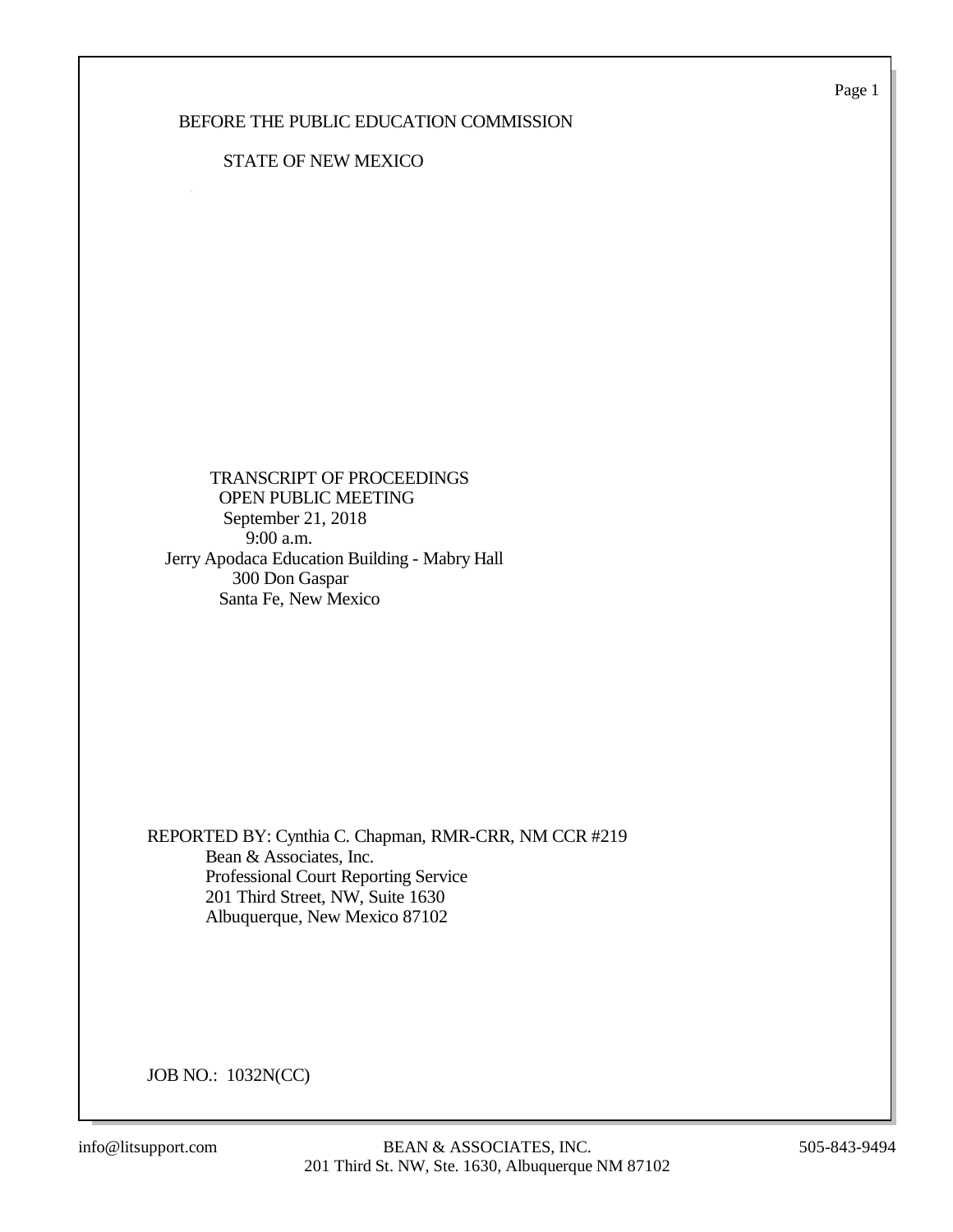| Page 2                                                                                                                                                                                                                                                                                                                                                                                                                                                                                                                                                                                                                                                                                                                                                                                                                                                                                                                                                                                                                                                                        | Page 4                                                                                                                                                                                                                                                                                                                                                                                                                                                                                                                                                                                                                                                                                                                                                                                                                                                                                                                                                                                                                                                                                                         |
|-------------------------------------------------------------------------------------------------------------------------------------------------------------------------------------------------------------------------------------------------------------------------------------------------------------------------------------------------------------------------------------------------------------------------------------------------------------------------------------------------------------------------------------------------------------------------------------------------------------------------------------------------------------------------------------------------------------------------------------------------------------------------------------------------------------------------------------------------------------------------------------------------------------------------------------------------------------------------------------------------------------------------------------------------------------------------------|----------------------------------------------------------------------------------------------------------------------------------------------------------------------------------------------------------------------------------------------------------------------------------------------------------------------------------------------------------------------------------------------------------------------------------------------------------------------------------------------------------------------------------------------------------------------------------------------------------------------------------------------------------------------------------------------------------------------------------------------------------------------------------------------------------------------------------------------------------------------------------------------------------------------------------------------------------------------------------------------------------------------------------------------------------------------------------------------------------------|
| <b>APPEARANCES</b><br>1<br>$\boldsymbol{2}$<br><b>COMMISSIONERS:</b><br>3<br>MS. PATRICIA GIPSON, Chair<br>MR. GILBERT PERALTA, Vice Chair<br>4<br>MS. KARYL ANN ARMBRUSTER, Secretary<br>MR. R. CARLOS CABALLERO, Member<br>MR. JAMES CONYERS, Member<br>5<br>MR. TIM CRONE, Member<br>6<br>MS. DANIELLE JOHNSTON, Member<br>MR. DAVID ROBBINS, Member<br>MS. TRISH RUIZ, Member<br>7<br>MS. CARMIE TOULOUSE, Member<br>8<br>PED STAFF:<br>9<br>BAYLOR DEL ROSARIO, Ph.D., Deputy Director,<br>10<br>Options for Parents and<br>Families<br>11<br>MS. BEVERLY FRIEDMAN, PED Custodian of Record<br>and Liaison to the PEC<br>12<br>PEC COUNSEL:<br>13<br>14<br>MS. AMI JAEGER, Counsel to the PEC<br>MR. MARK CHAIKEN, Counsel to the PEC<br>15<br>16<br>17<br>18<br>19<br>20<br>21<br>22<br>23<br>24<br>25                                                                                                                                                                                                                                                                  | 1<br>THE CHAIR: I'm going to call to order<br>$\mathfrak{2}$<br>this meeting of the Public Education Commission. It<br>3<br>is Friday, September 21st, and it is 9:05 a.m. And<br>$\overline{4}$<br>I'm going to ask Commissioner Armbruster to do roll<br>5<br>call, please.<br>6<br><b>COMMISSIONER ARMBRUSTER: Commissioner</b><br>7<br>Robbins?<br>8<br><b>COMMISSIONER ROBBINS: Present.</b><br>9<br><b>COMMISSIONER ARMBRUSTER: Commissioner</b><br>10<br>Toulouse?<br>11<br><b>COMMISSIONER TOULOUSE: Présente.</b><br>12<br><b>COMMISSIONER ARMBRUSTER: Commissioner</b><br>13<br>Armbruster is here.<br>14<br><b>Commissioner Conyers?</b><br>15<br><b>COMMISSIONER CONYERS: Présente.</b><br>16<br><b>COMMISSIONER ARMBRUSTER: Commissioner</b><br>17<br>Peralta?<br>18<br><b>COMMISSIONER PERALTA: Here.</b><br>19<br><b>COMMISSIONER ARMBRUSTER: Commissioner</b><br>20<br>Gipson?<br>21<br>THE CHAIR: Here.<br>22<br><b>COMMISSIONER ARMBRUSTER: Commissioner</b><br>23<br>Johnston?<br>24<br><b>COMMISSIONER JOHNSTON: Présente.</b><br>25<br><b>COMMISSIONER ARMBRUSTER: Commissioner</b>       |
| Page 3                                                                                                                                                                                                                                                                                                                                                                                                                                                                                                                                                                                                                                                                                                                                                                                                                                                                                                                                                                                                                                                                        | Page 5                                                                                                                                                                                                                                                                                                                                                                                                                                                                                                                                                                                                                                                                                                                                                                                                                                                                                                                                                                                                                                                                                                         |
| INDEX TO PROCEEDINGS<br>$\mathbf{1}$<br>2<br>PAGE<br>3<br>1 Call to Order, Roll Call, Pledge<br>4<br>of Allegiance and Salute to the<br>New Mexico Flag<br>4<br>2 Approval of Agenda<br>5<br>5<br>Open Forum<br>$\mathbf{3}$<br>6<br>6<br>Consent Agenda<br>7<br>6<br>4<br>8<br>Report from Options for Parents and<br>5<br>8<br>the Charter School Division, Discussion<br>9<br>and Possible Action<br>10<br>8<br>A Charter School Division Update<br>11<br>B Notification: School Location -<br>11<br>Adding New Building, Horizon Academy<br>12<br>West<br>19<br>13<br>C Charter School Renewal Update<br>14<br>D Summary of Annual Site Visit Reports<br>37<br>15<br>E Status on New School Openings<br>39<br>16<br>6 Discussion and Possible Action on<br>44<br>La Promesa Corrective Action Plan<br>17<br>7 Report from the Chair<br>53<br>18<br><b>PEC Comments</b><br>64<br>8<br>19<br><b>Closed Session</b><br>71<br>9<br>20<br>75<br>10 Adjourn<br>21<br>REPORTER'S CERTIFICATE<br>76<br>22<br><b>ATTACHMENTS:</b><br>23<br>1. Visitors' Sign-In Sheets<br>24<br>25 | 1<br>Crone?<br>$\overline{\mathbf{c}}$<br>COMMISSIONER CRONE: Absent-minded.<br>3<br><b>COMMISSIONER ARMBRUSTER: Commissioner</b><br>4<br>Ruiz?<br>5<br><b>COMMISSIONER RUIZ: Présente.</b><br>6<br><b>COMMISSIONER ARMBRUSTER: Commissioner</b><br>7<br>Caballero?<br>8<br>COMMISSIONER CABALLERO: Présente.<br>9<br>THE CHAIR: So everyone is present. We<br>10<br>have all ten. Thank you.<br>11<br>I'm going to ask Commissioner Peralta to<br>12<br>lead us in the Pledge, and Commissioner Conyers to<br>13<br>lead us in the Salute to the New Mexico flag.<br>14<br>(Pledge of Allegiance and Salute to<br>15<br>the New Mexico Flag conducted.)<br>16<br>THE CHAIR: Baylor, do you have the list<br>17<br>of the four schools going off the consent agenda?<br>18<br>Can I just see them? I forgot to circle them last<br>19<br>night when we talked about it.<br>$20\,$<br>Okay. Thanks.<br>21<br>THE CHAIR: Next on our list -- and I<br>$22\,$<br>apologize -- is the approval of the agenda.<br>23<br>Do I have any changes?<br>24<br>(No response.)<br>25<br>THE CHAIR: If not, I'll entertain a |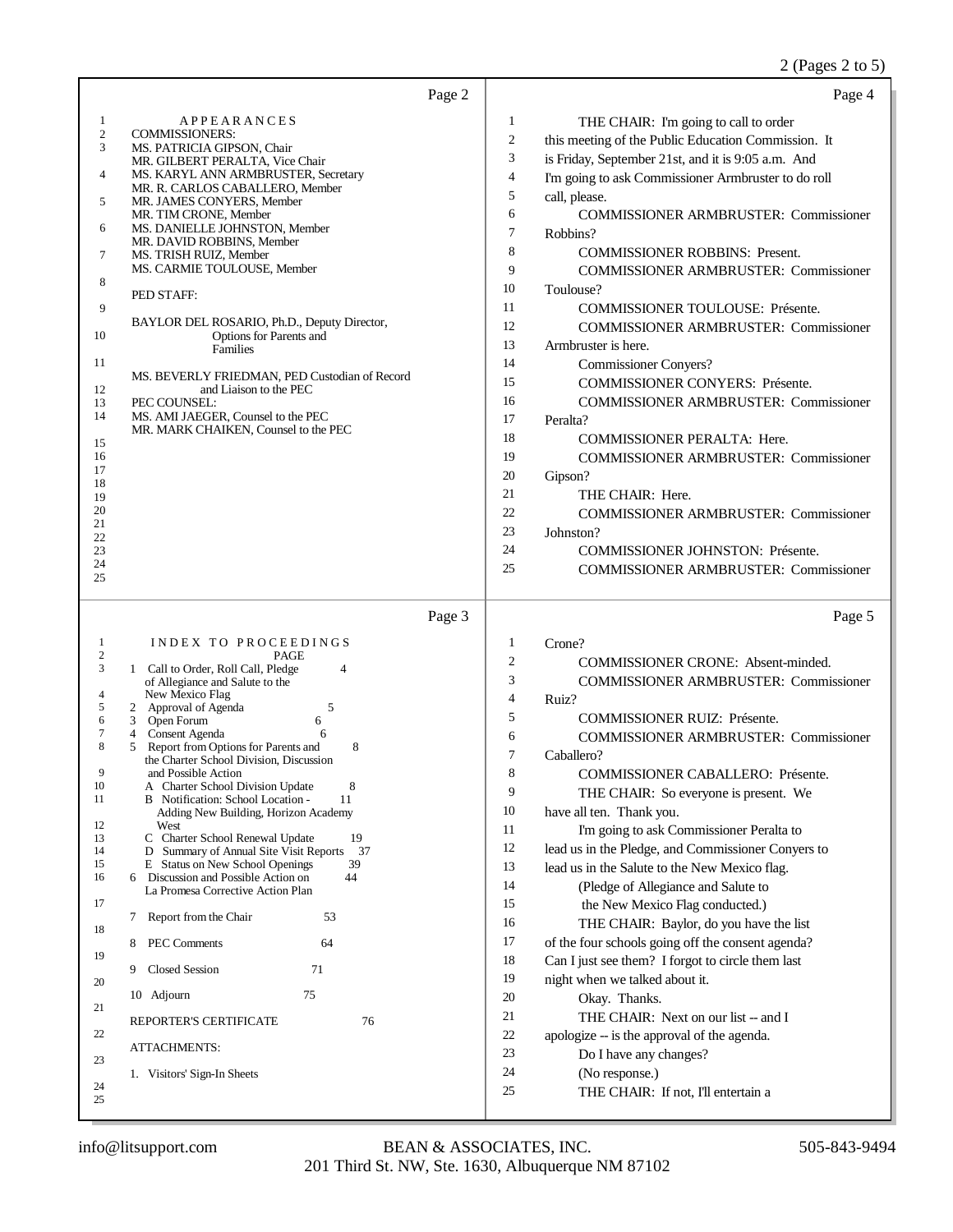3 (Pages 6 to 9)

|                | Page 6                                                                                     |                  | Page 8                                                                                                 |
|----------------|--------------------------------------------------------------------------------------------|------------------|--------------------------------------------------------------------------------------------------------|
| 1              | motion.                                                                                    | 1                | (No response.)                                                                                         |
| $\overline{c}$ | <b>COMMISSIONER RUIZ:</b> (Indicates.)                                                     | $\overline{c}$   | THE CHAIR: Hearing no opposition, the                                                                  |
| 3              | THE CHAIR: There's a motion by                                                             | 3                | motion passes.                                                                                         |
| 4              | Commissioner Ruiz.                                                                         | 4                | So we are on to No. 5, which is the Report                                                             |
| 5              | <b>COMMISSIONER ROBBINS:</b> (Indicates.)                                                  | 5                | from Options for Parents.                                                                              |
| 6              | THE CHAIR: A second by Commissioner                                                        | 6                | DR. DEL ROSARIO: All-righty. Let me just                                                               |
| 7              | Robbins.                                                                                   | 7                | grab -- here. Good morning, everyone. Just a few                                                       |
| 8              | All in favor?                                                                              | 8                | items regarding the update from the Charter School                                                     |
| 9              | (Commissioners so indicate.)                                                               | 9                | Division.                                                                                              |
| 10             | THE CHAIR: Opposed?                                                                        | 10               | Obviously, I'm doing the management piece,                                                             |
| 11             | (No response.)                                                                             | 11               | the Deputy Director piece. But we are still                                                            |
| 12             | THE CHAIR: Hearing no opposition, the                                                      | 12               | slightly short-staffed. About three individuals,                                                       |
| 13             | motion passes.                                                                             | 13               | three positions, are still needing to be filled,                                                       |
| 14             | There is no one that signed up for Open                                                    | 14               | including myself. Just that -- a quick one.                                                            |
| 15             | Forum.                                                                                     | 15               | THE CHAIR: So you could be absent twice.                                                               |
| 16             | So we are on to Item No. 4, which is the                                                   | 16               | DR. DEL ROSARIO: Yes. In reality and                                                                   |
| 17             | Consent Agenda. And I have a slight modification to                                        | 17               | practicality, yes. Yes.                                                                                |
| 18             | the Consent Agenda.                                                                        | 18               | THE CHAIR: So can I just ask a question                                                                |
| 19             | So if you look at B, the notification                                                      | 19               | on that?                                                                                               |
| 20             | changes, I am -- I am taking off Albuquerque School                                        | 20               | DR. DEL ROSARIO: Sure.                                                                                 |
| 21             | of Excellence, Aldo Leopold Charter School, Hózhó                                          | 21               | THE CHAIR: So the three openings, what                                                                 |
| 22             | Academy and Turquoise Trail Community Charter                                              | 22               | sort of positions are those?                                                                           |
| 23             | School, not for discussion later, but they did not                                         | 23               | DR. DEL ROSARIO: Yes. The -- one of the                                                                |
| 24             | get all their materials in on time. So we're not                                           | 24               | openings is obviously on the authorizing side. The                                                     |
| 25             | going to vote on that. Okay?                                                               | 25               | CSD is divided between authorizing -- the                                                              |
|                |                                                                                            |                  |                                                                                                        |
|                |                                                                                            |                  |                                                                                                        |
|                | Page 7                                                                                     |                  | Page 9                                                                                                 |
| 1              |                                                                                            | 1                |                                                                                                        |
| 2              | Does anyone else have any changes?                                                         | $\boldsymbol{2}$ | authorizing team and the technical assistance team.                                                    |
| 3              | (No response.)                                                                             | 3                | And the authorizing position, education                                                                |
| 4              | THE CHAIR: If not, I'll entertain a                                                        | 4                | administrator position that I left, is open.                                                           |
| 5              | motion for approval of the Consent Agenda. There's                                         | 5                | THE CHAIR: Okay.                                                                                       |
| 6              | a motion by --<br>COMMISSIONER CRONE: Oh. I had -- first,                                  | 6                | DR. DEL ROSARIO: Also, in that -- it                                                                   |
| 7              |                                                                                            | 7                | actually can go back and forth between authorizing<br>and technical assistance -- is also an education |
| 8              | I just wanted -- there was a slight correction on                                          | 8                |                                                                                                        |
| 9              | the -- let's see -- this was the minutes for the PEC                                       | 9                | administrator position, but focus on finance, one                                                      |
| 10             | Work Session, August 23rd, 2018. It has<br>Commissioner Caballero absent twice.            | 10               | that we have not had in the past -- at least in the<br>recent past.                                    |
| 11             | MS. FRIEDMAN: Oh. Sorry.                                                                   | 11               |                                                                                                        |
| 12             | THE CHAIR: Oh.                                                                             | 12               | THE CHAIR: So that's not the position<br>that Dirk had had.                                            |
| 13             |                                                                                            | 13               |                                                                                                        |
| 14             | COMMISSIONER CRONE: Not a big deal.<br>COMMISSIONER CABALLERO: Thank you.                  | 14               | DR. DEL ROSARIO: It was the position that                                                              |
| 15             | COMMISSIONER CRONE: But I do make the                                                      | 15               | Dirk had, yes.                                                                                         |
| 16             | motion as well.                                                                            | 16               | THE CHAIR: It was the position that Dirk                                                               |
| 17             |                                                                                            | 17               | had. Okay.                                                                                             |
| 18             | THE CHAIR: With that one change -- so                                                      | 18               | DR. DEL ROSARIO: Dirk had departed, so                                                                 |
| 19             | there's a motion, with the one change that<br>Commissioner Caballero was only absent once. | 19               | that position has been left open.<br>And the third position is another --                              |
| 20             | There's a motion by Commissioner Crone.                                                    | 20               | THE CHAIR: So -- okay. I'm sorry. So                                                                   |
| 21             | COMMISSIONER RUIZ: (Indicates.)                                                            | 21               | does that individual do sort of double-duty in terms                                                   |
| 22             | THE CHAIR: A second by Commissioner Ruiz.                                                  | $22\,$           | of -- because it's an educational --                                                                   |
| 23             | All in favor?                                                                              | 23               | DR. DEL ROSARIO: Administrator? Yeah.                                                                  |
| 24             | (Commissioners so indicate.)                                                               | 24               | THE CHAIR: -- administrator. So are they                                                               |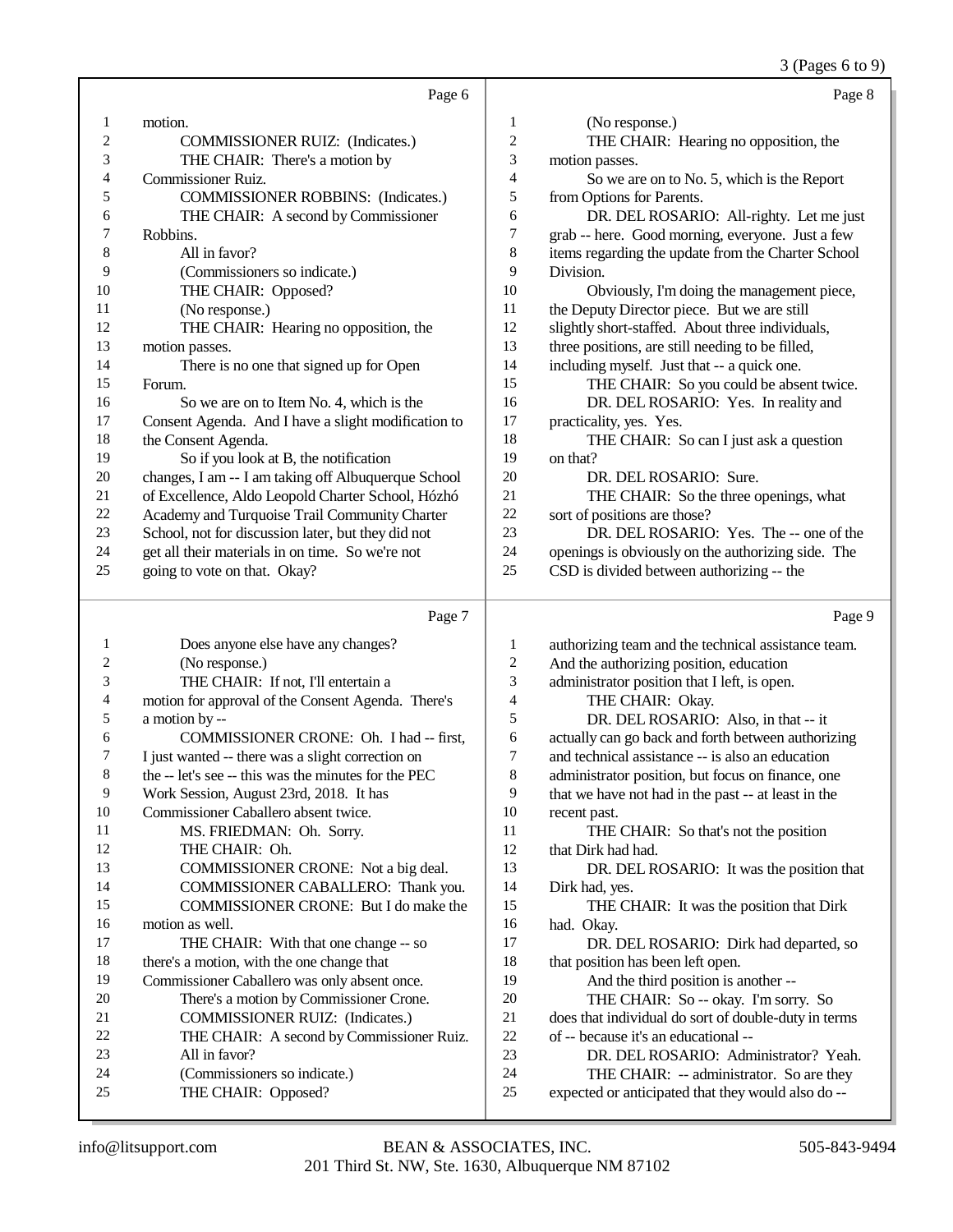4 (Pages 10 to 13)

|                                | Page 10                                                                                         |                     | Page 12                                                                                    |
|--------------------------------|-------------------------------------------------------------------------------------------------|---------------------|--------------------------------------------------------------------------------------------|
|                                |                                                                                                 |                     |                                                                                            |
| $\mathbf{1}$<br>$\overline{c}$ | some have some role with the non-financial                                                      | 1<br>$\overline{c}$ | the -- the gym and the art room.<br>THE CHAIR: Since when?                                 |
| 3                              | authorizing side?                                                                               | 3                   | MS. DIANA CORDOVA: When we got the                                                         |
| 4                              | DR. DEL ROSARIO: No. It's mainly the                                                            | 4                   |                                                                                            |
| 5                              | finance piece.                                                                                  | 5                   | E-Occupancy, the following day.<br>THE CHAIR: See, that's the only issue                   |
| 6                              | THE CHAIR: Okay. Okay.<br>DR. DEL ROSARIO: The third position is                                | 6                   | that I have is the fact that you move and then let                                         |
| $\boldsymbol{7}$               | also an education administrator position that is on                                             | 7                   | us know well after the fact; because, you know,                                            |
| 8                              | the technical assistance side. And it's actually a                                              | 8                   | there -- it's our job to make sure that all -- that                                        |
| 9                              | support position for Melissa and Laurel and what                                                | 9                   | the E-Occupancy and everything is -- is done before                                        |
| 10                             | they do.                                                                                        | $10\,$              | we say, "Okay, you can move in."                                                           |
| 11                             | THE CHAIR: Okay. Thanks.                                                                        | 11                  | Now you've done it. I know you got the                                                     |
| 12                             | DR. DEL ROSARIO: Sure. And just to let                                                          | 12                  | E-Occupancy. But it's -- it's a concern for us to                                          |
| 13                             | the Commission know as well, I do -- I do report to                                             | 13                  | know after the fact that you've -- that you've                                             |
| 14                             | our Assistant -- let me find the exact title here,                                              | 14                  | moved.                                                                                     |
| 15                             | if I can find it. I do report to Jane Henzerling.                                               | 15                  | MS. DIANA CORDOVA: When we read the                                                        |
| 16                             | She is the Assistant Secretary -- and I can't find                                              | 16                  | instructions, the instructions say that we have to                                         |
| 17                             | the actual title. But she's -- she's upper-level                                                | 17                  | notify you before the school physically moves                                              |
| 18                             | management. And that's who I report to.                                                         | 18                  | location. We didn't physically move to a location;                                         |
| 19                             | THE CHAIR: Okay.                                                                                | 19                  | so we didn't think that part applies. So if you see                                        |
| 20                             | DR. DEL ROSARIO: She is charged with                                                            | 20                  | on our form, we didn't actually sign -- like,                                              |
| 21                             | policy and -- and accountability. The bureau name                                               | 21                  | check-mark that. That's why we put a note.                                                 |
| 22                             | changed a little bit. I apologize. I should have                                                | 22                  | THE CHAIR: So it might be something we                                                     |
| 23                             | written it down. But that's who I report to.                                                    | 23                  | need to do.                                                                                |
| 24                             | THE CHAIR: Okay.                                                                                | 24                  | MS. DIANA CORDOVA: Yeah. Sorry about                                                       |
| 25                             | Is she chief of staff or --                                                                     | 25                  | that. But we took it as we're not physically moving                                        |
|                                |                                                                                                 |                     |                                                                                            |
|                                |                                                                                                 |                     |                                                                                            |
|                                | Page 11                                                                                         |                     | Page 13                                                                                    |
| 1                              | DR. DEL ROSARIO: She's not the chief of                                                         | 1                   | anywhere; we're just adding this new building. But                                         |
| $\overline{c}$                 | staff.                                                                                          | 2                   | we did notify PSFA, and we figured that we'd be okay                                       |
| 3                              | THE CHAIR: Okay.                                                                                | 3                   | to go ahead and use the building since we got                                              |
| 4                              | DR. DEL ROSARIO: Let's see here. We do                                                          | 4                   | E-Occupancy.                                                                               |
| 5                              | have Item 5B. We do have notification of the --                                                 | 5                   | THE CHAIR: Okay. Commissioners? Excuse                                                     |
| 6                              | regarding a school location involving Horizon                                                   | 6                   | me?                                                                                        |
| 7                              | Academy West. And if the school would like to come                                              | 7                   | <b>COMMISSIONER ARMBRUSTER: Another</b>                                                    |
| 8                              | up and provide some information on their request.                                               | 8                   | unclear -- it's hard.                                                                      |
| 9                              | MS. CYNTHIA CARTER: We weren't planning                                                         | 9                   | THE CHAIR: That's what happens. We do                                                      |
| 10                             | on coming up. Hello.                                                                            | 10                  | these things, and until you start using them, then                                         |
| 11                             | THE CHAIR: Good morning.                                                                        | 11                  | you figure out, oh -- we thought it was clear; but                                         |
| 12                             | MS. CYNTHIA CARTER: Good morning.                                                               | 12                  | then we had a different idea of what that meant. So                                        |
| 13                             | THE CHAIR: Just to remind you, the green                                                        | 13                  | it's -- it's no problem.                                                                   |
| 14                             | light has to be on. And if you would identify                                                   | 14                  | We just -- I -- I had some concerns. And                                                   |
| 15<br>16                       | yourself for the record.                                                                        | 15                  | I just had -- and honestly, my concern was when                                            |
| 17                             | MS. CYNTHIA CARTER: There we go. My name                                                        | 16                  | the -- when this came down to us, it was written in                                        |
| 18                             | is Cynthia Carter. I am the director of Horizon                                                 | 17                  | a -- to me, a little confusing manner. And I was --                                        |
| 19                             | Academy West. And I have Diana Cordova, our                                                     | 18<br>19            | and I didn't have the paperwork; so I wasn't                                               |
| 20                             | business manager, here with me today.                                                           | 20                  | 100 percent sure if you were moving or just adding<br>the location.                        |
| 21                             | MS. DIANA CORDOVA: Good morning.                                                                | $21\,$              |                                                                                            |
| 22                             | THE CHAIR: Good morning. So I don't know<br>if there's anything you want to say. I just -- when | $22\,$              | And that's why I was reluctant to put it<br>on the Consent Agenda, because I wasn't clear, |
| 23                             | I was going through this, I just -- have you already                                            | 23                  | because I didn't have the paperwork to see what it                                         |
| 24                             | made the move?                                                                                  | $24\,$              | meant.                                                                                     |
| 25                             | MS. DIANA CORDOVA: The students are using                                                       | 25                  | MS. CYNTHIA CARTER: Right. And it can be                                                   |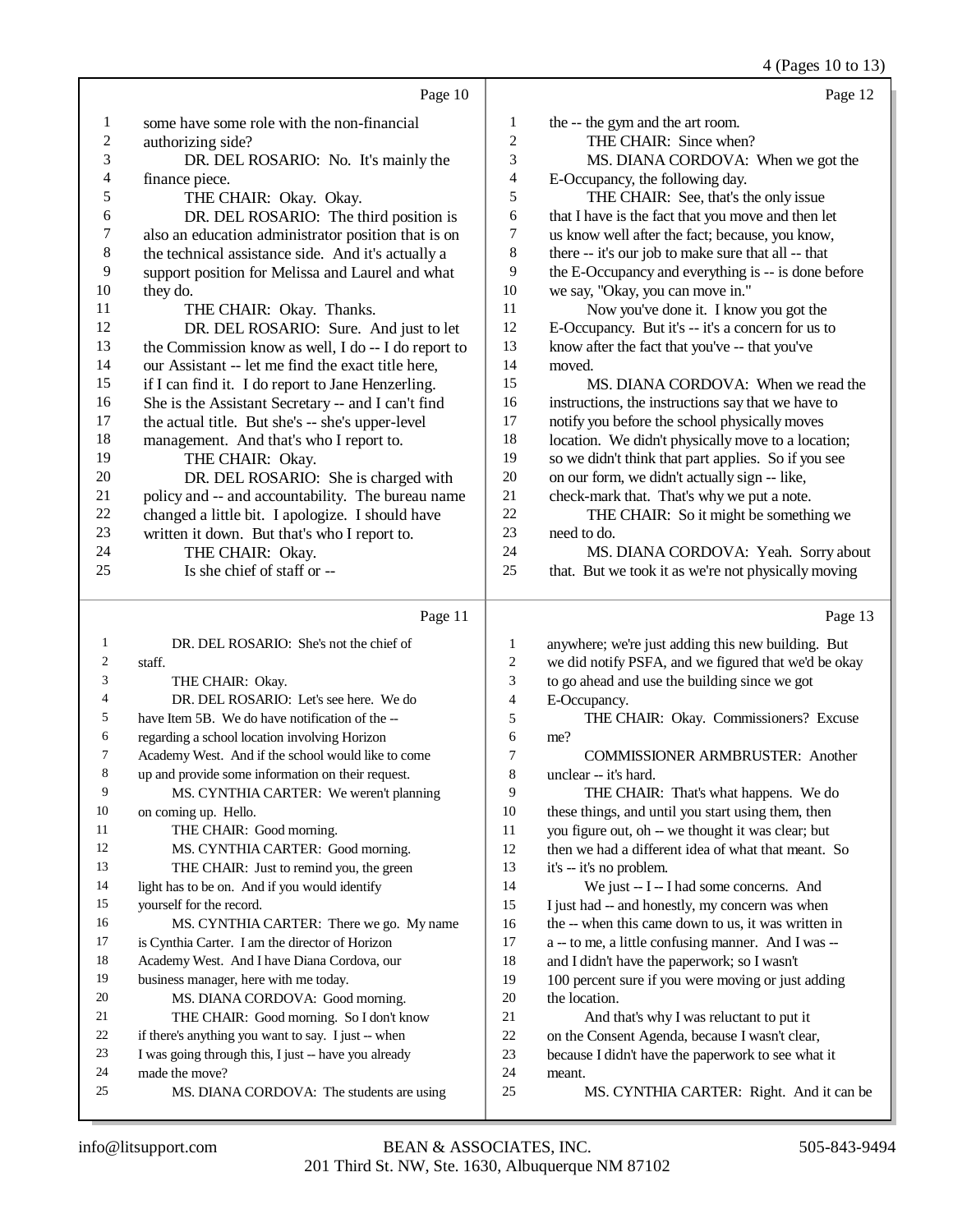|              |                                                      |                | 5 (Pages 14 to 17)                                   |
|--------------|------------------------------------------------------|----------------|------------------------------------------------------|
|              | Page 14                                              |                | Page 16                                              |
| 1            | kind of confusing. Because that location, even       | 1              | dragging you up here; but there was just that little |
| 2            | though it's right in the same location as where      | $\mathfrak{2}$ | bit of confusion.                                    |
| 3            | everything is located, it has a different address.   | 3              | MS. CYNTHIA CARTER: No problem.                      |
| 4            | THE CHAIR: Different address, yeah. And              | 4              | THE CHAIR: Thank you for making a number             |
| 5            | that happens fairly often, you know. Someone's on a  | 5              | of things clearer for us.                            |
| 6            | corner property, so this one's got the side street   | 6              | MS. CYNTHIA CARTER: No problem.                      |
| 7            | address and things like that.                        | 7              | THE CHAIR: Thank you. I appreciate it.               |
| 8            | So that can be -- but, you know, I didn't            | 8              | We're probably going to have to put this             |
| 9            | understand if the whole school -- you know. That's   | 9              | item on the Consent Agenda for next month.           |
| 10           | what was confusing when it was written to us without | 10             | DR. DEL ROSARIO: Okay.                               |
| 11           | seeing the paperwork first.                          | 11             | THE CHAIR: Because it's not listed as an             |
| 12           | MS. DIANA CORDOVA: And I did contact CSD             | 12             | action item here.                                    |
| 13           | to make sure what form we needed to fill out;        | 13             | DR. DEL ROSARIO: Okay.                               |
| 14           | because it didn't seem like this form really         | 14             | THE CHAIR: So we'll just formally vote on            |
| 15           | applied. It seemed like it was more if you're        | 15             | it. They don't have to come up. But we'll have to    |
| 16           | physically moving to a total separate location. But  | 16             | formally vote on it through the consent agenda next  |
| 17           | they did say this was the form that we should use.   | 17             | month.                                               |
| 18           | THE CHAIR: So we'll have to look at that.            | 18             | DR. DEL ROSARIO: We'll make sure to put              |
| 19           | MS. DIANA CORDOVA: Okay.                             | 19             | them in there.                                       |
| 20           | COMMISSIONER ARMBRUSTER: Yes, yes.                   | 20             | THE CHAIR: Okay. Thanks. Okay.                       |
| 21           | THE CHAIR: Thanks for letting us know                | 21             | Oh, it does say "Possible Action" there.             |
| 22           | that.                                                | 22             | So we can vote on it.                                |
| 23           | <b>Commissioner Toulouse?</b>                        | 23             | DR. DEL ROSARIO: Okay. You can vote.                 |
| 24           | COMMISSIONER TOULOUSE: Madam Chair, it               | 24             | THE CHAIR: It does say "Possible Actions"            |
| 25           | seems to me the issue can be cleared up simply with, | 25             | in the heading of 5; so we can vote on it now, on    |
|              | Page 15                                              |                | Page 17                                              |
| $\mathbf{1}$ | next time around, looking at anytime you're putting  | $\mathbf{1}$   | the -- the addition of a location.                   |
| 2            | students in a new location that they have not been   | $\overline{c}$ | COMMISSIONER TOULOUSE: Madam Chair, can I            |
| 3            | in before, that would be the clarification you'd     | 3              | make a motion?                                       |
| 4            | need, that we need to make sure, still, that the     | $\overline{4}$ | THE CHAIR: Certainly.                                |
| 5            | E-Occupancy and everything is there and you have     | 5              | COMMISSIONER TOULOUSE: Madam Chair, I                |
| 6            | permission to do it before it happens.               | 6              | move that we, after the fact, approve the move to an |
| 7            | And it's nobody's fault; but I think that            | 7              | additional facility within the same location for the |
| 8            | would be a quick clarification, that anytime a       | 8              | Horizon Academy West. They meet all requirements     |
| 9            | student physically is located somewhere else, it     | 9              | for that location to be E-Occupancy.                 |
| 10           | would be that.                                       | 10             | THE CHAIR: There is a motion by                      |
| 11           | COMMISSIONER ROBBINS: And perhaps new                | 11             | Commissioner Toulouse and a second by Commissioner   |
| 12           | location or facility, because that would mean a new  | 12             | Conyers.                                             |
| 13           | building on the same property. Because location      | 13             | COMMISSIONER CONYERS: Second.                        |
| 14           | could be address; it could be interpreted as         | 14             | THE CHAIR: Any discussion?                           |
| 15           | address. So if we say "facility," "new facility,"    | 15             | COMMISSIONER JOHNSTON: Madam Chair?                  |
| 16           | "new location," it probably clarifies it.            | 16             | THE CHAIR: Certainly.                                |
| 17           | THE CHAIR: Yeah. Because -- you're                   | 17             | COMMISSIONER JOHNSTON: Just because you              |
| 18           | right. If I read "new location," I might see it as   | 18             | made the trip -- are you pleased with the facility?  |
| 19           | you could be moving across town, you know, because   | 19             | MS. DIANA CORDOVA: Yes.                              |
| 20           | it's a new loca- -- you know.                        | 20             | COMMISSIONER JOHNSTON: You're excited?               |
| 21           | So, yeah, we'll have to -- we'll have to             | 21             | MS. DIANA CORDOVA: Yes.                              |
| 22           | wordsmith that.                                      | 22             | COMMISSIONER JOHNSTON: Good. Thank you.              |

- COMMISSIONER JOHNSTON: Good. Thank you.
- THE CHAIR: Commissioner Armbruster?
- COMMISSIONER ARMBRUSTER: Commissioner
- Caballero?

(No response.)

Commissioners, any other questions?

THE CHAIR: Okay. And I apologize for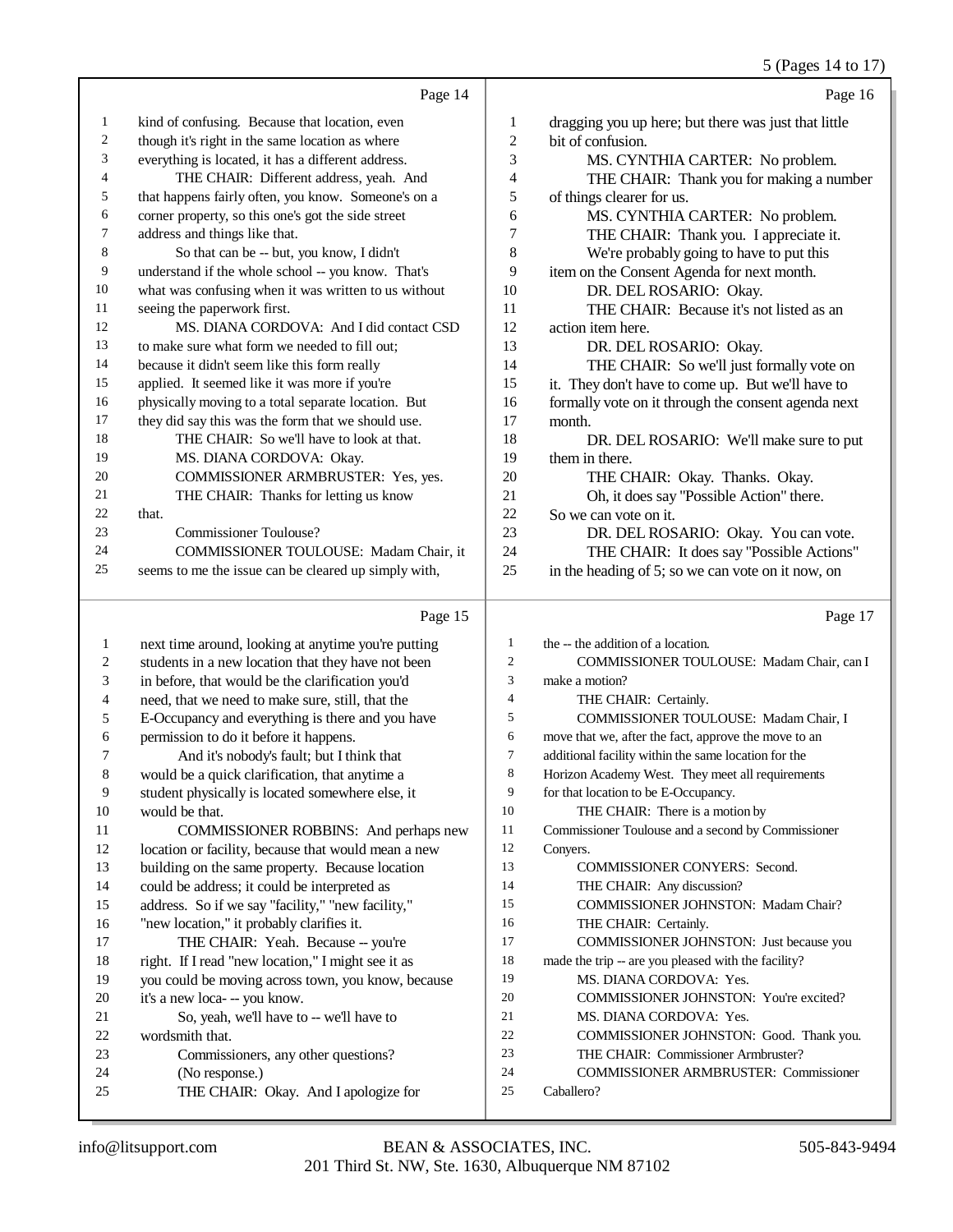6 (Pages 18 to 21)

|                |                                              |                | $\sigma$ (1 ages 10 to 21                            |
|----------------|----------------------------------------------|----------------|------------------------------------------------------|
|                | Page 18                                      |                | Page 20                                              |
| 1              | COMMISSIONER CABALLERO: Yes.                 | 1              | during that contract period? Or is it -- can it --   |
| $\overline{c}$ | <b>COMMISSIONER ARMBRUSTER: Commissioner</b> | $\mathfrak{2}$ | back --                                              |
| 3              | Ruiz? I'm sorry. Can you hear me?            | 3              | THE CHAIR: This is -- there's a little               |
| 4              | COMMISSIONER RUIZ: Yes.                      | $\overline{4}$ | bit -- there has to -- the school is currently under |
| 5              | <b>COMMISSIONER ARMBRUSTER: Commissioner</b> | 5              | contract with Gallup-McKinley School District. They  |
| 6              | Crone?                                       | 6              | renewed them last year. They're having a little bit  |
| 7              | <b>COMMISSIONER CRONE: Yes.</b>              | 7              | of a scuffle. So there has to be a settlement with   |
| 8              | <b>COMMISSIONER ARMBRUSTER: Commissioner</b> | 8              | Gallup-McKinley -- with Gallup-McKinley School       |
| 9              | Johnston?                                    | 9              | District before we will formally go through with the |
| 10             | COMMISSIONER JOHNSTON: Yes.                  | 10             | renewal process with them; because they still have a |
| 11             | <b>COMMISSIONER ARMBRUSTER: Commissioner</b> | 11             | contract.                                            |
| 12             | Gipson?                                      | 12             | So unless they can get a settlement with             |
| 13             | THE CHAIR: Yes.                              | 13             | Gallup-McKinley that releases them from that         |
| 14             | <b>COMMISSIONER ARMBRUSTER: Commissioner</b> | 14             | contract that they're currently under, we do not     |
| 15             | Peralta?                                     | 15             | take schools mid-contract, that we've --             |
| 16             | <b>COMMISSIONER PERALTA: Yes.</b>            | 16             | DR. DEL ROSARIO: Okay.                               |
| 17             | <b>COMMISSIONER ARMBRUSTER: Commissioner</b> | 17             | THE CHAIR: -- we've expressed that. I do             |
| 18             | Conyers?                                     | 18             | believe Ami has had some discussion early on with    |
| 19             | <b>COMMISSIONER CONYERS: Yes.</b>            | 19             | the director.                                        |
| 20             | <b>COMMISSIONER ARMBRUSTER: Commissioner</b> | 20             | DR. DEL ROSARIO: Okay.                               |
| 21             | Armbruster votes "Yes."                      | 21             | THE CHAIR: I've had some discussions with            |
| 22             | <b>Commissioner Toulouse?</b>                | 22             | the director as well. And we've made it clear that   |
| 23             | COMMISSIONER TOULOUSE: Yes.                  | 23             | that settlement has to take place --                 |
| 24             | <b>COMMISSIONER ARMBRUSTER: Commissioner</b> | 24             | DR. DEL ROSARIO: Okay.                               |
| 25             | Robbins?                                     | 25             | THE CHAIR: -- with Gallup-McKinley before            |
|                | Page 19                                      |                | Page 21                                              |
| 1              | <b>COMMISSIONER ROBBINS: Yes.</b>            | 1              | we'd formally vote --                                |
| $\overline{c}$ | COMMISSIONER ARMBRUSTER: 10-to-0 vote.       | 2              | DR. DEL ROSARIO: Okay.                               |
| 3              | The motion passes.                           | 3              | THE CHAIR: -- in December for them.                  |
|                |                                              |                |                                                      |

 DR. DEL ROSARIO: The next item in our report involves the renewal -- just updating you all 6 in the renewal process. We do have 13 schools we<br>7 anticipate that will be applying this October. And 7 anticipate that will be applying this October. And<br>8 that actually includes -- currently includes a that actually includes -- currently includes a school that is a district school. And that's Middle College. And they're currently in their first year

11 as well, too; so there will be a little bit limited<br>12 data there data there.

13 THE CHAIR: No. Early College in Gallup is one of the oldest charters in the state. DR. DEL ROSARIO: Yes. I should have made it clear that they recently -- 17 THE CHAIR: Renewed. DR. DEL ROSARIO: Renewed, yes. And they're in the first year of that contract. 20 THE CHAIR: But there should be -- there 21 should be data from prior years for them; correct?<br>22 DR. DEL ROSARIO: There is. We're in the

- 22 DR. DEL ROSARIO: There is. We're in the 23 process of getting that from the district. And I process of getting that from the district. And I
- guess this is probably something I'll put out there.
- If a school is considered for renewal, is it only

4 But the recommendation was for them to go<br>5 forward with us, assuming that that settlement is 5 forward with us, assuming that that settlement is<br>6 going to take place: so everything will be clean a 6 going to take place; so everything will be clean and<br>
7 their contract will be ending in May of 2019.

7 their contract will be ending in May of 2019.<br>8 DR. DEL ROSARIO: Got it. And we DR. DEL ROSARIO: Got it. And we've also 9 contacted the director as well and were attempting<br>10 to contact someone from the district. And our 10 to contact someone from the district. And our<br>11 understanding is that the district and the school

understanding is that the district and the school

- has a settlement of some sort. Yeah. THE CHAIR: And I've had the same rumors. But I have not seen anything.
- DR. DEL ROSARIO: Okay.
- 16 THE CHAIR: And I have not been<br>17 actually -- the only thing I've been told, ev
	- actually -- the only thing I've been told, ever, is,
- 18 "We're going to have one."<br>19 DR DEL ROSARIO
	- DR. DEL ROSARIO: Okay.
- 20 THE CHAIR: I have not been informed that<br>21 there has been one: nor I have actually seen one.
- 21 there has been one; nor I have actually seen one.<br>22 (Chair consults with counsel.)
- 22 (Chair consults with counsel.)<br>23 THE CHAIR: Do you want to
	- THE CHAIR: Do you want to speak to this?
- MS. PATRICIA MATTHEWS: I just want to
- make sure that if the Commission has questions, that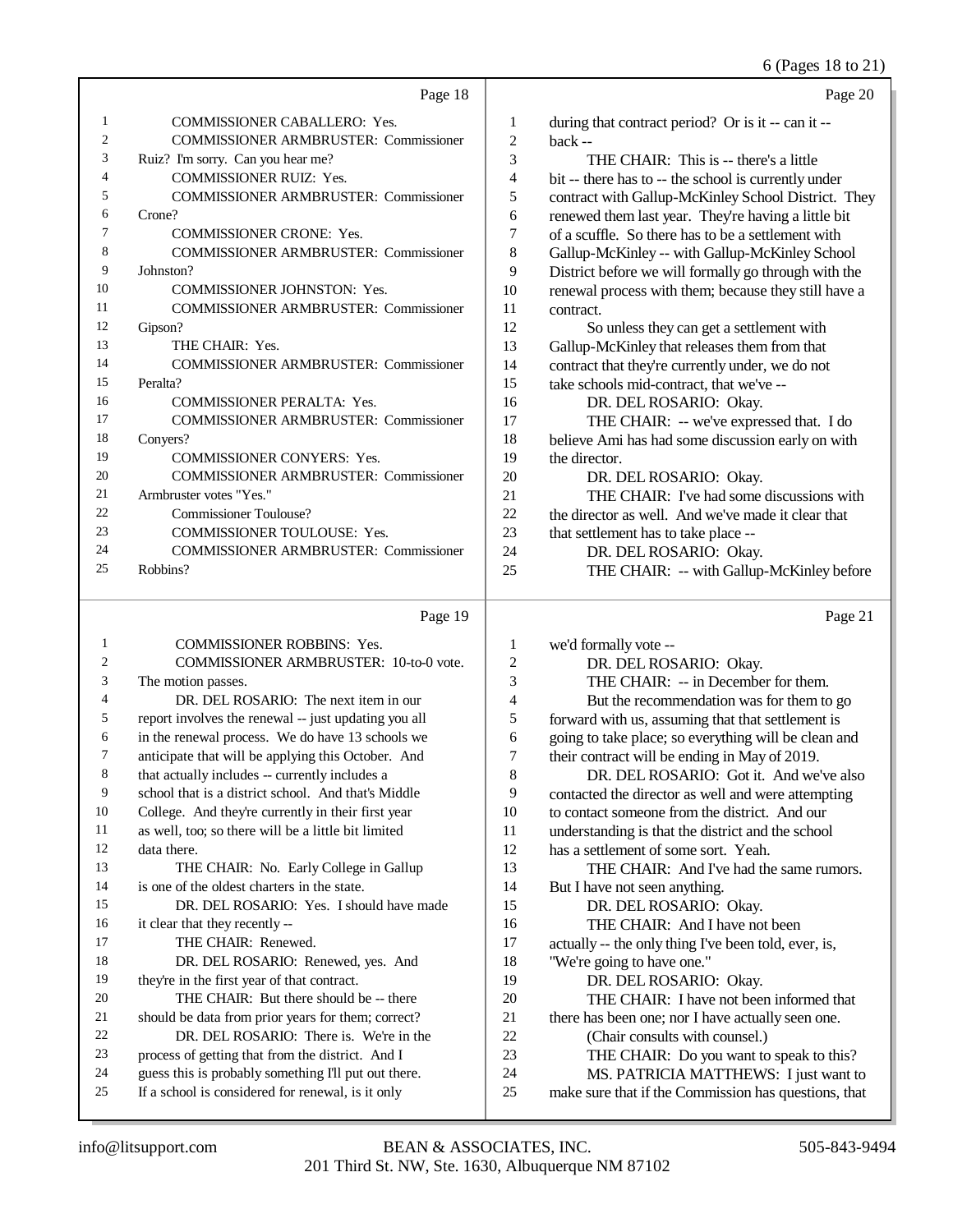7 (Pages 22 to 25)

|                         |                                                                                             |                          | $(1 + 4)$ (F ages 22 to 23)                                                  |
|-------------------------|---------------------------------------------------------------------------------------------|--------------------------|------------------------------------------------------------------------------|
|                         | Page 22                                                                                     |                          | Page 24                                                                      |
| $\mathbf{1}$            | Sue really ought to be contacted, because I know                                            | $\mathbf{1}$             | $Or -$                                                                       |
| $\overline{\mathbf{c}}$ | that they're in the process. I'd like to add one                                            | $\mathfrak{2}$           | THE CHAIR: The start of July of 2019,                                        |
| 3                       | already; but they're not being very -- playing in                                           | 3                        | yes. Yes.                                                                    |
| 4                       | the sandbox well; so -- so --                                                               | $\overline{\mathcal{L}}$ | COMMISSIONER ARMBRUSTER: Got it.                                             |
| 5                       | THE CHAIR: I know. And I know that's                                                        | 5                        | THE CHAIR: Yeah. So that makes 13.                                           |
| 6                       | been the difficulty. But, yes. And through the                                              | 6                        | DR. DEL ROSARIO: Yes.                                                        |
| 7                       | director, I know we've kind of been discussing                                              | 7                        | THE CHAIR: Okay.                                                             |
| $\,8\,$                 | with -- with Sue --                                                                         | 8                        | DR. DEL ROSARIO: We do want to note also                                     |
| 9                       | MS. PATRICIA MATTHEWS: And so feel free                                                     | 9                        | that we received written notification from one of                            |
| 10                      | to contact her if any of you have questions on the                                          | 10                       | our -- one of your current State charters, Gilbert                           |
| 11                      | status. And I'll give her an alert that that's your                                         | 11                       | Sena, that they'll be looking to reauthorize with --                         |
| 12                      | position, that you don't want to consider the                                               | 12                       | with -- hopefully, with APS. And verbal notice from                          |
| 13                      | renewal application until the settlement is final.                                          | 13                       | New America-New Mexico--                                                     |
| 14                      | THE CHAIR: Right.                                                                           | 14                       | THE CHAIR: Albuquerque.                                                      |
| 15                      | MS. MATTHEWS: But they're allowed to                                                        | 15                       | MR. DEL ROSARIO: -- Albuquerque -- yes --                                    |
| 16                      | submit; correct?                                                                            | 16                       | doing the same thing, or planning to do the same                             |
| 17                      | THE CHAIR: Absolutely, yes. I spoke with                                                    | 17                       | thing.                                                                       |
| $18\,$                  | him. And, actually, they used -- last year, they                                            | 18                       | We have -- just moving on here, we have a                                    |
| 19                      | used our renewal application. So the only thing he                                          | 19                       | number of -- obviously, quite a bit of renewal site                          |
| $20\,$                  | had to do was put the updated. So it was -- it was                                          | 20                       | visits that need to take place. One has already                              |
| 21                      | basically done. So -- and I've communicated that,                                           | 21                       | taken place: Taos Academy.                                                   |
| 22                      | that we need to see it. We're not going to vote in                                          | 22                       | We had given schools options. Instead of                                     |
| 23                      | December unless we have the physical copy of a                                              | 23                       | doing them all in October, we had given them options                         |
| 24                      | settlement, that they absolutely don't have a                                               | 24                       | to have site visits, submit their renewal                                    |
| 25                      | contract in May.                                                                            | 25                       | application earlier. And one of the schools was                              |
|                         |                                                                                             |                          |                                                                              |
|                         |                                                                                             |                          |                                                                              |
|                         | Page 23                                                                                     |                          | Page 25                                                                      |
| 1                       | MS. MATTHEWS: I'll make sure that she's                                                     |                          |                                                                              |
| $\overline{c}$          | aware of that.                                                                              | 1                        | Taos Academy. And that renewal site visit was                                |
| 3                       |                                                                                             | $\sqrt{2}$               | completed; just not the report yet.                                          |
| 4                       | THE CHAIR: Thank you.                                                                       | 3                        | THE CHAIR: So let me ask you. Because                                        |
| 5                       | MS. MATTHEWS: Thank you.                                                                    | $\overline{\mathcal{A}}$ | my -- it was my understanding because, we gave                               |
| 6                       | COMMISSIONER ARMBRUSTER: Madam Chair, I                                                     | 5                        | schools the opportunity if they wanted to to renew                           |
| 7                       | just -- as a clarification for me -- somewhere I                                            | 6                        | early with us, so that if they took the early site                           |
|                         | know you and I have talked about this. But                                                  | 7                        | visit, they should be on the October agenda; because                         |
| 8                       | Gallup-McKinley, I thought they wanted the building.                                        | $\,8\,$                  | that was the hope, that some of the schools -- so                            |
| 9                       | THE CHAIR: No. The Early College High                                                       | 9                        | that we didn't have 13 schools renewing in December,                         |
| 10                      | School owns the building.                                                                   | 10                       | and it taking a week to get through them                                     |
| 11                      | COMMISSIONER ARMBRUSTER: Oh, okay. Got                                                      | 11                       | thoughtfully, so that that early renewal -- and my                           |
| 12                      | you.                                                                                        | 12                       | understanding was Taos took us up on that early                              |
| 13                      | THE CHAIR: They want the program.                                                           | 13                       | renewal.                                                                     |
| 14                      | COMMISSIONER ARMBRUSTER: Oh, of course.                                                     | 14                       | DR. DEL ROSARIO: They did.                                                   |
| 15                      | They want the program.                                                                      | 15                       | THE CHAIR: So we're looking at them in                                       |
| 16                      | THE CHAIR: They don't want the building.                                                    | 16                       | October?                                                                     |
| 17                      | COMMISSIONER ARMBRUSTER: Okay. So                                                           | 17                       | DR. DEL ROSARIO: Well -- well, my                                            |
| 18                      | they'll be able to stay. There's no -- because                                              | 18                       | understanding was it was November. So the school                             |
| 19                      | they're on the campus of the community college, I                                           | 19                       | did their renewal site visit in October. We'd have                           |
| $20\,$                  | believe.                                                                                    | 20                       | their materials done and completed by the December                           |
| 21                      | FROM THE FLOOR: UNM.                                                                        | $21\,$                   | meeting. But that was my assumption. If it's                                 |
| 22                      | THE CHAIR: So there's no issue of them                                                      | $22\,$                   | wrong, obviously, we could --                                                |
| 23                      | having to move.                                                                             | 23                       | THE CHAIR: Okay. Repeat what you just --                                     |
| 24<br>25                | COMMISSIONER ARMBRUSTER: And should they<br>move, they begin with us the beginning of 2019? | 24<br>25                 | if they have their site visit in October --<br>DR. DEL ROSARIO: Yes, when -- |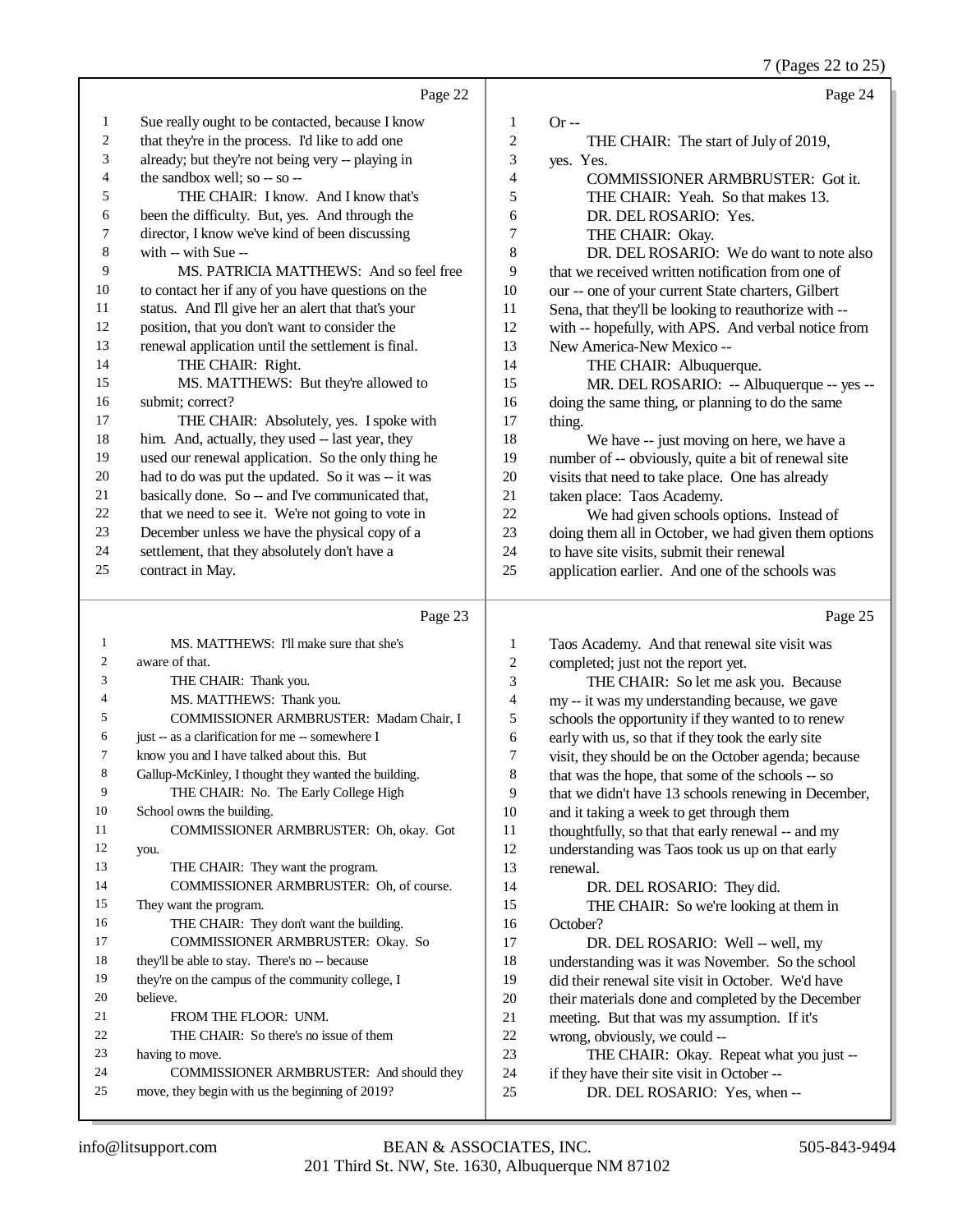### 8 (Pages 26 to 29)

|                | Page 26                                             |                  | Page 28                                              |
|----------------|-----------------------------------------------------|------------------|------------------------------------------------------|
| 1              | THE CHAIR: -- they would be up -- they              | 1                | if we can do that. So maybe we can get it down to    |
| 2              | would be ready for when?                            | $\sqrt{2}$       | 11.                                                  |
| 3              | DR. DEL ROSARIO: At the December meeting.           | 3                | Commissioner Armbruster?                             |
| 4              | THE CHAIR: So Taos asked for early                  | $\overline{4}$   | COMMISSIONER ARMBRUSTER: Theoretically.              |
| 5              | renewal.                                            | 5                | THE CHAIR: In my perfect world.                      |
| 6              | DR. DEL ROSARIO: Yes.                               | 6                | COMMISSIONER ARMBRUSTER: In your perfect             |
| 7              | THE CHAIR: They haven't had their site              | $\boldsymbol{7}$ | world. So on -- I'm looking at this calendar that    |
| 8              | visit yet.                                          | 8                | you included.                                        |
| 9              | DR. DEL ROSARIO: They actually had it,              | 9                | DR. DEL ROSARIO: Okay.                               |
| 10             | I'd like to say, a couple of weeks ago.             | 10               | COMMISSIONER ARMBRUSTER: So October 2nd              |
| 11             | THE CHAIR: Oh, that's right. You were up            | 11               | is Coral Community.                                  |
| 12             | there.                                              | 12               | DR. DEL ROSARIO: Yes.                                |
| 13             | So will they be ready for November?                 | 13               | COMMISSIONER ARMBRUSTER: If they got all             |
| 14             | DR. DEL ROSARIO: They'll be ready for               | 14               | their stuff in and you did their site visit, could   |
| 15             | November.                                           | 15               | they be early in November? Or -- probably, this      |
| 16             | THE CHAIR: All right. All right. So                 | 16               | first week of people? Or is it, like, done now?      |
| 17             | that we'll have 12 in December. I was actually -- I | 17               | DR. DEL ROSARIO: You know, that's a great            |
| 18             | guess they can't -- I was actually hoping that      | 18               | question. You know, perhaps we can push some of      |
| 19             | Gallup-McKinley would be able to jump in there      | 19               | them in November. That way, it's not so --           |
| 20             | early; but I don't think that's going to be able to | 20               | THE CHAIR: Right. I mean, I don't want               |
| 21             | happen.                                             | 21               | to push the school -- because I don't want a school  |
| 22             | DR. DEL ROSARIO: Well, they did submit a            | 22               | to say, "We rushed through this, and it didn't go    |
| 23             | renewal application with us.                        | 23               | well because you pushed us to come here early, and   |
| 24             | THE CHAIR: I know. I know. But I was                | 24               | we weren't quite ready." That -- you know. So we     |
| 25             | hoping, because they were so far along in the       | 25               | have to be careful with how we -- you know.          |
|                |                                                     |                  |                                                      |
|                | Page 27                                             |                  | Page 29                                              |
| $\mathbf{1}$   | application process --                              | $\mathbf{1}$     | DR. DEL ROSARIO: Absolutely. And that                |
| $\overline{c}$ | DR. DEL ROSARIO: Yes.                               | $\overline{c}$   | push, I think, is actually affected a lot by what we |
| 3              | THE CHAIR: -- that they would be -- but             | 3                | accomplish.                                          |
| 4              | you have not done a site visit to them yet.         | 4                | THE CHAIR: Because they have to do the               |
| 5              | DR. DEL ROSARIO: We haven't. But there              | 5                | application and also do that. Right.                 |
| 6              | is one planned for next week.                       | 6                | COMMISSIONER ARMBRUSTER: I'm totally                 |
| 7              | THE CHAIR: Okay. Well, if they could get            | 7                | aware of that. That's why I just sort of asked if    |
| 8              | their settlement in, if they could get their        | 8                | all the moons lined up and stars and things, and     |
| 9              | settlement to us, and they are willing, I -- you    | 9                | they wanted to, and they're ready, and you are able  |
| 10             | know, I'm more than happy to throw them into the    | 10               | to do that because you're short-staffed, could they  |
| 11             | November.                                           | 11               | say, "Hey, I could be ready for November"?           |
| 12             | DR. DEL ROSARIO: Yes.                               | 12               | And I'm asking you. I guess, whether that            |

|    | DR. DEE KOSARIO. - WC haven'i. - Dui there         |    | appheation and also do that. Tught.                 |
|----|----------------------------------------------------|----|-----------------------------------------------------|
| 6  | is one planned for next week.                      | 6  | <b>COMMISSIONER ARMBRUSTER: I'm total</b>           |
|    | THE CHAIR: Okay. Well, if they could get           | 7  | aware of that. That's why I just sort of asked if   |
| 8  | their settlement in, if they could get their       | 8  | all the moons lined up and stars and things, and    |
| 9  | settlement to us, and they are willing, I -- you   | 9  | they wanted to, and they're ready, and you are able |
| 10 | know, I'm more than happy to throw them into the   | 10 | to do that because you're short-staffed, could they |
| 11 | November.                                          | 11 | say, "Hey, I could be ready for November"?          |
| 12 | DR. DEL ROSARIO: Yes.                              | 12 | And I'm asking you, I guess, whether that           |
| 13 | THE CHAIR: So if you can make contact              | 13 | could occur.                                        |
| 14 | with them, and I'll try to contact them as well to | 14 | THE CHAIR: It could. I mean, it's                   |
| 15 | see if $-$                                         | 15 | certainly -- because the November agenda certainly  |
| 16 | MR. DEL ROSARIO: Absolutely. We'll --              | 16 | hasn't been done yet. So we could. You know, that   |
| 17 | THE CHAIR: -- they have something in               | 17 | was the intention of sending out the request was so |
| 18 | writing yet.                                       | 18 | that they would be able to create that schedule,    |
| 19 | DR. DEL ROSARIO: We'll make sure to get            | 19 | knowing that five schools were asking for early     |
| 20 | any documents to you all.                          | 20 | renewal, so that they could do the site visits and  |
| 21 | THE CHAIR: Because I think he'd be more            | 21 | know that they had to do X amount of reviews and    |
| 22 | than willing to get this done, and --              | 22 | they could figure that out.                         |
| 23 | DR. DEL ROSARIO: No. Agree. Agree.                 | 23 | So it becomes a little more problematic             |
| 24 | THE CHAIR: Yeah. Yeah. So if we could              | 24 | when it's now almost October. And so it's -- but, I |
| 25 | do that, that would really be great. So let's see  | 25 | mean, if -- certainly, if you want to send another  |
|    |                                                    |    |                                                     |
|    |                                                    |    |                                                     |
|    |                                                    |    |                                                     |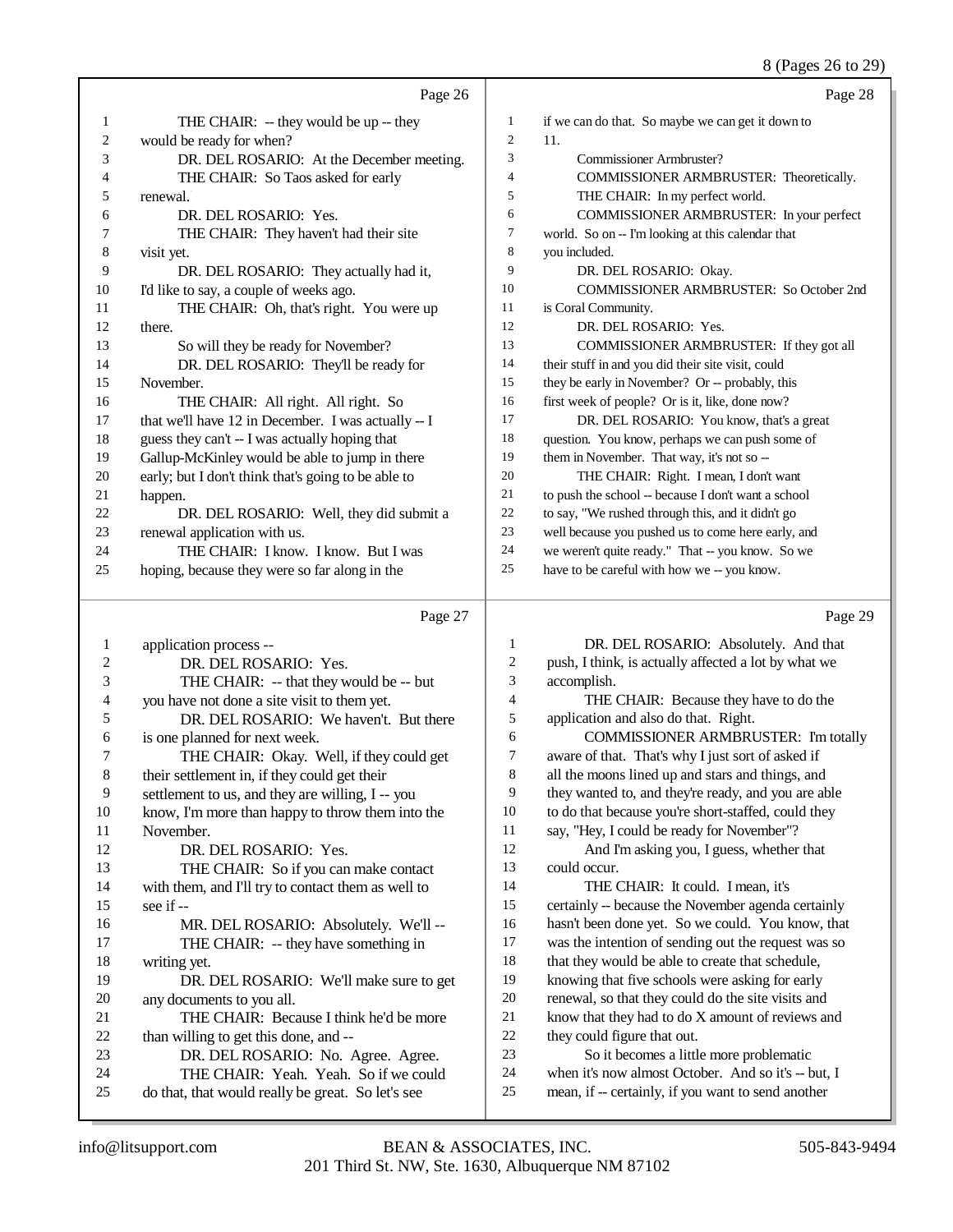9 (Pages 30 to 33)

|                   | Page 30                                                                                                   |                     | Page 32                                                                                               |
|-------------------|-----------------------------------------------------------------------------------------------------------|---------------------|-------------------------------------------------------------------------------------------------------|
| 1                 | reminder to schools --                                                                                    | 1                   | November; so --                                                                                       |
| $\overline{c}$    | DR. DEL ROSARIO: Yes.                                                                                     | $\overline{c}$      | THE CHAIR: All right. Thank you.                                                                      |
| 3                 | THE CHAIR: -- that there is the                                                                           | 3                   | DR. DEL ROSARIO: And just -- just to kind                                                             |
| 4                 | opportunity to renew early, if they feel they are                                                         | 4                   | of remind about the timeline, if we were to keep                                                      |
| 5                 | ready, that there's -- there is some availability.                                                        | 5                   | everyone -- or those -- you know, 12-plus schools on                                                  |
| 6                 | Because we -- if we had too many, we have to -- we                                                        | 6                   | the December agenda, the timeline that's specified                                                    |
| 7                 | have to alter the November schedule; so we have to                                                        | 7                   | in the renewal application is CSD will provide the                                                    |
| 8                 | know that ahead of time as well.                                                                          | 8                   | analysis due to the schools and the Public Education                                                  |
| 9                 | But if -- you know, if a school wants to,                                                                 | 9                   | Commission by November 5th. And then the school can                                                   |
| 10                | I've got no problem with it.                                                                              | 10                  | respond to the analysis, which would be due                                                           |
| 11                | DR. DEL ROSARIO: And agree. And I think                                                                   | 11                  | November 19th.                                                                                        |
| 12                | we certainly like the idea of trying not to overload                                                      | 12                  | So if any schools being visited in October                                                            |
| 13                | November. And so we'll work with some of the                                                              | 13                  | would like to -- or are able to adjust to that so                                                     |
| 14                | schools, especially those in the first- and                                                               | 14                  | that they can be on the November agenda, that would                                                   |
| 15                | second-week visits in October, to see who might be                                                        | 15                  | $be -$                                                                                                |
| 16                | interested, and we'll certainly work hard to try and                                                      | 16                  | THE CHAIR: So let me ask you. That                                                                    |
| 17                | get those analyses and all that to you all.                                                               | 17                  | becomes -- so let's say a school now readjusted, and                                                  |
| 18                | THE CHAIR: When would -- let me ask you.                                                                  | 18                  | they're going to be on the November calendar. So                                                      |
| 19                | The site visit analysis, when do they get that back?                                                      | 19                  | let's take a look at when would we be able to get                                                     |
| 20                | DR. DEL ROSARIO: That's a bit of a                                                                        | $20\,$              | the packet so that we can look at it. Because                                                         |
| 21                | problem. That's why we'll work with the schools;                                                          | 21                  | that's --                                                                                             |
| 22                | because there are timelines where they have an                                                            | 22                  | DR. DEL ROSARIO: The key, yeah.                                                                       |
| 23                | opportunity to respond.                                                                                   | 23                  | THE CHAIR: So let's be practical about                                                                |
| 24                | THE CHAIR: To respond back, right.                                                                        | 24                  | this. So if I had -- if I'm -- as an example, Coral                                                   |
| 25                | COMMISSIONER ARMBRUSTER: Right.                                                                           | 25                  | Community. And I'm scheduled for a site visit when?                                                   |
|                   | Page 31                                                                                                   |                     | Page 33                                                                                               |
|                   |                                                                                                           |                     |                                                                                                       |
| $\mathbf{1}$<br>2 | THE CHAIR: That becomes the timing issue,                                                                 | 1                   | DR. DEL ROSARIO: They are scheduled on                                                                |
| 3                 | that they get the site visit, they have an                                                                | $\overline{c}$<br>3 | the 2nd of October.                                                                                   |
| 4                 | opportunity to respond back. So for them to make a<br>decision, they have to have all of that information | 4                   | THE CHAIR: So the 2nd of October. Let's                                                               |
| 5                 | available to them to be able to make that decision.                                                       | 5                   | be realistic. When will they get their site visit                                                     |
| 6                 | DR. DEL ROSARIO: That's correct.                                                                          | 6                   | report back and be able to respond back to it? How                                                    |
| 7                 | THE CHAIR: You know, that I recall.                                                                       | 7                   | long is that?                                                                                         |
| 8                 | COMMISSIONER ARMBRUSTER: That was my                                                                      | 8                   | DR. DEL ROSARIO: How long -- we                                                                       |
| 9                 | referral to the stars lining up. Yes. I wasn't                                                            | 9                   | potentially can get the report to them on the 8th,<br>which is the following week. So just, like, six |
| 10                | pushing it.                                                                                               | 10                  | days, we could potentially --                                                                         |
| 11                | THE CHAIR: If you look in the sky, that's                                                                 | 11                  | THE CHAIR: And they have how long to                                                                  |
| 12                | why they don't line up.                                                                                   | 12                  | respond back?                                                                                         |
| 13                | COMMISSIONER ARMBRUSTER: And I wasn't                                                                     | 13                  | DR. DEL ROSARIO: Good question. Let's                                                                 |
| 14                | wanting to push CSD in any way, nor the schools. I                                                        | 14                  | see here. So I think a reasonable -- and it --                                                        |
| 15                | was just sort of asking, just, the question, if all                                                       | 15                  | well, there's roughly 14 days that they should be in                                                  |
| 16                | those things came together, would it be possible to                                                       | 16                  | line.                                                                                                 |
| 17                | do that? They don't have to.                                                                              | 17                  | THE CHAIR: They have 14 days to respond                                                               |
| 18                | THE CHAIR: It certainly is; but we have                                                                   | 18                  | back.                                                                                                 |
| 19                | at least one.                                                                                             | 19                  | DR. DEL ROSARIO: Yes. But what I heard                                                                |
| 20                | DR. DEL ROSARIO: We have at least one.                                                                    | 20                  | also, if a school responds back earlier, it's                                                         |
| 21                | And we don't mind being pushed, because I think                                                           | 21                  | possible.                                                                                             |
| 22                | we're all on the same page trying to get maybe some                                                       | 22                  | THE CHAIR: But we don't know that. So we                                                              |
| 23                | in October.                                                                                               | 23                  | have to look at what's -- to give them the out --                                                     |
| 24                | THE CHAIR: Right. Right.                                                                                  | 24                  | you know, so that's October 22nd for them to respond                                                  |
| 25                | DR. DEL ROSARIO: Or -- I'm sorry --                                                                       | 25                  | back.                                                                                                 |
|                   |                                                                                                           |                     |                                                                                                       |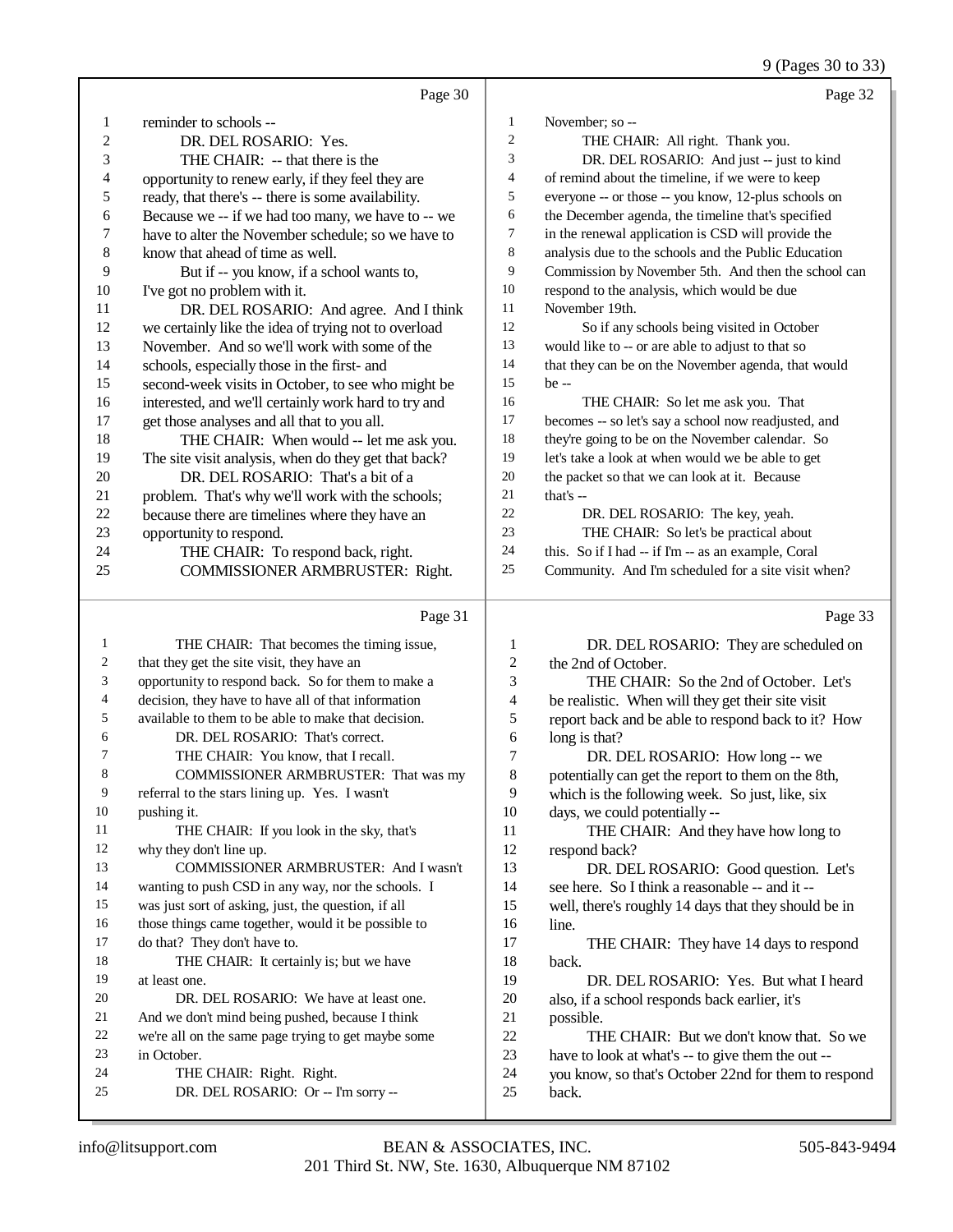# 10 (Pages 34 to 37)

|    | Page 34                                              |                | Page 36                                              |
|----|------------------------------------------------------|----------------|------------------------------------------------------|
| 1  | DR. DEL ROSARIO: Yes.                                | 1              | happening. And I don't want to open the door for     |
| 2  | THE CHAIR: So now you have to then take a            | $\overline{2}$ | someone to say, "It went bad because you -- you      |
| 3  | look at the whole packet and do your analysis and be | 3              | know, you made us do this, this, this, and this, and |
| 4  | able to make a response back to us so that would     | 4              | you didn't have enough time to look at it," and --   |
| 5  | happen by --                                         | 5              | COMMISSIONER PERALTA: Taos was the only              |
| 6  | DR. DEL ROSARIO: I mean, it could be the             | 6              | one.                                                 |
| 7  | 26th, if we have multiple schools.                   | 7              | THE CHAIR: Taos. And there's a                       |
| 8  | THE CHAIR: It's going to take -- so if --            | 8              | potential, I think, for Gallup.                      |
| 9  | if it's only the one school, it would take you only  | 9              | MS. KAREN WOERNER: The Early College. I              |
| 10 | three days to do the analysis of the whole -- now,   | 10             | think those two would be doable.                     |
| 11 | the whole thing, and to get us the whole packet to   | 11             | THE CHAIR: And maybe -- we looked at                 |
| 12 | us in three days? I'm looking at these incredulous   | 12             | Coral. Coral is not an option.                       |
| 13 | faces out there.                                     | 13             | MS. KAREN WOERNER: No.                               |
| 14 | DR. DEL ROSARIO: I'm looking at them.                | 14             | THE CHAIR: No. But is there a potential              |
| 15 | THE CHAIR: Who's he looking at?                      | 15             | still for Gallup?                                    |
| 16 | <b>COMMISSIONER TOULOUSE: Us.</b>                    | 16             | DR. DEL ROSARIO: There is. We're looking             |
| 17 | THE CHAIR: I'm trying to be reasonable               | 17             | at Taos Academy and Middle College.                  |
| 18 | here. I don't want to be the one making the phone    | 18             | THE CHAIR: And that's okay. So that                  |
| 19 | call saying, "Hey, you promised this by tonight, and | 19             | still leaves us 11 --                                |
| 20 | we don't have it, so where is it?" And then we get   | 20             | DR. DEL ROSARIO: Correct.                            |
| 21 | into that scuffle, which -- and it's not -- if it    | 21             | THE CHAIR: -- for December. So that's                |
| 22 | can't happen, it can't happen.                       | 22             | fine. But I think --                                 |
| 23 | So I want people to be honest that it                | 23             | <b>COMMISSIONER ARMBRUSTER:</b> I just was           |
| 24 | can't happen; because I'm okay if it can't happen in | 24             | asking.                                              |
| 25 | that time. I just want to know -- you know. So       | 25             | THE CHAIR: And later on, we'll look at               |
|    | Page 35                                              |                | Page 37                                              |
|    | DDPTDQUDDQQU                                         |                |                                                      |

|    | Page 33                                              |    | Page 31                                             |
|----|------------------------------------------------------|----|-----------------------------------------------------|
| 1  | DR. DEL ROSARIO: Chairwoman, could we ask            | 1  | that calendar. But, yeah, I just -- you know, I     |
| 2  | the staff?                                           | 2  | don't want to -- I want to be fair about this to    |
| 3  | MS. KAREN WOERNER: Please, can we?                   | 3  | everyone, that it's -- yeah, they're in the middle  |
| 4  | THE CHAIR: That might be a good idea.                | 4  | of site visits -- you know.                         |
| 5  | MS. KAREN WOERNER: I love the idea of                | 5  | MS. KAREN WOERNER: We're all a little               |
| 6  | having them divided in November and December. But    | 6  | more relaxed.                                       |
| 7  | to be frankly honest with you, it's too late at this | 7  | THE CHAIR: You can take your capes off              |
| 8  | point. We've set a deadline for the schools to       | 8  | now. You don't have to be Superwoman and -- okay.   |
| 9  | submit. The reason is we have pretty much            | 9  | Okay. Back to reality.                              |
| 10 | back-to-back site visits for the month of October,   | 10 | DR. DEL ROSARIO: All right. Item 5D,                |
| 11 | except when you have your meeting and we're here.    | 11 | regarding the annual site visit reports.            |
| 12 | I don't know how we'd do all that, get               | 12 | In the packet, we actually included just            |
| 13 | those site visits out and prepare a good packet for  | 13 | the summary pieces themselves. We can certainly     |
| 14 | you all.                                             | 14 | print out the annual site visit reports themselves  |
| 15 | THE CHAIR: Me, too.                                  | 15 | through that Web EPSS platform.                     |
| 16 | MS. KAREN WOERNER: I love the idea; but I            | 16 | THE CHAIR: Okay. So -- I'm sorry. What              |
| 17 | think it's too late.                                 | 17 | did you say about the Web EPSS platform?            |
| 18 | THE CHAIR: And so do I. That's why we                | 18 | DR. DEL ROSARIO: Yeah. What we had                  |
| 19 | put the offer out there early, so that we would be   | 19 | provided in your packet is the summary --           |
| 20 | able to adjust the schedule back in July, or         | 20 | THE CHAIR: Is the summary.                          |
| 21 | whenever the -- so that everyone would know, and the | 21 | DR. DEL ROSARIO: -- piece. We had not               |
| 22 | site visits could have been maybe a little bit       | 22 | done that before. We thought it might be a good     |
| 23 | earlier, and everyone know what that calendar was.   | 23 | abstract of some sort. But we can certainly provide |
| 24 | But to now say, "Let's try to condense               | 24 | you each of the schools' annual report, which is    |
| 25 | this," you know, I don't see it -- I don't see it    | 25 | contained in the Web EPSS.                          |
|    |                                                      |    |                                                     |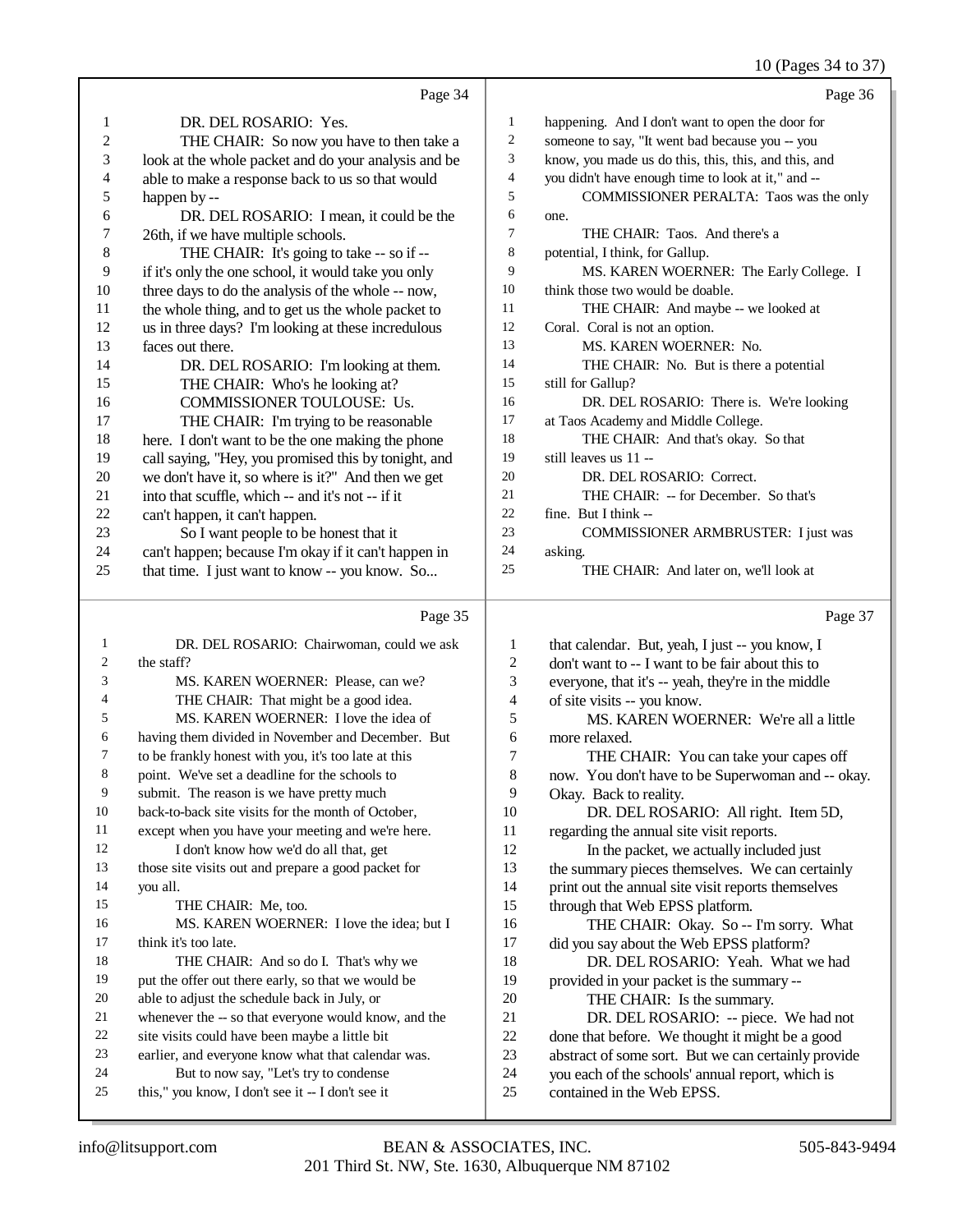11 (Pages 38 to 41)

|    | Page 38                                             |                | Page 40                                              |
|----|-----------------------------------------------------|----------------|------------------------------------------------------|
| 1  | THE CHAIR: Will that be in the packet for           | 1              | THE CHAIR: Okay. All right. But the                  |
| 2  | the -- that'll be in the renewal packet, will it    | $\mathfrak{2}$ | only thing I'm going to ask, because this -- this    |
| 3  | not? Or $no?$                                       | 3              | might be a good discussion item at some point in     |
| 4  | DR. DEL ROSARIO: Not in the renewal --              | $\overline{4}$ | time. But I think we have to make a distinction      |
| 5  | I'm sorry. We're actually on item 5D, which is the  | 5              | when we do this between a school that's transferred  |
| 6  | annual site visit reports.                          | 6              | to another district; because it's technically not a  |
| 7  | THE CHAIR: Oh, I'm sorry. I'm thinking              | 7              | closure. They have not renewed with us, but that     |
| 8  | renewal site visit. Yeah, sorry. I'm in a           | 8              | school hasn't closed, you know?                      |
| 9  | different mode. Okay.                               | 9              | So I think we need to -- you know, schools           |
| 10 | DR. DEL ROSARIO: Yeah. So the annual                | 10             | that transitioned out, but they have it -- they're   |
| 11 | site visit reports, they're pretty hefty. So if you | 11             | not physically closed.                               |
| 12 | all -- I think you all might have seen those when   | 12             | DR. DEL ROSARIO: Okay.                               |
| 13 | they're printed out as a PDF. it's really the only  | 13             | THE CHAIR: So I think in the future when             |
| 14 | way you can generate it as a report to hand out;    | 14             | we look at updates for school closures, it's only    |
| 15 | 20 -- 24 -- some 30 pages long each. So we did      | 15             | those schools that we are physically closing,        |
| 16 | provide you all with --                             | 16             | because that's what we need to have -- after         |
| 17 | THE CHAIR: Just a summary.                          | 17             | yesterday's discussion, that's what we need to       |
| 18 | DR. DEL ROSARIO: -- a summary, yes.                 | 18             | continue to have, I think, a regular agenda item, as |
| 19 | THE CHAIR: Okay. Thank you.                         | 19             | long as we do have schools that are in that closure  |
| 20 | DR. DEL ROSARIO: Absolutely.                        | 20             | process.                                             |
| 21 | COMMISSIONER RUIZ: Madam Chair, I'd like            | 21             | But the schools that are no longer with              |
| 22 | to thank Mr. Del Rosario and his team for giving us | 22             | us, we don't need to include in a closure item.      |
| 23 | the summary and that calendar, because that was so  | 23             | DR. DEL ROSARIO: So only                             |
| 24 | much easier for me, when I was reading through      | 24             | State-authorized? Is that what you're saying?        |
| 25 | there, to have that all together. So thank you all  | 25             | (Chair consults with counsel.)                       |
|    | Page 39                                             |                | Page 41                                              |

 for the work you've done. DR. DEL ROSARIO: Absolutely. Karen and Megan have worked really hard on that piece, Karen in particular, making sure -- color-coded because I -- easier for me to see, "Oh, Working to Meet is this color. Meets is green. Got it." The team definitely worked really hard. COMMISSIONER JOHNSTON: And, Madam Chair, just if I may to add to that, I really liked the color, in addition, because it -- so thank you. And 11 the printing in color. Because I know that's more expensive. We all got it in color. COMMISSIONER RUIZ: I loved it. THE CHAIR: Okay. Thanks. Okay. DR. DEL ROSARIO: All right. The last item we have here is status on the new school openings. We had three schools. THE CHAIR: Okay. Hold on. Because I've got the -- I've got a page on school closures. COMMISSIONER TOULOUSE: It's not on the agenda. COMMISSIONER ARMBRUSTER: I do, too. THE CHAIR: And it's not on the agenda. DR. DEL ROSARIO: No. I think we may have inadvertently put it in there. THE CHAIR: They're still open under another authorizer. So they're not closed. And we -- and to put them on our agenda. 4 MS. KAREN WOERNER: It was my fault. So I<br>5 would like to just own it. would like to just own it. 6 THE CHAIR: Okay.<br>7 MS. KAREN WOER 7 MS. KAREN WOERNER: That was -- and you're<br>8 right. The terminology is wrong. right. The terminology is wrong. When we did all the site visit renewals, I was making sure -- that probably shouldn't have been 11 in there. But I was making sure we had a report for<br>12 every school. And the exceptions were the ones that every school. And the exceptions were the ones that 13 are no longer -- they were in operation this past<br>14 vear, but they're not moving forward. year, but they're not moving forward. 15 THE CHAIR: Okay. MS. KAREN WOERNER: So I was making a list of those. So it's my fault on the terminology. And you're absolutely correct. But I wanted to explain what that was. THE CHAIR: But like I said, we do need to keep closure on the agenda, because we do need to 22 keep track of that. And we'll be working on that<br>23 policy next work session on what needs to hanne policy next work session on what needs to happen with closures. Okay. Thanks.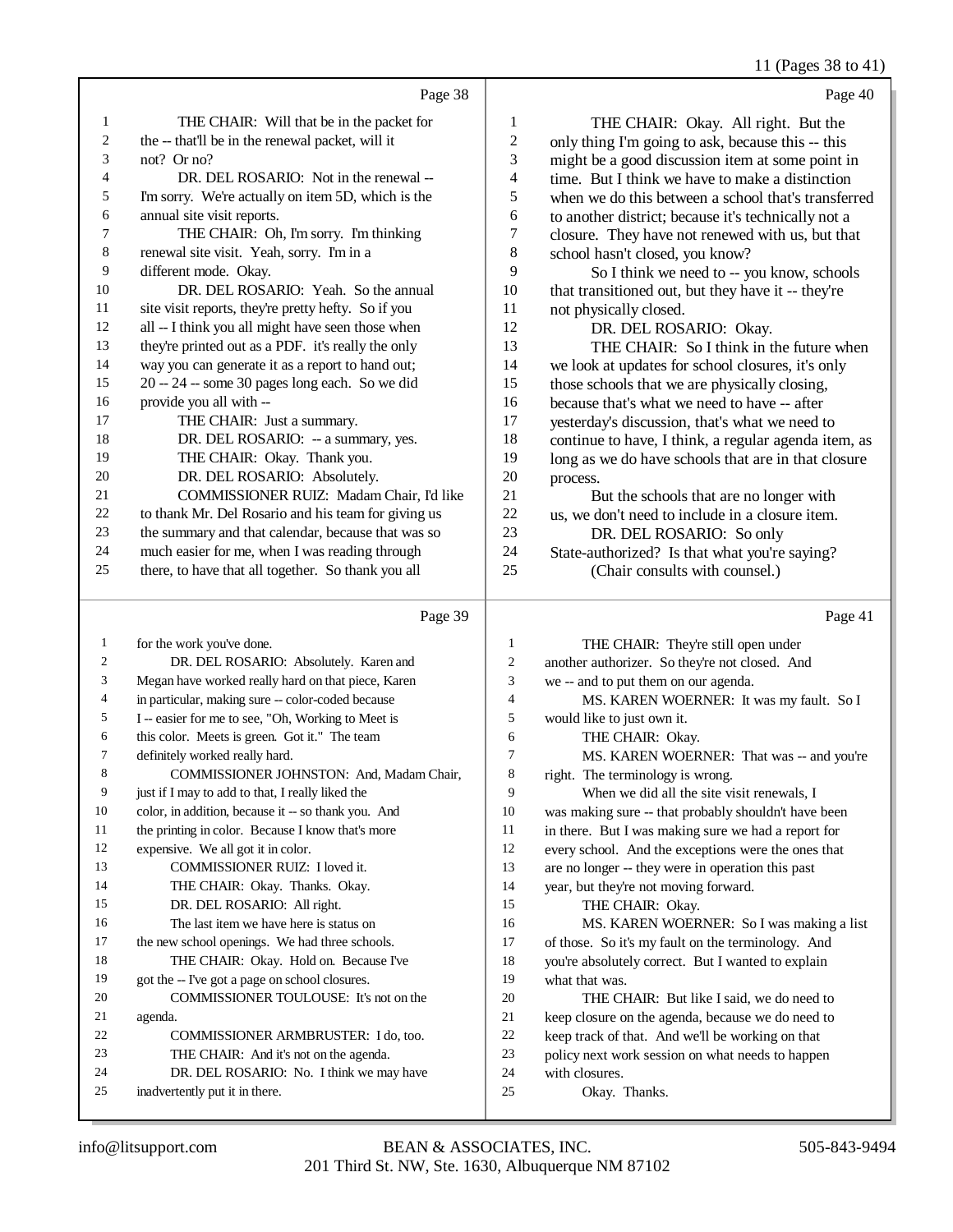12 (Pages 42 to 45)

|    | Page 42                                              |    | Page 44                                              |
|----|------------------------------------------------------|----|------------------------------------------------------|
| 1  | <b>COMMISSIONER ARMBRUSTER: I mean, are we</b>       | 1  | instructional days. They've had to -- one of the     |
| 2  | continuing, then, to have, like, "Transferred to" -- | 2  | schools had at least three changes in when they were |
| 3  | wherever? Gallup? APS? We would still know that.     | 3  | going to open. So I know it was challenging.         |
| 4  | THE CHAIR: No, not anymore, because                  | 4  | I'm going to ask, did they provide the               |
| 5  | they're not on our radar. So they've just -- not     | 5  | E-Occupancy prior to their actually opening?         |
| 6  | anymore, no.                                         | 6  | DR. DEL ROSARIO: They did.                           |
| 7  | COMMISSIONER ARMBRUSTER: I just thought              | 7  | THE CHAIR: Okay.                                     |
| 8  | if they left us --                                   | 8  | DR. DEL ROSARIO: And we did review the               |
| 9  | THE CHAIR: They've left us.                          | 9  | contract. On the new contract, obviously -- we'll    |
| 10 | COMMISSIONER ARMBRUSTER: Oh, okay. So,               | 10 | certainly relook at that again. You know, at least   |
| 11 | like, these, you don't want to -- all right. Fine.   | 11 | our first pass, it didn't look like there were any   |
| 12 | Got it.                                              | 12 | additional hours they were supposed to provide. But  |
| 13 | THE CHAIR: Bye-bye.                                  | 13 | we'll take a look at that again.                     |
| 14 | COMMISSIONER ARMBRUSTER: Because some of             | 14 | THE CHAIR: I'm pretty sure there is.                 |
| 15 | these were a long time ago. Okay.                    | 15 | Okay. All right. Thanks.                             |
| 16 | THE CHAIR: Okay. Sorry. So now,                      | 16 | All right. Oh. Good night.                           |
| 17 | openings.                                            | 17 | So our next item is Item No. 6, Discussion           |
| 18 | DR. DEL ROSARIO: Yes, yes. That is on                | 18 | and Possible Action on the La Promesa Corrective     |
| 19 | the new school openings, we had -- we did three      | 19 | Action.                                              |
| 20 | pre-opening visits to the three schools, Altura      | 20 | And we did have Mr. Jones here back in               |
| 21 | Prep, Albuquerque Collegiate, Hózhó Academy. And we  | 21 | May, I believe it was, when we had -- or June -- it  |
| 22 | had two schools that did -- well, actually, all      | 22 | was May or June.                                     |
| 23 | schools had issues around their E-Occupancy. And     | 23 | MS. PATRICIA MATTHEWS: June.                         |
| 24 | two of them -- one of them getting it so that they   | 24 | THE CHAIR: June, when he came up. And if             |
| 25 | could open when they said they were supposed to      | 25 | you -- if you want to add anything now, that's fine. |
|    | Page 43                                              |    | Page 45                                              |
|    |                                                      |    |                                                      |

## Page 43

|    | open.                                               | 1  | DR. DEL ROSARIO: Absolutely. We -- you               |
|----|-----------------------------------------------------|----|------------------------------------------------------|
| 2  | But the other two did open later. They-             | 2  | know, we looked at the CAP -- I'll be honest. I      |
| 3  | the two other schools that did open later was Hózhó | 3  | wasn't charged with, you know, updating and          |
| 4  | Academy and Albuquerque Collegiate. They did submit | 4  | reviewing the CAP until recently. But looking at it  |
| 5  | an updated, revised budget calendar to their -- to  | 5  | and then going back to the transcripts of when the   |
| 6  | their budget analyst. At least as far as minimum    | 6  | meeting -- when the CAP was assigned and all, if you |
| 7  | statute for instructional hours, they did meet that | 7  | all like color -- that was me, due to my own         |
| 8  | piece.                                              | 8  | analysis. The academic was green, purplish was       |
| 9  | We also, I think, included in there not             | 9  | operational items. Organizational --                 |
| 10 | just the calendar, but also a summary of just, you  | 10 | THE CHAIR: Ours isn't colored.                       |
| 11 | know, what we found and what we reported on on the  | 11 | DR. DEL ROSARIO: Oh, yeah. trying to save            |
| 12 | site visits.                                        | 12 | some money.                                          |
| 13 | Do you all have that by chance?                     | 13 | And then the last part, salmon color was             |
| 14 | THE CHAIR: I don't believe so. We just              | 14 | the finance piece.                                   |
| 15 | have the calendar information. That's all we have.  | 15 | Just to summarize, the school did provide            |
| 16 | But as I-- as we discussed, we need to take a look  | 16 | their own analysis; and it's very close. The only    |
| 17 | at what their contract says about instructional     | 17 | differences were, for example, there was a reference |
| 18 | days. And I expressed a concern, because I noted in | 18 | to -- pull it up here -- yeah. There were            |
| 19 | the minutes of one of the schools' governance       | 19 | references to, like, governing council meetings that |
| 20 | council that the business administrator gave the    | 20 | were held at -- we didn't observe, so I didn't put   |
| 21 | advice that they were okay. And they are by         | 21 | that down in here as part of the evidence. But we    |
| 22 | statute, but they may not be by contract.           | 22 | did -- you have a puzzled look on your face.         |
| 23 | So that's something that we need to look            | 23 | THE CHAIR: Only -- I'm not -- because I              |
| 24 | at, because they may have promised us in their      | 24 | thought I read this. I didn't think there was        |
| 25 | contracts that they're going to have X amount of    | 25 | anything about governance council meetings.          |
|    |                                                     |    |                                                      |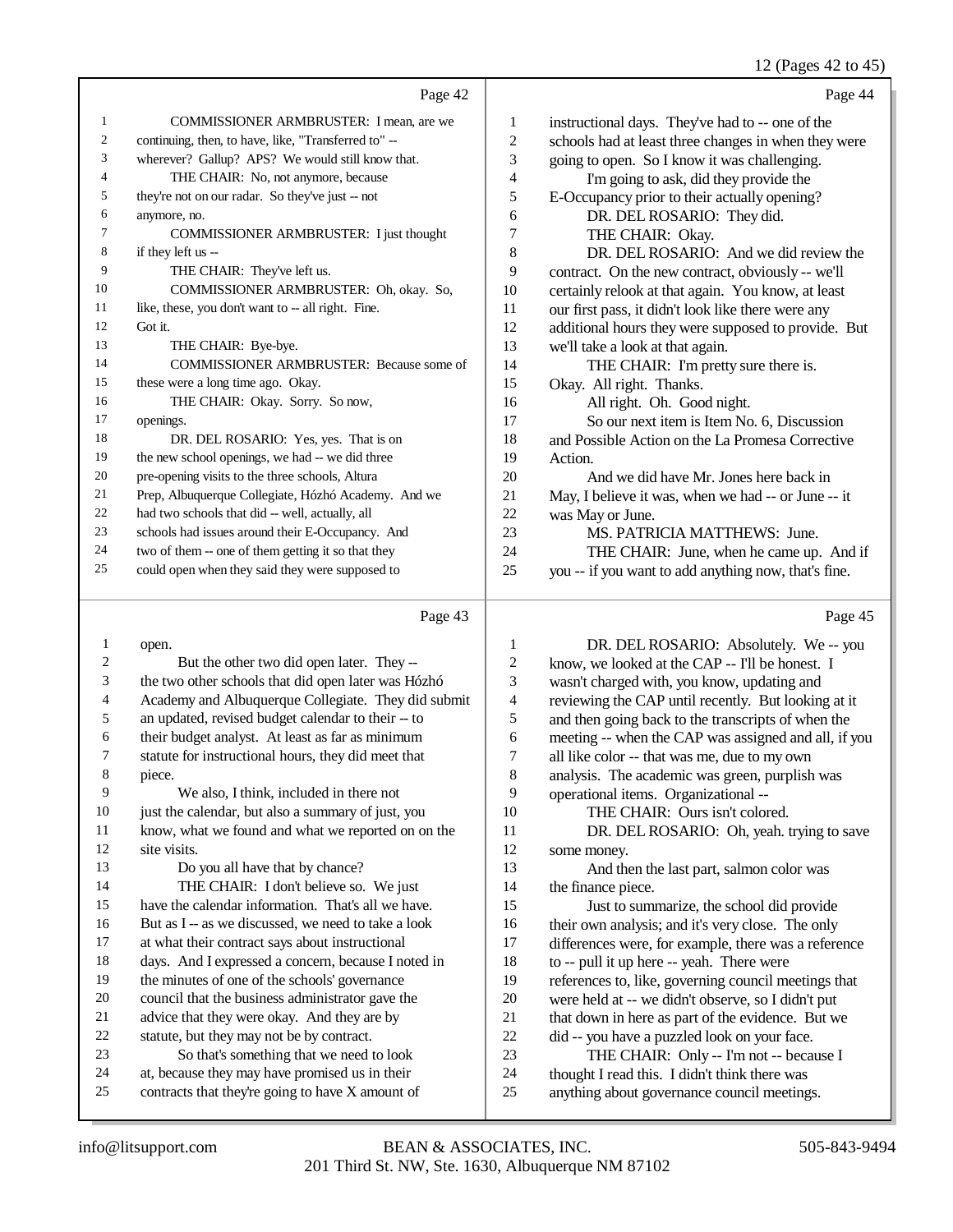|                          |                                                      |                | 13 (Pages 46 to 49)                                  |
|--------------------------|------------------------------------------------------|----------------|------------------------------------------------------|
|                          | Page 46                                              |                | Page 48                                              |
| 1                        | DR. DEL ROSARIO: There wasn't. But on                | $\mathbf{1}$   | first-to-last column?                                |
| $\overline{\mathbf{c}}$  | one of the columns, it had asked for, like, a        | $\mathfrak{2}$ | DR. DEL ROSARIO: Well, if I could take a             |
| 3                        | description of -- let me just get it here -- of,     | 3              | moment, I can compare it.                            |
| $\overline{\mathcal{L}}$ | like, evidence required to support the requirement.  | 4              | THE CHAIR: Okay. Why don't we take a                 |
| 5                        | It's, like, the last column.                         | 5              | break?                                               |
| 6                        | THE CHAIR: Right.                                    | 6              | MS. PATRICIA MATTHEWS: Thank you. Maybe              |
| 7                        | DR. DEL ROSARIO: Almost the last column,             | 7              | by then, Mr. Jones will be here.                     |
| 8                        | second to the last. So it was a little bit           | 8              | (Recess taken, 9:56 a.m. to 10:13 a.m.)              |
| 9                        | different when we looked at it.                      | $\overline{9}$ | THE CHAIR: After a brief discussion, I               |
| 10                       | THE CHAIR: Okay. Tell me what page                   | 10             | think we've ironed out what the wording issues were. |
| 11                       | you're on; because I'm -- I'm lost.                  | 11             | And from the CSD analysis, the school has met its    |
| 12                       | DR. DEL ROSARIO: Like, for example, on               | 12             | Corrective Action Plan.                              |
| 13                       | Page 1.                                              | 13             | So I am going to make a motion that we               |
| 14                       | THE CHAIR: Right.                                    | 14             | close out the Corrective Action Plan and accept it   |
| 15                       | DR. DEL ROSARIO: On that first column --             | 15             | as -- as "Met."                                      |
| 16                       | or the second-to-the-last column, "Evidence Required | 16             | COMMISSIONER PERALTA: I'll second that.              |
| 17                       | to Support the requirement."                         | 17             | THE CHAIR: There's a motion by                       |
| 18                       | THE CHAIR: Right.                                    | 18             | Commissioner Gipson, a second by Commissioner        |
| 19                       | DR. DEL ROSARIO: Some of those items on              | 19             | Peralta.                                             |
| $20\,$                   | there is what we had -- let me see here -- just,     | 20             | Is there any discussion?                             |
| 21                       | it's what we could observe from our vantage point as | 21             | COMMISSIONER ARMBRUSTER: Yes.                        |
| $22\,$                   | the Division, whether that item -- whether that goal | 22             | THE CHAIR: Okay.                                     |
| 23                       | was met or not. And what I was saying was it did     | 23             | COMMISSIONER ARMBRUSTER: I just want --              |
| 24                       | differ from what the school had.                     | 24             | and just a clarification for my part. So when we     |
| 25                       | THE CHAIR: On the first page, where is a             | 25             | look at the summary of the annual site visit, the    |
|                          |                                                      |                |                                                      |
|                          | Page 47                                              |                | Page 49                                              |
| 1                        | discrepancy? Because are you saying that the "Met"   | 1              | one with the pretty colors, this one, and it says    |
| 2                        | says the school said it was met, and there's a       | 2              | that they Fall Far Below in their growth and --      |
| 3                        | discrepancy? I'm sorry. I'm just -- I'm lost here,   | 3              | THE CHAIR: Hold on. We're looking only               |
| 4                        | because I don't see where there's evidence that's    | 4              | at the Corrective Action Plan.                       |
| 5                        | supposed to be provided by the school where there    | 5              | COMMISSIONER ARMBRUSTER: That's not part             |
| 6                        | was a concern.                                       | 6              | of it in terms of overall --                         |
| 7                        | DR. DEL ROSARIO: Okay. Well, let me pick             | $\overline{7}$ | THE CHAIR: Correct. That's for this --               |
| $\,8\,$                  | an example here, like on Page 4, regarding NMDASH.   | 8              | so that has -- right. So the only --                 |
| 9                        | THE CHAIR: Right.                                    | 9              | COMMISSIONER ARMBRUSTER: That's why it's             |
| 10                       | DR. DEL ROSARIO: Let's see here. I think             | 10             | confusing.                                           |
| 11                       | we had noted -- and I don't have the schools. I'll   | 11             | THE CHAIR: Right. So that has nothing to             |
| 12                       | pull up the schools one as well.                     | 12             | do with compliance to the Corrective Action Plan.    |
| 13                       | We had listed, like, site visits, as we              | 13             | COMMISSIONER ARMBRUSTER: I see.                      |
| 14                       | did observe implementation of NMDASH at one of the   | 14<br>15       | THE CHAIR: Okay?                                     |
| 15                       | site visits.                                         | 16             | COMMISSIONER ARMBRUSTER: Yes.                        |
| 16                       | THE CHAIR: Okay. No. But these -- okay.              |                | THE CHAIR: That will be reflected in the             |
| 17                       | I'm still confused. Because I don't see where        | 17             | performance framework at the end of the year.        |
| 18                       | there's anywhere that you're citing where there's a  | 18             | COMMISSIONER ARMBRUSTER: Got you.                    |
| 19                       | discrepancy that the school said -- because you      | 19<br>20       | COMMISSIONER TOULOUSE: Madam Chair, I'd              |
| $20\,$                   | mentioned that there was an issue with the           | 21             | just like to congratulate the folks who are here,    |
| 21                       | governance council was supposed to provide           | 22             | and to take it to Chris, either when he gets here or |
| $22\,$                   | something, and you don't have evidence of that.      | $23\,$         | later. I wasn't sure you guys could do that; not     |
| 23                       | But on all of these column -- I don't                |                | because I didn't think you had the will to do it,    |

- because I didn't think you had the will to do it, but the amount of effort it was going to take to get
	- it done.

 see -- I'm asking. Where are you citing -- where are you saying that that's where it appears in that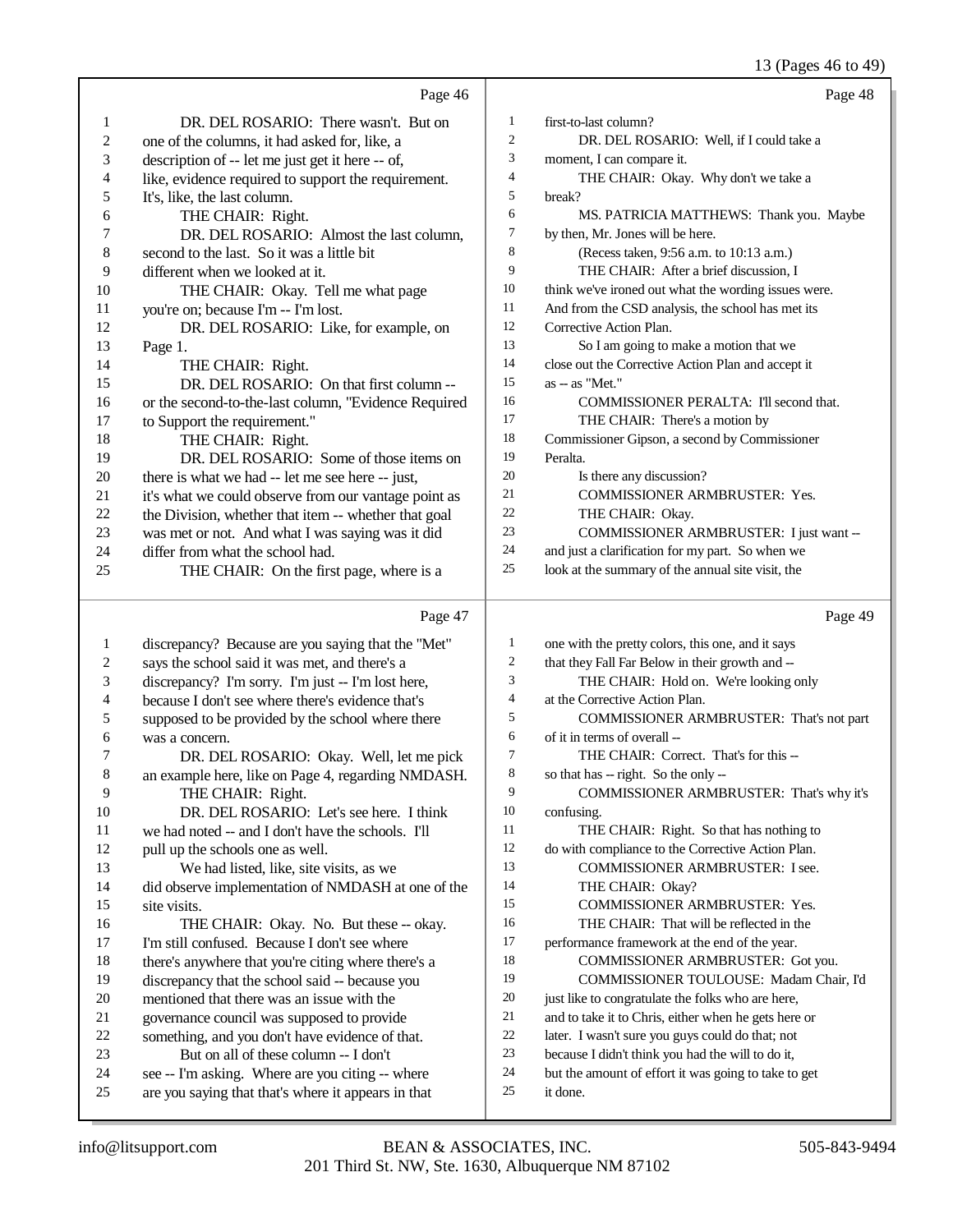14 (Pages 50 to 53)

| 1<br>Gipson?<br>And that's why I want to congratulate you<br>1<br>2<br>on doing a super-human effort to get it done. And I<br>2<br>THE CHAIR: Yes.<br>3<br>3<br>just hope the school stays there. I won't be there<br><b>COMMISSIONER ARMBRUSTER: Commissioner</b><br>4<br>4<br>to vote on you after this year, and so I can just<br>Toulouse?<br>5<br><b>COMMISSIONER TOULOUSE: Yes.</b><br>5<br>send my good wishes down the road and hope that it<br>6<br><b>COMMISSIONER ARMBRUSTER: Commissioner</b><br>continues and improves and keeps going; because with<br>6<br>7 | Page 52 |
|-----------------------------------------------------------------------------------------------------------------------------------------------------------------------------------------------------------------------------------------------------------------------------------------------------------------------------------------------------------------------------------------------------------------------------------------------------------------------------------------------------------------------------------------------------------------------------|---------|
|                                                                                                                                                                                                                                                                                                                                                                                                                                                                                                                                                                             |         |
|                                                                                                                                                                                                                                                                                                                                                                                                                                                                                                                                                                             |         |
|                                                                                                                                                                                                                                                                                                                                                                                                                                                                                                                                                                             |         |
|                                                                                                                                                                                                                                                                                                                                                                                                                                                                                                                                                                             |         |
|                                                                                                                                                                                                                                                                                                                                                                                                                                                                                                                                                                             |         |
|                                                                                                                                                                                                                                                                                                                                                                                                                                                                                                                                                                             |         |
| that amount of energy and momentum you have, it<br>7<br>Ruiz?                                                                                                                                                                                                                                                                                                                                                                                                                                                                                                               |         |
| 8<br>8<br>should now be easier to keep going.<br><b>COMMISSIONER RUIZ: Yes.</b>                                                                                                                                                                                                                                                                                                                                                                                                                                                                                             |         |
| 9<br><b>COMMISSIONER ARMBRUSTER: Commissioner</b><br>9<br>But, anyway, congratulations.                                                                                                                                                                                                                                                                                                                                                                                                                                                                                     |         |
| 10<br>Armbruster votes "Yes."<br>10<br>FROM THE FLOOR: Thank you.                                                                                                                                                                                                                                                                                                                                                                                                                                                                                                           |         |
| 11<br>THE CHAIR: Thanks. And I will express<br>11<br>Commissioner Johnston?                                                                                                                                                                                                                                                                                                                                                                                                                                                                                                 |         |
| 12<br><b>COMMISSIONER JOHNSTON: Yes.</b><br>similar, because I know being part of that<br>12                                                                                                                                                                                                                                                                                                                                                                                                                                                                                |         |
| 13<br><b>COMMISSIONER ARMBRUSTER: 10-to-0 vote.</b><br>13<br>subcommittee that negotiated the Corrective Action                                                                                                                                                                                                                                                                                                                                                                                                                                                             |         |
| 14<br>Plan, the expression was, "We're not going -- you're<br>14<br>Motion passes.                                                                                                                                                                                                                                                                                                                                                                                                                                                                                          |         |
| 15<br>THE CHAIR: Thank you very much.<br>15<br>setting us up not to be able to do this."                                                                                                                                                                                                                                                                                                                                                                                                                                                                                    |         |
| 16<br>Congratulations. Have a great rest of your school<br>16<br>And I know it was -- a number of the areas                                                                                                                                                                                                                                                                                                                                                                                                                                                                 |         |
| 17<br>17<br>were big reaches. And I'm glad that it worked out<br>year.                                                                                                                                                                                                                                                                                                                                                                                                                                                                                                      |         |
| 18<br>18<br>And apologize that he wasn't -- that we<br>this way.                                                                                                                                                                                                                                                                                                                                                                                                                                                                                                            |         |
| 19<br>got to him before he got here.<br>19<br>FROM THE FLOOR: Thank you.                                                                                                                                                                                                                                                                                                                                                                                                                                                                                                    |         |
| 20<br>FROM THE FLOOR: Thank you.<br>20<br>MS. PATRICIA MATTHEWS: May I add one                                                                                                                                                                                                                                                                                                                                                                                                                                                                                              |         |
| 21<br><b>COMMISSIONER ARMBRUSTER: Text him and</b><br>21<br>other thing, please --                                                                                                                                                                                                                                                                                                                                                                                                                                                                                          |         |
| 22<br>THE CHAIR: Maybe.<br>tell him to turn around.<br>22                                                                                                                                                                                                                                                                                                                                                                                                                                                                                                                   |         |
| 23<br>MS. PATRICIA MATTHEWS: -- it's<br>23<br>THE CHAIR: He's probably parking the car                                                                                                                                                                                                                                                                                                                                                                                                                                                                                      |         |
| 24<br>24<br>informational, because it came up at the June<br>now.                                                                                                                                                                                                                                                                                                                                                                                                                                                                                                           |         |
| 25<br>meeting -- was about the facilities, your question<br>COMMISSIONER ARMBRUSTER: Oh, dear.<br>25                                                                                                                                                                                                                                                                                                                                                                                                                                                                        |         |

#### Page 51

 about the facility. THE CHAIR: Is this the balloon payment? MS. MATTHEWS: Yes, ma'am. We met with the investors. We met with the Park West, who owns the -- has the mortgage. And they agreed to extend it. So we have that also under our belt. THE CHAIR: Okay. Thank you. Okay. If there's no other discussion, Commissioner Armbruster. COMMISSIONER ARMBRUSTER: Commissioner Conyers? 12 COMMISSIONER CONYERS: Yes. COMMISSIONER ARMBRUSTER: Commissioner Peralta? COMMISSIONER PERALTA: Yes. COMMISSIONER ARMBRUSTER: Commissioner Robbins? COMMISSIONER ROBBINS: Yes. COMMISSIONER ARMBRUSTER: Commissioner Caballero? COMMISSIONER CABALLERO: Yes. COMMISSIONER ARMBRUSTER: Commissioner Crone? COMMISSIONER CRONE: Yes. COMMISSIONER ARMBRUSTER: Commissioner Page 53 1 THE CHAIR: We are on to, now, Item No. 6, Report from the Chair. COMMISSIONER CABALLERO: 7. COMMISSIONER ARMBRUSTER: 7. THE CHAIR: 7. Sorry. Sorry. I'm kind of -- Matt had some plumbing issues at his home. And I told him we probably wouldn't get to him till, like, 11:00 or 12:00. So we may be gone before he actually gets here. So I don't want to protract it; but hopefully -- hopefully, his plumbing issues aren't the only thing -- COMMISSIONER TOULOUSE: Madam Chair, one of his board members is here. THE CHAIR: I know. But he's got the report. 17 COMMISSIONER TOULOUSE: Okay. 18 THE CHAIR: So -- I spoke with him, and he's coming with a report. So -- he said if he couldn't make it -- and I will look. He may send me an e-mail with it. Okay. So we need to look at or start looking at the calendar for 2019; so that I'm going to ask Commissioner Peralta, because he does such a 25 stellar job with that, that he do  $-$  so that if  $- I$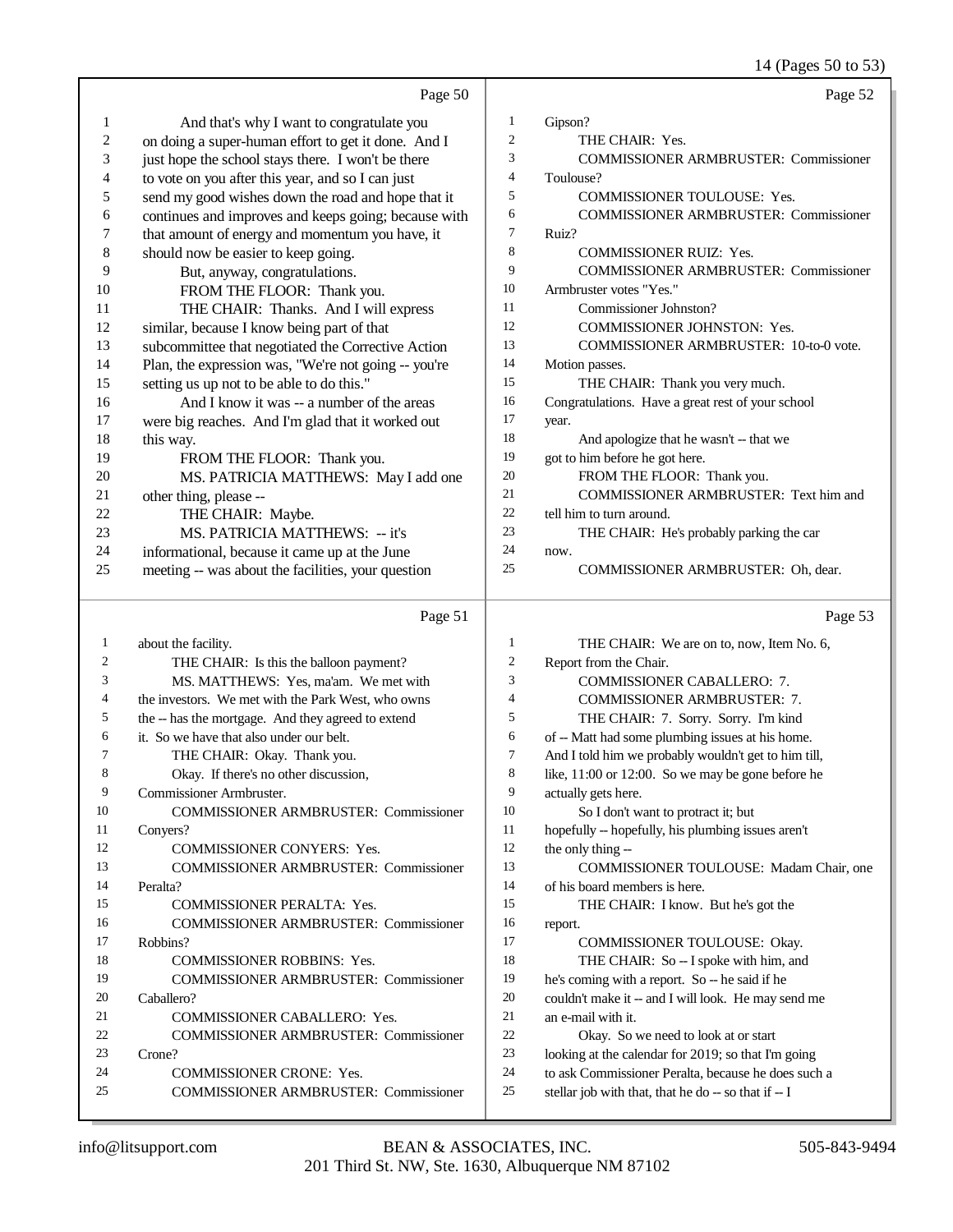15 (Pages 54 to 57)

|                  |                                                                                               |                | $15 \text{ (1466)}$ $37 \text{ (1)}$                                    |
|------------------|-----------------------------------------------------------------------------------------------|----------------|-------------------------------------------------------------------------|
|                  | Page 54                                                                                       |                | Page 56                                                                 |
| $\mathbf{1}$     | will ask all the Commissioners that will still be                                             | $\mathbf{1}$   | separately.                                                             |
| $\boldsymbol{2}$ | here in January to start looking at their own                                                 | $\mathfrak{2}$ | COMMISSIONER TOULOUSE: We've always done                                |
| 3                | calendars.                                                                                    | 3              | them -- before, we do them at the same time.                            |
| 4                | And if there's something that really pops                                                     | 4              | THE CHAIR: We're not doing 15 at the same                               |
| 5                | up that would be an absolute conflict, keeping in                                             | 5              | time.                                                                   |
| 6                | mind that we generally do the second week of the                                              | 6              | COMMISSIONER TOULOUSE: But if you're                                    |
| 7                | month -- is it the second? -- second, yeah --                                                 | 7              | doing it over the two-month period, then it all                         |
| 8                | between the second and the third, depending on when                                           | $\,8\,$        | works out.                                                              |
| 9                | the month begins and things like that. So if                                                  | 9              | THE CHAIR: So we've got -- so we'll look                                |
| 10               | there's anything that really pops up that shows as                                            | 10             | at -- we'll look at that. And we also have,                             |
| 11               | an absolute conflict, if you could forward that                                               | 11             | obviously, not as much influencing our calendar.                        |
| 12               | information to Beverly, and Beverly will, you know,                                           | 12             | But there's a potential for any appeals with those                      |
| 13               | get it so that we've got an idea.                                                             | 13             | renewal schools; so                                                     |
| 14               | Baylor, if you could take a look to see                                                       | 14             | COMMISSIONER ARMBRUSTER: So we're                                       |
| 15               | how many schools are up for renewal next for                                                  | 15             | thinking two contract negotiations a day? Three?                        |
| 16               | December of 2019 so that that'll give us a little                                             | 16             | THE CHAIR: We've -- at least -- yeah.                                   |
| 17               | bit of a handle on, you know, what we have to look                                            | 17             | Yeah. Probably at least three, I would say. You                         |
| 18               | for for December of next year, just so that                                                   | 18<br>19       | know, I think -- I think four pushes it. I really                       |
| 19               | Commissioners are aware, when you are looking at                                              | 20             | do, because we end up -- if we end up with any kind                     |
| 20               | that, what looks like a really blank calendar for                                             | 21             | of issue, then we've got a school sitting there<br>waiting and waiting. |
| 21<br>22         | February and March, March into early April, we have                                           | 22             | So it's -- I think it's fairer to build in                              |
| 23               | 13 schools that are up for renewal.                                                           | 23             | a cushion of time. We had no turnaround time the                        |
| 24               | So, potentially, we have 13 schools that<br>we have to do contract negotiations with. And any | 24             | last time. And it was unfair to the schools to ask                      |
| 25               | of you that were involved in the 15, we don't want                                            | 25             | them -- some of them to wait as long as they had to.                    |
|                  |                                                                                               |                |                                                                         |
|                  | Page 55                                                                                       |                | Page 57                                                                 |
| 1                | to do it in that same fashion. You know, we want to                                           | 1              | So I'm thinking probably three.                                         |
| 2                | be able to, you know, break it out. And because                                               | 2              | Okay. So we'll take a look at that as                                   |
| 3                | these are -- there will be the full packet this time                                          | 3              | we're moving closer to December and knowing we have                     |
| 4                | around, it may take longer.                                                                   | 4              | to do there.                                                            |
| 5                | We may have schools -- because we will do                                                     | 5              | I did not go -- I don't think I went to                                 |
| 6                | the mission-specific goals at the same time this                                              | 6              | the LESC last month.                                                    |
| 7                | time around, so that they may be a little bit                                                 | 7              | COMMISSIONER TOULOUSE: I went.                                          |
| 8                | longer; so that it's -- you know, we will be having                                           | 8              | THE CHAIR: I'm trying to remember.                                      |
| 9                | to alter that calendar, anyway, to add that in once                                           | 9              | COMMISSIONER TOULOUSE: I went to the                                    |
| 10               | we know how many schools we have to do negotiations                                           | 10             | August one in Santa Rosa; but there wasn't one                          |
| 11               | with.                                                                                         | 11             | between then and the one next week.                                     |
| 12               | It's a 60-day session as well, so that                                                        | 12             | THE CHAIR: It's next week. And I am not                                 |
| 13               | we -- we've got to work around that a little bit.                                             | 13             | going to the September one, because there's nothing                     |
| 14               | So that -- and --                                                                             | 14             | on the agenda that really pertains to charters at                       |
| 15               | COMMISSIONER TOULOUSE: And, Madam Chair,                                                      | 15             | this moment in time; so that I -- I do not believe                      |
| 16               |                                                                                               |                |                                                                         |
|                  | you will have contracts for the charter schools that                                          | 16             | that I'll be -- that I'll be going to the -- the                        |
| 17               | are in their planning year.                                                                   | 17             | September one.                                                          |
| 18               | THE CHAIR: I'm sorry. Say that again?                                                         | 18             | We've -- a number of us have been                                       |
| 19               | COMMISSIONER TOULOUSE: You'll have                                                            | 19             | participating, ongoing, with NACSA, taking a look at                    |
| 20               | contracts for schools in their planning year as well                                          | 20             | the conversation with authorizers around the state                      |
| 21               | as those 13.                                                                                  | 21             | and opening up lines of communication with them. So                     |
| 22               | THE CHAIR: Right.                                                                             | 22             | that is an ongoing program I have in anticipation                       |
| 23               | COMMISSIONER TOULOUSE: So you will have                                                       | 23             | and preparation for a report to the LESC and the LFC                    |
| 24               | 15.                                                                                           | 24             | for charters.                                                           |
| 25               | THE CHAIR: Right. But we'll do them                                                           | 25             | I have -- I have reached out to all of the                              |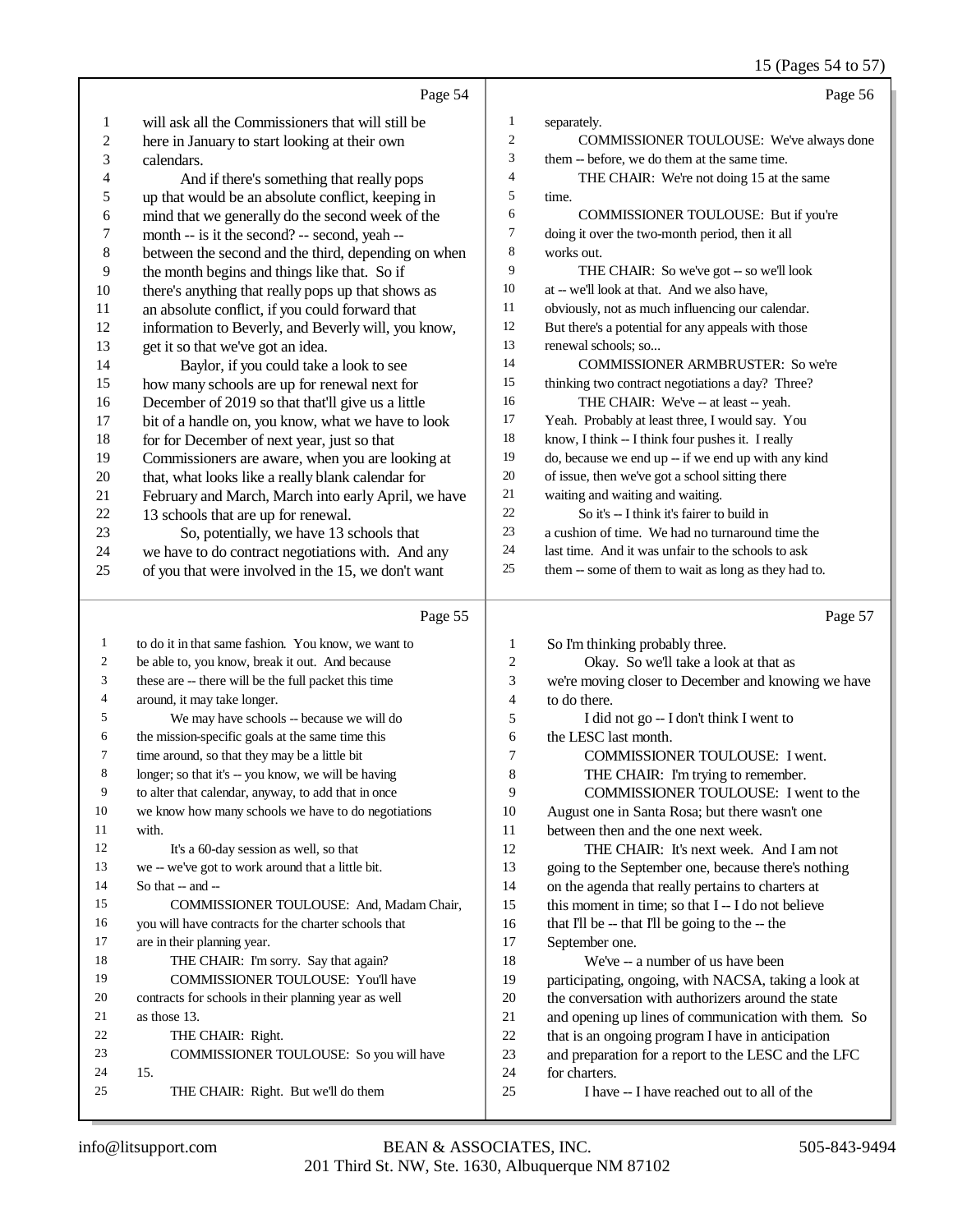16 (Pages 58 to 61)

|                          | Page 58                                              |                                | Page 60                                                                             |
|--------------------------|------------------------------------------------------|--------------------------------|-------------------------------------------------------------------------------------|
| $\mathbf{1}$             | charters in the state to ask them if they would      | $\mathbf{1}$                   | this.                                                                               |
| $\overline{\mathbf{c}}$  | share their performance framework and/or their       | $\overline{c}$                 | Or should we -- should -- on the part of                                            |
| 3                        | contract with me so that we can get a picture of     | 3                              | the Commission, or should LESC, someone who -- who                                  |
| $\overline{\mathcal{L}}$ | what it looks like between district authorizers and  | $\overline{4}$                 | has -- who can speak to changing that assignment,                                   |
| 5                        | ourselves.                                           | 5                              | because I feel very inadequate in talking about                                     |
| 6                        | It's a challenge, because a number of them           | 6                              | school librarians on the Commission.                                                |
| 7                        | don't have anything, so that they don't have         | 7                              | And the Commission is a small one. It                                               |
| 8                        | anything to share out, which is just good            | 8                              | only meets quarterly. But it's vital. Because you                                   |
| 9                        | information. And, hopefully, through this            | 9                              | have the public libraries; you have the State                                       |
| $10\,$                   | conversation with NACSA, those singleton             | 10                             | Library; you have the higher ed library, all                                        |
| 11                       | districts -- those singleton school districts won't  | 11                             | represented. But we don't have public school                                        |
| 12                       | be challenged to have to do that work on their own.  | $12\,$                         | libraries represented fairly, unless someone wants                                  |
| 13                       | They'll have access to -- and they actually have     | 13                             | to take that responsibility on.                                                     |
| 14                       | access to our information, because it's on the       | 14                             | And it means -- you know, we were talking                                           |
| 15                       | website.                                             | 15                             | about going to the LESC meeting. I was thinking I                                   |
| 16                       | But maybe they don't know that. They                 | 16                             | probably should come up and listen to these folks,                                  |
| 17                       | don't know where to go look. So this is a -- you     | $17\,$                         | because I'm their representative.                                                   |
| 18                       | know, it's just opening up lines of communications   | $18\,$                         | THE CHAIR: I apologize. I thought                                                   |
| 19                       | for schools.                                         | 19                             | there -- because you raised that issue before, I                                    |
| $20\,$                   | As -- as I discussed yesterday in the work           | 20                             | thought that had generated a discussion within PED,                                 |
| 21                       | session, I've been entrenched in the closure issues  | 21                             | because I thought the Director had said they were                                   |
| 22                       | that have arisen. So, hopefully, we will be able to  | $22\,$                         | working on a solution.                                                              |
| 23                       | get those clarified and get some resolution to the   | 23                             | COMMISSIONER JOHNSTON: I don't know. I                                              |
| 24                       | current ones so that we can actually see those       | 24                             | don't have any information.                                                         |
| 25                       | schools closed out.                                  | 25                             | THE CHAIR: Right. But apparently, it                                                |
|                          |                                                      |                                |                                                                                     |
|                          |                                                      |                                |                                                                                     |
| 1                        | Page 59                                              |                                | Page 61                                                                             |
| 2                        | So I think that's -- that's it for me                | $\mathbf{1}$<br>$\overline{c}$ | hasn't -- it hasn't happened; so that -- so that                                    |
| 3                        | right now. I guess I'll see a number of you -- oh,   | 3                              | school libraries really are not represented on that.                                |
| 4                        | no. This is only September. I'll see you before      | $\overline{\mathcal{A}}$       | COMMISSIONER JOHNSTON: They are<br>represented by one of us; but we're not experts, |
| 5                        | the Coalition, because that's in November. So        | 5                              | like they are.                                                                      |
| 6                        | COMMISSIONER ARMBRUSTER: Right.<br>THE CHAIR: Okay.  | 6                              | THE CHAIR: But their voice really isn't                                             |
| 7                        | COMMISSIONER JOHNSTON: Madam Chair, as --            | $\boldsymbol{7}$               | there.                                                                              |
| 8                        | as the Public Education Commission representative,   | 8                              | COMMISSIONER JOHNSTON: I'll do what I                                               |
| 9                        | or Commissioner who is assigned to represent us on   | 9                              | want to do. But I don't want to be presumptuous in                                  |
| 10                       | the State Library Commission, I brought this up      | 10                             | speaking. We have an LESC rep here. I think I've                                    |
| 11                       | peripherally before, but I think it's something --   | 11                             | spoken to her.                                                                      |
| 12                       | we have some options. And I recognize that that --   | 12                             | THE CHAIR: You know what I guess we have                                            |
| 13                       | the membership of the PEC on the Commission is       | 13                             | to look at? We have to look at how -- at statute,                                   |
| 14                       | long-standing, back to when Commissioner Pogna did   | 14                             | to see if it's statute that sets up that Commission                                 |
| 15                       | it for years --                                      | 15                             | and the membership in that Commission. Because                                      |
| 16                       | THE CHAIR: The State School Board.                   | 16                             | you're correct. Commissioner Pogna was on it                                        |
| 17                       | COMMISSIONER JOHNSTON: On the LESC,                  | 17                             | because she was on the State -- when the State                                      |
| 18                       | however, this month -- and the school librarians,    | 18                             | School board. So the State School Board, which,                                     |
| 19                       | because we are representing the Public Education     | 19                             | really, I guess, did represent more, in general, the                                |
| 20                       | Department, are a bit disenfranchised from the       | 20                             | full population of public ed; so that it just                                       |
| 21                       | process of working on the State Library Commission.  | 21                             | carried over, and stayed on it, since 1978.                                         |
| 22                       | We have some options.                                | 22                             | COMMISSIONER JOHNSTON: And, really, the                                             |
| 23                       | I would think that we should work on                 | 23                             | school librarians do need a voice on that                                           |
| 24                       | perhaps looking at who can best represent the school | 24                             | Commission.                                                                         |
| 25                       | librarians. Is it one of us? We can continue doing   | 25                             | THE CHAIR: They do. Because this is -- I                                            |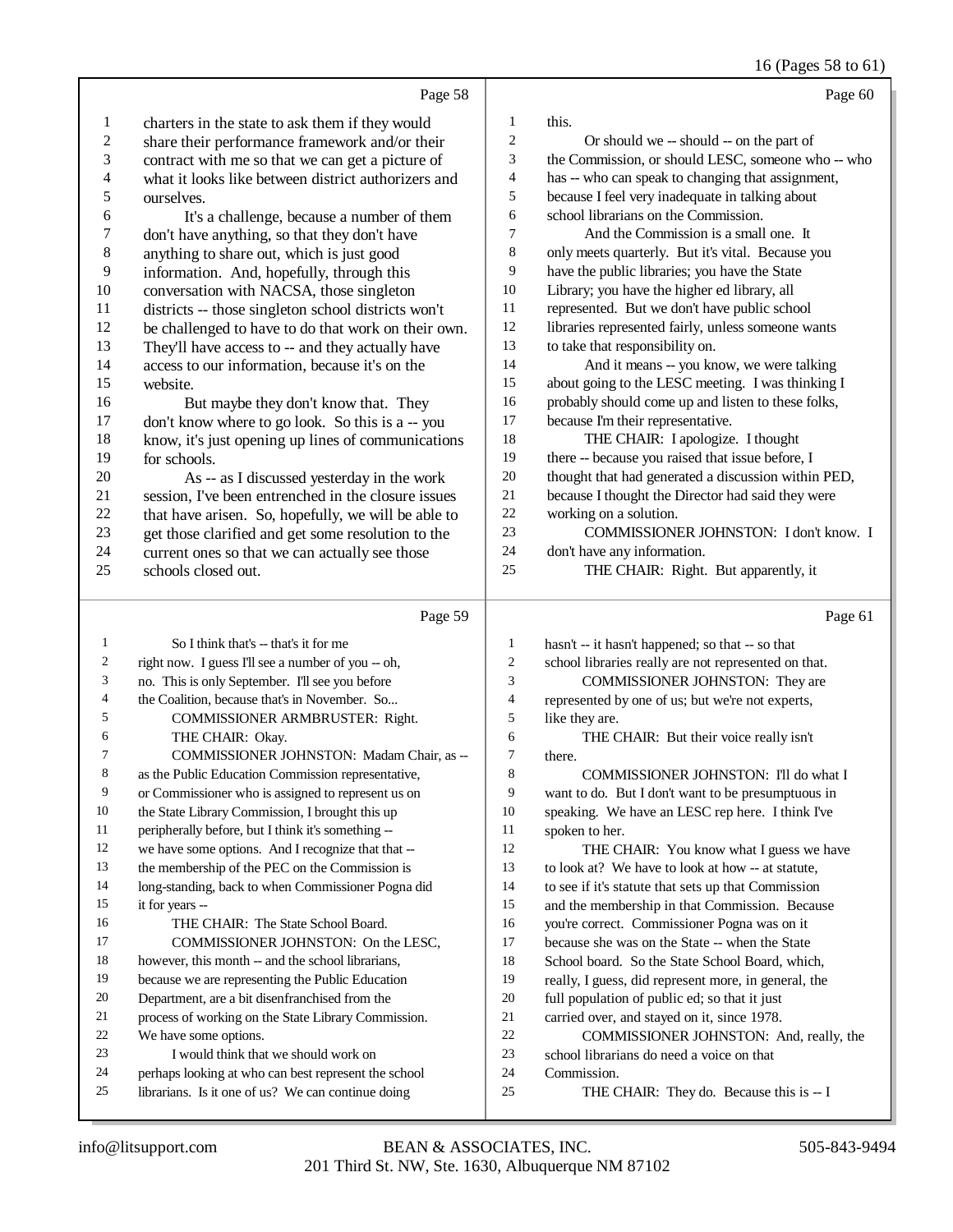17 (Pages 62 to 65)

|                  | Page 62                                                                                        |                         | Page 64                                                                                                   |
|------------------|------------------------------------------------------------------------------------------------|-------------------------|-----------------------------------------------------------------------------------------------------------|
| $\mathbf{1}$     | think it's very timely. I think, as we're all                                                  | $\mathbf{1}$            | But I wanted to say thank you for the work                                                                |
| $\boldsymbol{2}$ | aware, many schools are looking at -- I know the                                               | $\overline{c}$          | that you've done there and what was able to be                                                            |
| 3                | school district I worked at eliminated all the                                                 | 3                       | accomplished on Wednesday. So when -- I'll let you                                                        |
| 4                | school libraries.                                                                              | $\overline{4}$          | speak to that when we get a chance.                                                                       |
| 5                | COMMISSIONER JOHNSTON: And there's GO                                                          | 5                       | But other than that, I don't know what                                                                    |
| 6                | bond money that goes down and just all sorts of --                                             | 6                       | else Matt wanted to say. But I do know that he                                                            |
| 7                | THE CHAIR: And it was just devastating to                                                      | $\tau$                  | wanted to say that.                                                                                       |
| 8                | me. But they just simply -- K through 12, there are                                            | 8                       | So with that, we're on to PEC comments.                                                                   |
| 9                | no school libraries any longer; so that it's -- you                                            | 9                       | So, Commissioner Caballero?                                                                               |
| 10               | know, I'm embarrassed by that. And it's a -- it's a                                            | 10                      | COMMISSIONER CABALLERO: I have no                                                                         |
| 11               | shame.                                                                                         | 11                      | comments.                                                                                                 |
| 12               | And I'm disappointed in the community that                                                     | 12                      | THE CHAIR: Besides "Bye"?                                                                                 |
| 13               | they didn't come out to support it. And it was a                                               | 13                      | COMMISSIONER CABALLERO: Bye.                                                                              |
| 14               | staff financial issue that they -- you know. And                                               | 14                      | THE CHAIR: Commissioner Conyers?                                                                          |
| 15               | unfortunately, they look at librarians as having the                                           | 15                      | COMMISSIONER CONYERS: Everything is good.                                                                 |
| 16               | easy job, because they don't have to do lesson                                                 | 16                      | THE CHAIR: Thank you. Commissioner                                                                        |
| 17               | plans; they don't have to grade papers. So, "We can                                            | 17                      | Toulouse?                                                                                                 |
| 18               | get rid of them because they really don't work."                                               | 18                      | COMMISSIONER TOULOUSE: Madam Chair, I                                                                     |
| 19               | And that's -- that's sad. That really --                                                       | 19                      | will be at the LESC meeting, since it's in                                                                |
| 20               | that's a sad commentary. So I know around the                                                  | 20                      | Albuquerque at Hawthorn Elementary. So I will be                                                          |
| $21\,$           | state, even, they're under attack in terms of                                                  | 21                      | attending those three days.                                                                               |
| $22\,$           | looking at cutting budgets.                                                                    | 22                      | THE CHAIR: Okay. Thanks.                                                                                  |
| 23               | So I think it's a voice that needs to be                                                       | 23                      | Commissioner Peralta?                                                                                     |
| 24               | heard.                                                                                         | 24                      | COMMISSIONER PERALTA: Thank you, Madam                                                                    |
| 25               | COMMISSIONER JOHNSTON: And I'm -- so                                                           | 25                      | Chair. And so as the Commissioner just spoke to, on                                                       |
|                  |                                                                                                |                         |                                                                                                           |
|                  |                                                                                                |                         |                                                                                                           |
|                  | Page 63                                                                                        |                         | Page 65                                                                                                   |
| $\mathbf{1}$     | that's why-                                                                                    | 1                       | Wednesday, the Capital Outlay Council did have our                                                        |
| $\boldsymbol{2}$ | THE CHAIR: So, yes, we will look into                                                          | $\overline{\mathbf{c}}$ | meeting, and, of course, the big item on the agenda                                                       |
| 3                | that and see what we can do to try to --                                                       | 3                       | was the lease assistance for charter schools.                                                             |
| 4                | COMMISSIONER JOHNSTON: Thank you.                                                              | 4                       | I anticipate that Matt probably wanted to                                                                 |
| 5                | THE CHAIR: Thanks. I appreciate it.                                                            | 5                       | speak a lot about that. He did share the stage a                                                          |
| 6                | Okay. If Matt gets here before adjourn --                                                      | 6                       | couple of times before the Council. He did a very                                                         |
| 7                | and let me -- I will look to see. I'm assuming                                                 | 7                       | good job in presenting on behalf of charter schools.                                                      |
| 8                | there's no one here from the School Boards                                                     | $\,8\,$                 | And so, you know, maybe we'll hear from                                                                   |
| 9                | Association.                                                                                   | 9                       | him. If not, I'm sure down the road, he'll speak to                                                       |
| $10\,$           | COMMISSIONER TOULOUSE: And you can                                                             | 10                      | his experience at the meeting that was conducted on                                                       |
| 11               | welcome Chris Jones, who just walked in.                                                       | 11                      | Wednesday.                                                                                                |
| 12               | THE CHAIR: But I will say congratulations                                                      | 12                      | What I can say, in short, is that this                                                                    |
| 13               | to Mr. Jones. Thank you for coming.                                                            | 13                      | year, again, as much like last year, the Council                                                          |
| 14               | COMMISSIONER JONES: Thank you, guys, all                                                       | 14                      | voted to keep the funding flat, or no change, and                                                         |
| 15               | very much. My apologies.                                                                       | 15                      | continue to fund the charter schools at the same                                                          |
| 16<br>$17\,$     | THE CHAIR: No problem. We were able to                                                         | 16                      | rate, the same amount.                                                                                    |
| 18               | get it done seamlessly without you; not to say that                                            | 17                      | There are probably -- some schools might                                                                  |
| 19               | you would have been an impediment.                                                             | 18<br>19                | see some slight adjustments. There was -- Council                                                         |
| 20               | But -- and Matt hasn't sent me anything.<br>He said he was, but he didn't. So I know -- I will | $20\,$                  | Member Fitzgerald added that she thought that we'd<br>take a look at schools that, based on enrollment on |
| 21               | speak for Matt, because I know we've had this -- we                                            | 21                      |                                                                                                           |
| 22               | had this conversation on Wednesday -- he wanted to                                             | $22\,$                  | their 80th, 120th, and this year's 40th day, we'd<br>look at schools, and if those schools had an         |
| 23               | say thank you to you for your work on the PSCOC. So                                            | $23\,$                  |                                                                                                           |
| 24               | I'm going to ask you to speak more on that to see                                              | $24\,$                  | increase in enrollment, they would be able to get an<br>adjustment to that in favor for that school. If   |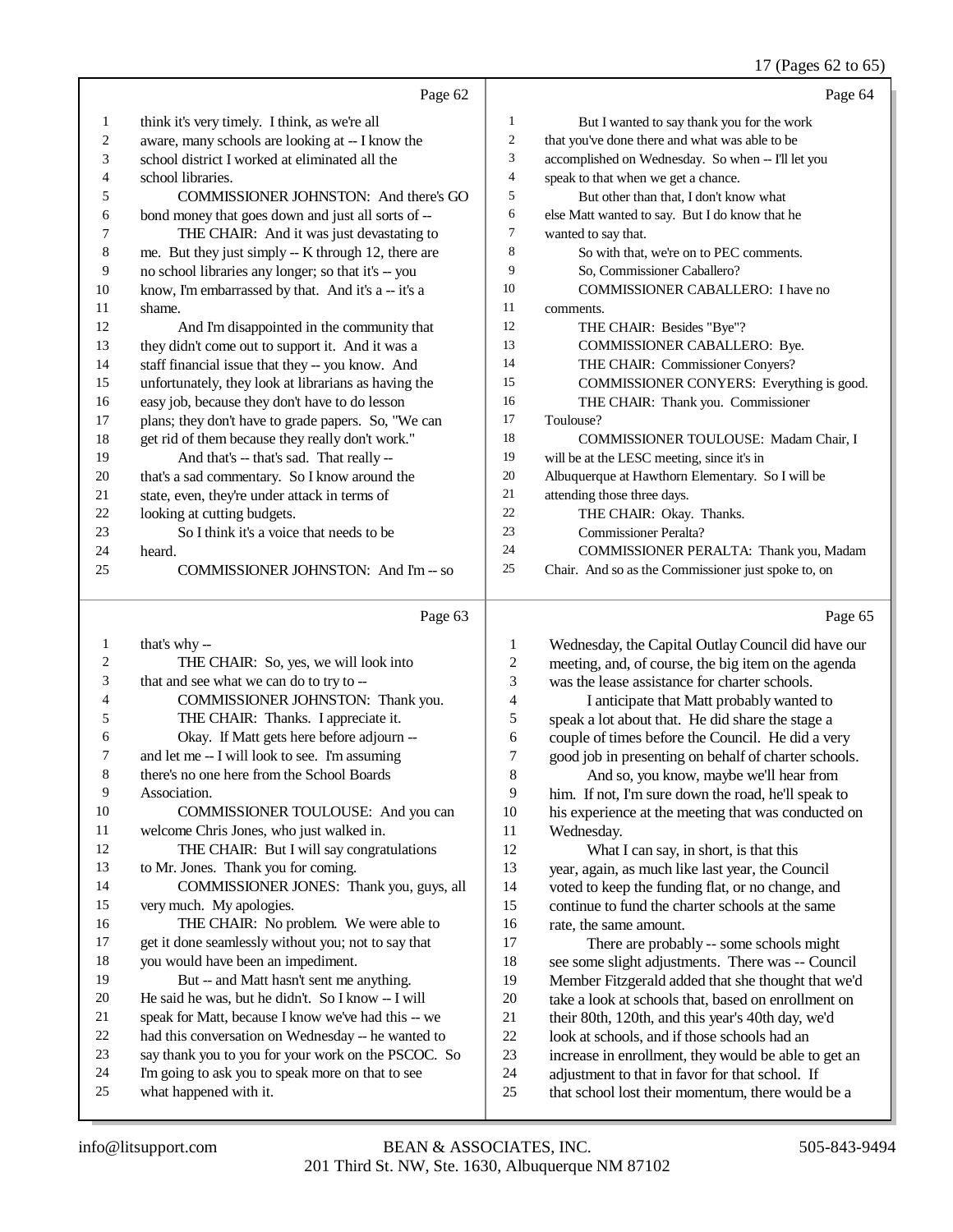### 18 (Pages 66 to 69)

|                  | Page 66                                              |                          | Page 68                                              |
|------------------|------------------------------------------------------|--------------------------|------------------------------------------------------|
| 1                | decrease as well.                                    | $\mathbf{1}$             | this thing -- there might be a good policy or        |
| 2                | But I think overall, it was a fair vote on           | $\overline{c}$           | procedure that would not raise such a stir-crazy     |
| 3                | behalf of the Council. I can tell you that in the    | 3                        | atmosphere, I guess, you know, that was in the       |
| 4                | discussion amongst the Council, there was a          | $\overline{\mathcal{L}}$ | audience at the Council.                             |
| 5                | consensus that the timeline being that we already    | 5                        | But I was pleased with the outcome, and I            |
| 6                | were into mid-September, that schools have already   | 6                        | assume that charter schools were very happy as well. |
| $\boldsymbol{7}$ | gotten their school year on the way, that it's       | 7                        | THE CHAIR: Yeah. I think they walked                 |
| $\,$ 8 $\,$      | possibly not a good time to be hitting these schools | 8                        | away very relieved. And you're right. Hopefully,     |
| 9                | with a reduction in funding for those schools. It    | 9                        | Matt can -- I know he did a tremendous amount of     |
| $10\,$           | would have a significant impact on -- on their       | 10                       | lobbying for it, because there were, you know,       |
| $11\,$           | resources, you know, that they rely on.              | 11                       | last-minute changes being made, and it was the last  |
| 12               | And so that was the outcome. It was voted            | 12                       | 12 hours, he was doing a lot of work to try to get,  |
| 13               | that school funding would remain the same.           | 13                       | you know, people to better understand the impact of  |
| 14               | Now, I know, based on the dialogue that              | 14                       | some of the recommendations that were going out      |
| 15               | Matt has been able to share with the subcommittees,  | 15                       | there last minute to what might fix this problem.    |
| 16               | I know he attended the awards subcommittee, which is | 16                       | And that's always very difficult. And as             |
| $17\,$           | where the -- where the lease assistance starts. It   | 17                       | Commissioner Peralta said, hopefully, there's a more |
| 18               | basically starts with the awards subcommittee. And   | 18                       | thoughtful process in terms of just the timing, that |
| 19               | I know that Matt, as well as some 35, I believe,     | 19                       | school -- that this is done before a school has to   |
| $20\,$           | schools were there to speak on behalf of the         | 20                       | do their budget, not after they've done their budget |
| 21               | charters and what they might be facing if there was  | 21                       | and started the school year. That that's -- it's     |
| $22\,$           | a reduction.                                         | 22                       | become catty-wampus.                                 |
| 23               | But I think what happened -- with that, I            | 23                       | So, Commissioner Armbruster?                         |
| 24               | think the positive thing about that is that now, not | 24                       | COMMISSIONER ARMBRUSTER: I'm--                       |
| 25               | only the council, but also PSFA, has recognized that | 25                       | THE CHAIR: Commissioner Johnston?                    |
|                  |                                                      |                          |                                                      |
|                  | Page 67                                              |                          | Page 69                                              |
| $\mathbf{1}$     | Matt could be a very valuable resource in            | $\mathbf{1}$             | COMMISSIONER JOHNSTON: I'm good. Thank               |
| $\boldsymbol{2}$ | collaborating and coming up with some solutions to   | $\boldsymbol{2}$         | you.                                                 |
| $\mathfrak{Z}$   | how we will, you know, address the funding issue,    | 3                        | THE CHAIR: Commissioner Ruiz?                        |
| $\overline{4}$   | because it will surface again next year, hopefully,  | $\overline{4}$           | COMMISSIONER RUIZ: I'm doing well.                   |
| 5                | with the concern that the Council have shared, that, | 5                        | THE CHAIR: Commissioner Crone?                       |
| 6                | you know, "Why are we looking at this in             | 6                        | COMMISSIONER CRONE: I'm good.                        |
| $\tau$           | mid-September when maybe we should be taking about   | $\boldsymbol{7}$         | THE CHAIR: Commissioner Robbins?                     |
| 8                | this in May or early June, so that we get these      | 8                        | COMMISSIONER ROBBINS: I just wanted to               |

|    | $1$ agu $0$ /                                        |                | πа                                                   |
|----|------------------------------------------------------|----------------|------------------------------------------------------|
| 1  | Matt could be a very valuable resource in            | 1              | COMMISSIONER JOHNSTON: I'm good. T                   |
| 2  | collaborating and coming up with some solutions to   | $\overline{c}$ | you.                                                 |
| 3  | how we will, you know, address the funding issue,    | 3              | THE CHAIR: Commissioner Ruiz?                        |
| 4  | because it will surface again next year, hopefully,  | 4              | COMMISSIONER RUIZ: I'm doing well.                   |
| 5  | with the concern that the Council have shared, that, | 5              | THE CHAIR: Commissioner Crone?                       |
| 6  | you know, "Why are we looking at this in             | 6              | COMMISSIONER CRONE: I'm good.                        |
| 7  | mid-September when maybe we should be taking about   | 7              | THE CHAIR: Commissioner Robbins?                     |
| 8  | this in May or early June, so that we get these      | 8              | COMMISSIONER ROBBINS: I just wanted                  |
| 9  | schools prepared ahead of their school year, so that | 9              | add on to what Gilbert said about that. In general,  |
| 10 | they know exactly what they have to work with come   | 10             | some of the, I guess, interpretations of the statute |
| 11 | the school year"?                                    | 11             | in terms of what they determine as being school      |
| 12 | So I was pleased. I can tell you that me,            | 12             | facilities for the lease payment, you know, when     |
| 13 | personally, sitting there, that I want to make sure  | 13             | they say it includes administrative space and        |
| 14 | that Matt and I have some constant eye contact to    | 14             | classrooms, halls, bathrooms are not included. I'm   |
| 15 | make sure that we did this right for charter         | 15             | like, "Well, would they consider a resource room?"   |
| 16 | schools, you know. And so I do want to say I         | 16             | A lot of schools now call their libraries            |
| 17 | appreciate his thankfulness, but I also want to say  | 17             | "resource areas." Would they include those? You      |
| 18 | that I think Matt had an integral part in opening    | 18             | know, you cannot have an education facility without  |
| 19 | the eyes of other Council members about, you know,   | 19             | a restroom. That's by code. You have to have         |
| 20 | how important this funding is to charter schools.    | 20             | restrooms for the occupants. That's by law. So to    |
| 21 | And so hopefully, between now and when it            | 21             | exclude those spaces, and unless they want to have   |
| 22 | comes up again next year, when that might be, I'm    | 22             | people -- and in the old-fashioned motels, with      |
| 23 | not sure, but, hopefully, you know, what goes on     | 23             | outside doors going outside, you're going to have    |
| 24 | between the Council, PSFA, and the Coalition, and    | 24             | halls.                                               |
| 25 | maybe some charter school leaders, that, you know,   | 25             | So I think it's -- it's a narrow -- too              |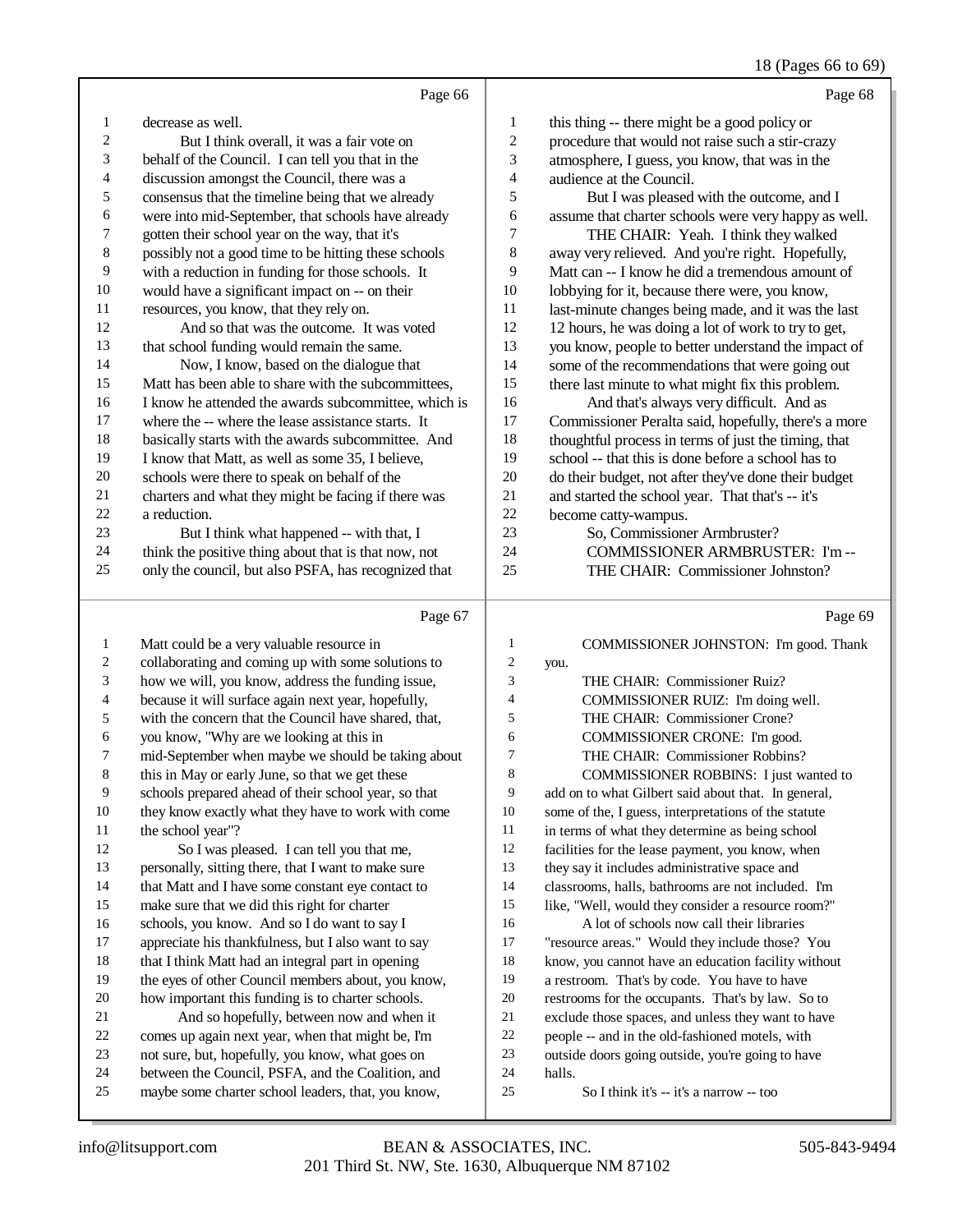### 19 (Pages 70 to 73)

|                         | Page 70                                              |                | Page 72                                            |
|-------------------------|------------------------------------------------------|----------------|----------------------------------------------------|
| 1                       | narrow of a definition. And I hope over the next     | 1              | Do I have a second?                                |
| 2                       | few months, before they start looking at this for    | $\mathfrak{2}$ | COMMISSIONER RUIZ: Second.                         |
| 3                       | next year, that they actually come up with a more    | 3              | THE CHAIR: There's a second by                     |
| $\overline{\mathbf{4}}$ | logical definition of what "school facility"         | $\overline{4}$ | Commissioner Ruiz. We have to do a roll-call vote. |
| 5                       | constitutes, and that they would also communicate    | 5              | COMMISSIONER ARMBRUSTER: Okay.                     |
| 6                       | that, so that if they have to adjust leases, if they | 6              | Commissioner Robbins?                              |
| 7                       | have space that's unused, I think those charters     | $\overline{7}$ | COMMISSIONER ROBBINS: Yes.                         |
| $\,$ 8 $\,$             | need to be put in line to where -- get that space    | 8              | <b>COMMISSIONER ARMBRUSTER: Commissioner</b>       |
| 9                       | out of their lease.                                  | 9              | Caballero? No answer.                              |
| 10                      | Don't be leasing space that is not being             | 10             | COMMISSIONER RUIZ: He left.                        |
| 11                      | used. But if it is used space, whether it's for      | 11             | THE CHAIR: Commissioner Caballero has              |
| 12                      | moving students from classroom to classroom or into  | 12             | left.                                              |
| 13                      | the restrooms or from the restrooms back to the      | 13             | COMMISSIONER ARMBRUSTER: Sorry.                    |
| 14                      | classroom, all that space should be allowed to be    | 14             | Commissioner Ruiz?                                 |
| 15                      | included in the square footage.                      | 15             | COMMISSIONER RUIZ: Yes. Yes. Yes. I'm              |
| 16                      | So, Gilbert, thank you very much. And my             | 16             | sorry.                                             |
| 17                      | appreciation also to -- to Matt.                     | 17             | <b>COMMISSIONER ARMBRUSTER: Commissioner</b>       |
| 18                      | THE CHAIR: And you're absolutely correct,            | 18             | Toulouse?                                          |
| 19                      | that at the very least, there has to be a            | 19             | COMMISSIONER TOULOUSE: Yes.                        |
| 20                      | transparent definition of what it is. Because an     | 20             | <b>COMMISSIONER ARMBRUSTER: Commissioner</b>       |
| 21                      | example, I know one school that's a                  | 21             | Crone?                                             |
| 22                      | performance-based school. They were going to be      | 22             | <b>COMMISSIONER CRONE: Yes.</b>                    |
| 23                      | able to use their theater, because that was          | 23             | <b>COMMISSIONER ARMBRUSTER: Commissioner</b>       |
| 24                      | educational space. But another school that has       | 24             | Armbruster says "Yes." Votes "Yes."                |
| 25                      | civic engagement as part of theirs, their mock trial | 25             | Commissioner Johnston?                             |
|                         | Page 71                                              |                | Page 73                                            |
| $\mathbf{1}$            | space wasn't going to be allowed to be included.     | $\mathbf{1}$   | COMMISSIONER JOHNSTON: Yes.                        |
| 2                       | So it's a -- we all have to be working off           | $\mathbf{2}$   | <b>COMMISSIONER ARMBRUSTER: Commissioner</b>       |
| 3                       | the same definition. And, absolutely. You know, if   | 3              | Conyers?                                           |
| 4                       | I have to make adjustments for whatever              | $\overline{4}$ | <b>COMMISSIONER CONYERS: Yes.</b>                  |
| 5                       | accessibility to make access and equity to restroom  | 5              | COMMISSIONER ARMBRUSTER: Commissioner              |
| 6                       | facilities, then why can't -- should I not           | 6              | Peralta?                                           |
| $\tau$                  | include -- you know. And how do you not -- it's --   | $\tau$         | <b>COMMISSIONER PERALTA: Yes.</b>                  |
| 8                       | it's -- it goes beyond ridiculous.                   | 8              | <b>COMMISSIONER ARMBRUSTER: And Commissioner</b>   |
| $\mathbf Q$             | So thank you.                                        | 9              | Gipson?                                            |

- **I'll entertain a motion to adjourn.**
- COMMISSIONER RUIZ: So move.
- COMMISSIONER PERALTA: Are we going to have Executive Session? THE CHAIR: I forgot. Okay.
- 15 On to No. 9. I move that the PEC go into
- Closed Session. The subjects to be discussed are
- issues subject to attorney-client privilege pertaining to threatened or pending litigation in
- which the PEC is, or may, become a participant,
- pursuant to NMSA 1978 Section 10-15-1(H)(7),
- specifically, The Governing Council of Taos
- International School v. Christopher Ruszkowski, in
- his official capacity as the Secretary of the
- New Mexico Public Education Department, Case
- No. D-101-CV-2018-01196.
- 10 THE CHAIR: Yes. COMMISSIONER ARMBRUSTER: That's a 9-to-0 vote.
- 13 THE CHAIR: Is 110 available?
- 14 MS. FRIEDMAN: It -- I reserved it, but
- thinking that the meeting would last longer I
- reserved it at noon. 17 THE CHAIR: Someone is losing it. So,
- unfortunately, we're going to have to ask you folks to go. Sorry.
- (Executive Session held off the record.)
- THE CHAIR: Okay. I'm going to move that
- the Commission -- in Closed Session, the matters
- discussed in the closed meeting were limited only to
- those specified in the motion for closure and no
- vote was taken during the Closed Session.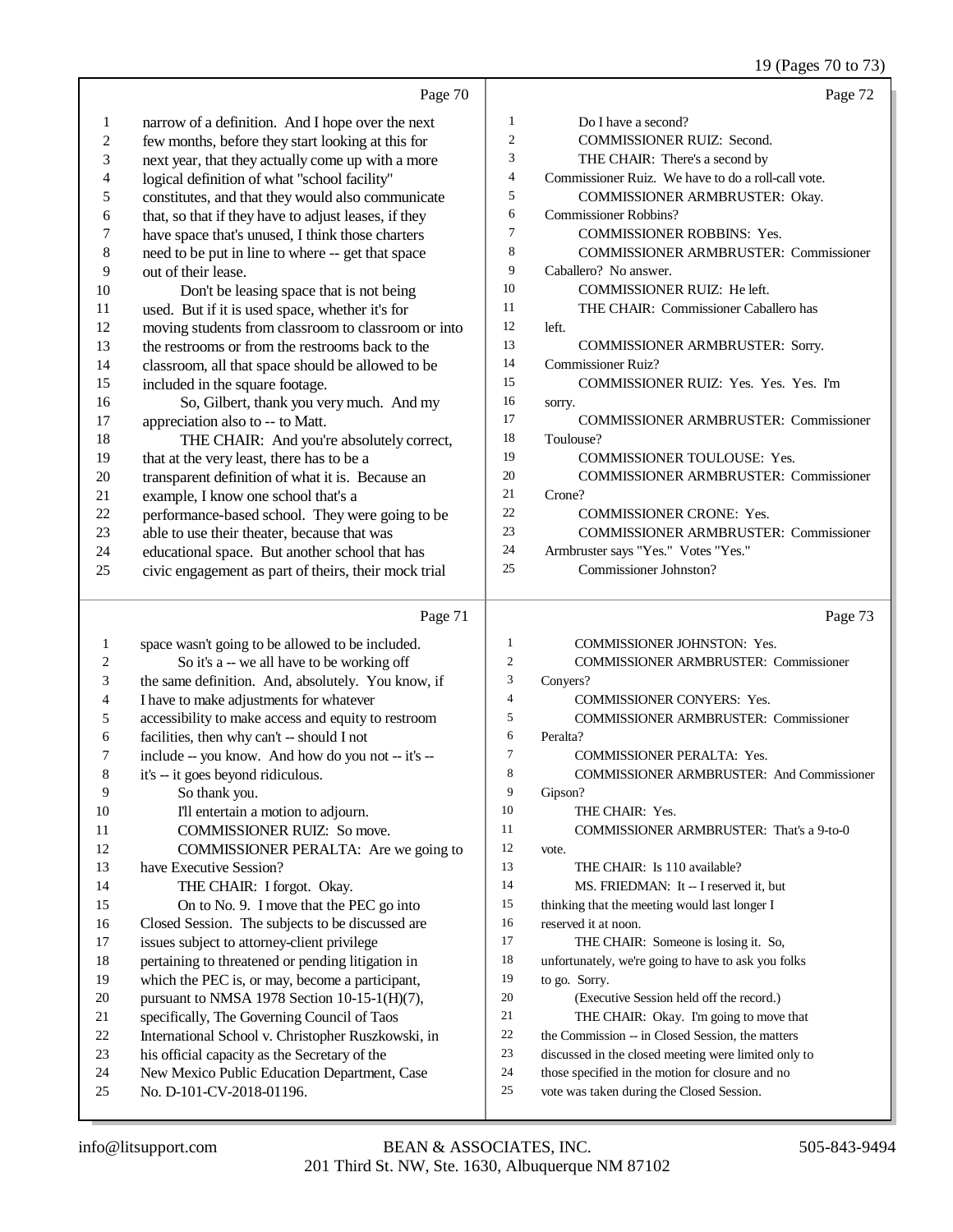20 (Pages 74 to 77)

|    | Page 74                                      |                  | Page 76                                                                                              |
|----|----------------------------------------------|------------------|------------------------------------------------------------------------------------------------------|
| 1  | <b>COMMISSIONER ROBBINS: Second.</b>         | 1                | BEFORE THE PUBLIC EDUCATION COMMISSION                                                               |
| 2  | THE CHAIR: There's a second by               | $\mathfrak{2}$   | <b>STATE OF NEW MEXICO</b>                                                                           |
| 3  | <b>Commissioner Robbins.</b>                 | 3                |                                                                                                      |
| 4  | <b>Commissioner Armbruster?</b>              | $\overline{4}$   |                                                                                                      |
| 5  | <b>COMMISSIONER ARMBRUSTER: Commissioner</b> | 5                |                                                                                                      |
| 6  | Conyers?                                     | 6                |                                                                                                      |
| 7  | <b>COMMISSIONER CONYERS: Yes.</b>            | $\tau$           | <b>REPORTER'S CERTIFICATE</b>                                                                        |
| 8  | <b>COMMISSIONER ARMBRUSTER: Commissioner</b> | 8                | I, Cynthia C. Chapman, RMR, CCR #219, Certified                                                      |
| 9  | Toulouse?                                    | 9                | Court Reporter in the State of New Mexico, do hereby                                                 |
| 10 | <b>COMMISSIONER TOULOUSE: Yes.</b>           | 10               | certify that the foregoing pages constitute a true                                                   |
| 11 | <b>COMMISSIONER ARMBRUSTER: Commissioner</b> | 11<br>12         | transcript of proceedings had before the said<br>NEW MEXICO PUBLIC EDUCATION COMMISSION, held in the |
| 12 | Peral- -- Commissioner Peralta?              | 13               | State of New Mexico, County of Santa Fe, in the                                                      |
| 13 | <b>COMMISSIONER PERALTA: Yes.</b>            | 14               | matter therein stated.                                                                               |
| 14 | <b>COMMISSIONER ARMBRUSTER: Commissioner</b> | 15               | In testimony whereof, I have hereunto set my                                                         |
| 15 | Gipson?                                      | 16               | hand on October 4, 2018.                                                                             |
| 16 | THE CHAIR: Yes.                              | 17               |                                                                                                      |
| 17 | <b>COMMISSIONER ARMBRUSTER: Commissioner</b> | 18               |                                                                                                      |
| 18 | Johnston?                                    | 19               |                                                                                                      |
| 19 | <b>COMMISSIONER JOHNSTON: Yes.</b>           |                  | Cynthia C. Chapman, RMR-CRR, NM CCR #219                                                             |
| 20 | <b>COMMISSIONER ARMBRUSTER: Commissioner</b> | 20               | BEAN & ASSOCIATES, INC.                                                                              |
| 21 | Armbruster votes "Yes."                      |                  | 201 Third Street, NW, Suite 1630                                                                     |
| 22 | <b>Commissioner Ruiz?</b>                    | 21               | Albuquerque, New Mexico 87102                                                                        |
| 23 | <b>COMMISSIONER RUIZ: Yes.</b>               | 22               |                                                                                                      |
| 24 | THE CHAIR: It's 9-to-0 vote.                 | 23               |                                                                                                      |
| 25 | COMMISSIONER ROBBINS: Yes. Yes.              | 24               |                                                                                                      |
|    |                                              | 25               | Job No.: 1032N (CC)                                                                                  |
|    | Page 75                                      |                  | Page 77                                                                                              |
| 1  | COMMISSIONER ARMBRUSTER: Both of those.      | $\mathbf{1}$     | <b>RECEIPT</b>                                                                                       |
| 2  | Okay.                                        | $\boldsymbol{2}$ | JOB NUMBER: 1032N CC Date: 9/21/18                                                                   |
| 3  | THE CHAIR: It's still 9-to-0, now            | 3                | PROCEEDINGS: OPEN PUBLIC MEETING                                                                     |
| 4  | everyone's been recorded.                    | 4                | CASE CAPTION: In re: Public Meeting of the Public                                                    |
| 5  | Okay. I will entertain a motion to           | 5                | <b>Education Commission</b>                                                                          |
| 6  | adjourn.                                     | 6                | **************************                                                                           |
| 7  | <b>COMMISSIONER RUIZ: So move.</b>           | 7                | ATTORNEY: MS. BEVERLY FRIEDMAN - PED                                                                 |
|    | THE CHAIR: Motion by Commissioner Ruiz.      | 8                | DOCUMENT: Transcript / Exhibits / Disks / Other                                                      |
| 9  | All in favor?                                | 9                | DATE DELIVERED: ______________DEL'D BY: _________                                                    |
| 10 | (Commissioners so indicate.)                 | 10               |                                                                                                      |
| 11 | THE CHAIR: Opposed?                          | 11               | **************************                                                                           |
| 12 | (No response.)                               | 12               | ATTORNEY:                                                                                            |
| 13 | THE CHAIR: Hearing no opposition, it         | 13               | DOCUMENT: Transcript / Exhibits / Disks / Other                                                      |
| 14 | passes. Safe travels.                        | 14               | DATE DELIVERED: ______________DEL'D BY: __________                                                   |
| 15 | (Proceedings concluded at 11:33 a.m.)        | 15               | REC'D BY: TIME:                                                                                      |
| 16 |                                              | 16               | **************************                                                                           |
| 17 |                                              | 17               | ATTORNEY:                                                                                            |
| 18 |                                              | 18               | DOCUMENT: Transcript / Exhibits / Disks / Other                                                      |
| 19 |                                              | 19               | DATE DELIVERED: ______________DEL'D BY: __________                                                   |
| 20 |                                              | 20               | REC'D BY: TIME:                                                                                      |
| 21 |                                              | 21               | ***************************                                                                          |
| 22 |                                              | 22               | <b>ATTORNEY:</b>                                                                                     |
| 23 |                                              | 23               | DOCUMENT: Transcript / Exhibits / Disks / Other                                                      |
| 24 |                                              | 24               | DATE DELIVERED: ______________DEL'D BY: __________                                                   |
| 25 |                                              | 25               |                                                                                                      |
|    |                                              |                  |                                                                                                      |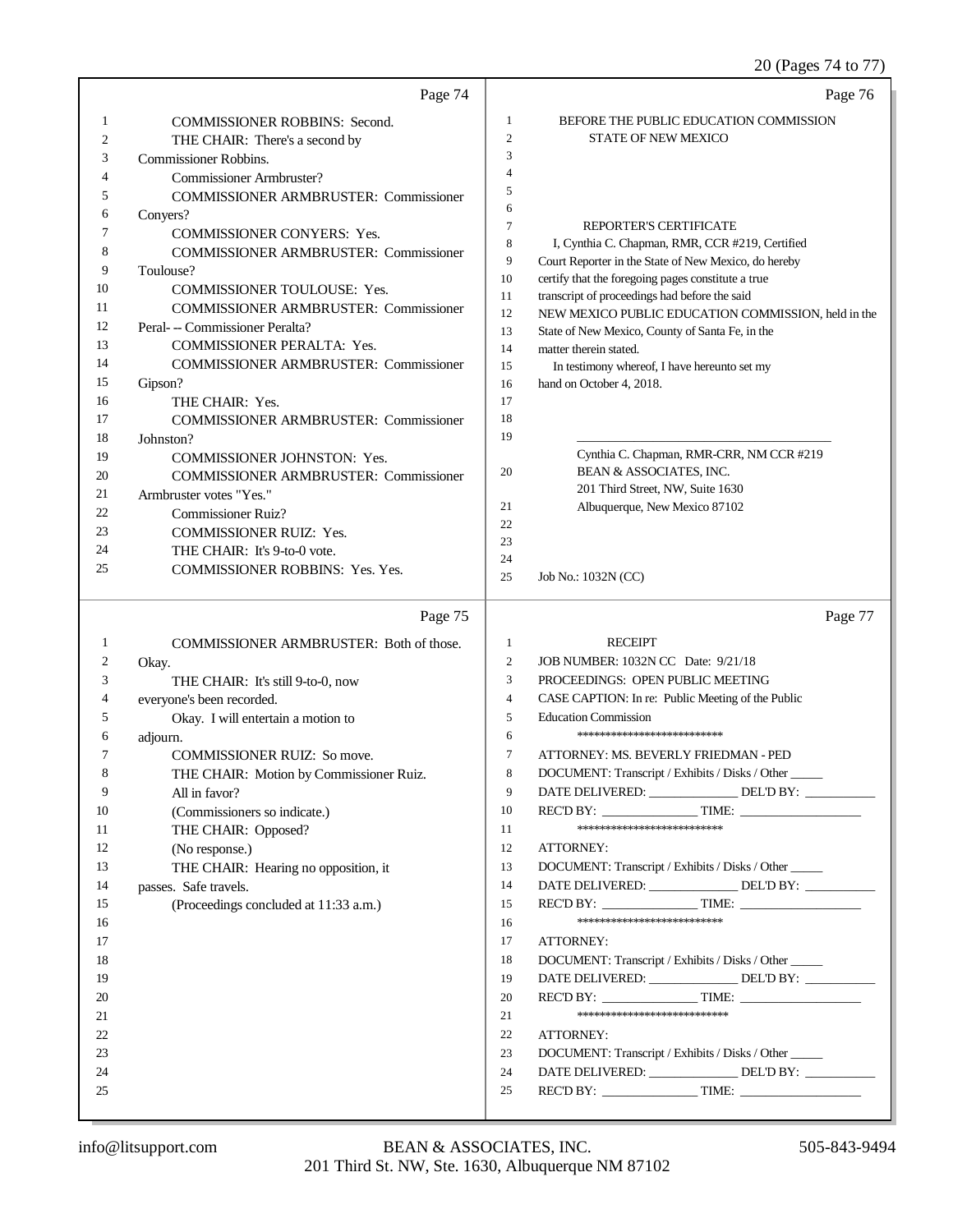|--|

| $\mathbf A$                      | agreed 51:5                      | APS 24:12 42:3                           |
|----------------------------------|----------------------------------|------------------------------------------|
| a.m 1:11 4:3 48:8,8 75:15        | ahead 13:3 30:8 67:9             | areas 50:16 69:17                        |
| able 23:18 26:19,20 29:9,18 31:5 | Albuquerque 1:21 6:20 24:14,15   | arisen 58:22                             |
| 32:13,19 33:5 34:4 35:20 50:15   | 42:21 43:4 64:20 76:21           | <b>Armbruster</b> 2:4 4:4,6,9,12,13,16   |
| 55:2 58:22 63:16 64:2 65:23      | Aldo $6:21$                      | 4:19,22,25 5:3,6 13:7 14:20              |
| 66:15 70:23                      | alert 22:11                      | 17:23,24 18:2,5,8,11,14,17,20            |
| <b>absent</b> 7:10,19 8:15       | All-righty 8:6                   | 18:21,24 19:2 23:5,11,14,17,24           |
| <b>Absent-minded 5:2</b>         | Allegiance 3:3 5:14              | 24:4 28:3,4,6,10,13 29:6 30:25           |
| absolute $54:5,11$               | allowed 22:15 70:14 71:1         | 31:8,13 36:23 39:22 42:1,7,10            |
| absolutely 22:17,24 27:16 29:1   | alter 30:7 55:9                  | 42:14 48:21,23 49:5,9,13,15,18           |
| 38:20 39:2 41:18 45:1 70:18      | <b>Altura</b> 42:20              | 51:9, 10, 13, 16, 19, 22, 25 52: 3, 6, 9 |
| 71:3                             | <b>America-New 24:13</b>         | 52:10,13,21,25 53:4 56:14 59:5           |
| abstract 37:23                   | Ami 2:14 20:18                   | 68:23,24 72:5,8,13,17,20,23,24           |
| academic 45:8                    | amount 29:21 43:25 49:24 50:7    | 73:2,5,8,11 74:4,5,8,11,14,17            |
| Academy 3:11 6:22 11:7,18 17:8   | 65:16 68:9                       | 74:20,21 75:1                            |
| 24:21 25:1 36:17 42:21 43:4      | analyses 30:17                   | art $12:1$                               |
| accept $48:14$                   | analysis 30:19 32:8,10 34:3,10   | asked 26:4 29:7 46:2                     |
| access 58:13,14 71:5             | 45:8,16 48:11                    | asking 29:12,19 31:15 36:24              |
| accessibility 71:5               | analyst 43:6                     | 47:24                                    |
| accomplish 29:3                  | and/or $58:2$                    | assigned 45:6 59:9                       |
| accomplished 64:3                | <b>ANN</b> 2:4                   | assignment 60:4                          |
| accountability 10:21             | annual 3:14 37:11,14,24 38:6,10  | assistance 9:1,7 10:8 65:3 66:17         |
| action 3:9,16,16 16:12,21 44:18  | 48:25                            | <b>Assistant</b> 10:14,16                |
| 44:19 48:12,14 49:4,12 50:13     | answer 72:9                      | <b>Associates</b> 1:19 76:20             |
| Actions 16:24                    | anticipate 19:7 65:4             | <b>Association 63:9</b>                  |
| actual $10:17$                   | anticipated 9:25                 | assume 68:6                              |
| add 22:2 39:9 44:25 50:20 55:9   | anticipation 57:22               | assuming $21:563:7$                      |
| 69:9                             | anymore 42:4,6                   | assumption 25:21                         |
| <b>added</b> 65:19               | anytime $15:1,8$                 | atmosphere 68:3                          |
| adding 3:11 13:1,19              | anyway 50:9 55:9                 | <b>ATTACHMENTS 3:22</b>                  |
| addition 17:1 39:10              | Apodaca 1:12                     | attack 62:21                             |
| <b>additional</b> 17:7 44:12     | apologies 63:15                  | attempting 21:9                          |
| address 14:3,4,7 15:14,15 67:3   | apologize 5:22 10:22 15:25 52:18 | attended 66:16                           |
| adjourn 3:20 63:6 71:10 75:6     | 60:18                            | attending 64:21                          |
| adjust 32:13 35:20 70:6          | apparently 60:25                 | <b>ATTORNEY</b> 77:7,12,17,22            |
| adjustment 65:24                 | appeals 56:12                    | attorney-client 71:17                    |
| adjustments 65:18 71:4           | appears 47:25                    | audience 68:4                            |
| administrative 69:13             | application 22:13,19 24:25 26:23 | <b>August</b> 7:9 57:10                  |
| administrator 9:3,8,23,24 10:7   | 27:1 29:5 32:7                   | authorizer 41:2                          |
| 43:20                            | applied $14:15$                  | authorizers 57:20 58:4                   |
| advice 43:21                     | applies $12:19$                  | <b>authorizing 8:24,25 9:1,2,6 10:2</b>  |
| agenda 3:5,7 5:17,22 6:17,18 7:4 | applying 19:7                    | availability 30:5                        |
| 13:22 16:9,16 25:7 29:15 32:6    | appreciate 16:7 63:5 67:17       | available 31:5 73:13                     |
| 32:14 39:21,23 40:18 41:3,21     | appreciation 70:17               | awards 66:16,18                          |
| 57:14 65:2                       | approval 3:5 5:22 7:4            | aware 23:2 29:7 54:19 62:2               |
| ago 26:10 42:15                  | approve 17:6                     |                                          |
| agree 27:23,23 30:11             | <b>April 54:21</b>               | B                                        |
|                                  |                                  |                                          |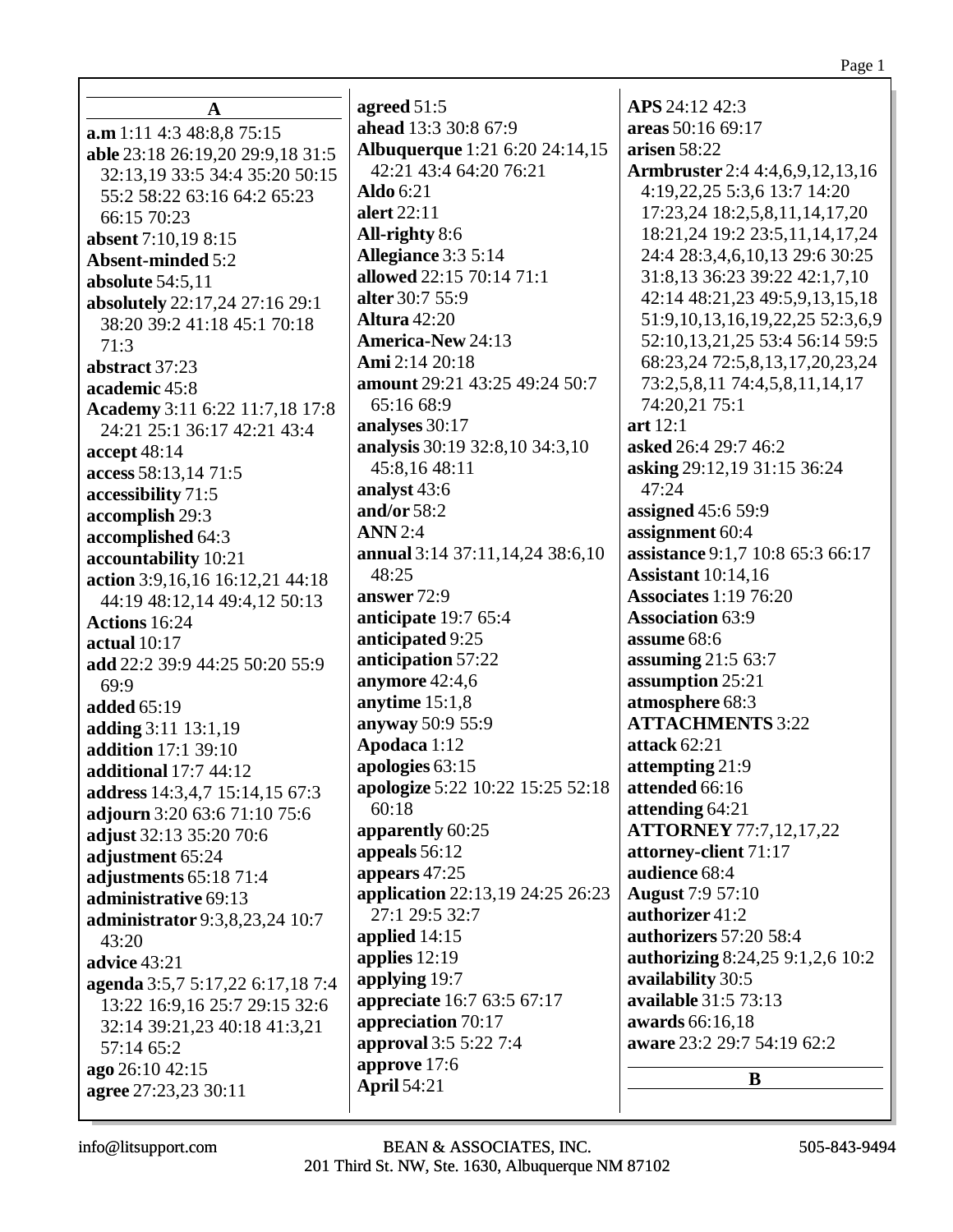## Page 2

| <b>B</b> 3:11 6:19                     | 64:10,13 72:9,11                      | 40:13,25 41:1,6,15,20 42:4,9,13     |
|----------------------------------------|---------------------------------------|-------------------------------------|
| back 9:6 20:2 30:19,24 31:3 33:5       | calendar 28:7 32:18 35:23 37:1        | 42:16 43:14 44:7,14,24 45:10        |
| 33:5, 12, 18, 20, 25 34: 4 35: 20      |                                       |                                     |
| 37:9 44:20 45:5 59:14 70:13            | 38:23 43:5,10,15 53:23 54:20          | 45:23 46:6, 10, 14, 18, 25 47:9, 16 |
|                                        | 55:9 56:11                            | 48:4,9,17,22 49:3,7,11,14,16,19     |
| back-to-back 35:10                     | calendars 54:3                        | 50:11,22 51:2,7 52:2,15,23 53:1     |
| <b>bad</b> 36:2                        | call 3:3,3 4:1,5 34:19 69:16          | 53:2,5,13,15,18 55:15,18,22,25      |
| balloon $51:2$                         | campus 23:19                          | 56:4,9,16 57:8,12 59:6,7,16         |
| <b>based 65:20 66:14</b>               | CAP 45:2,4,6                          | 60:18,25 61:6,12,25 62:7 63:2,5     |
| <b>basically</b> 22:21 66:18           | capacity 71:23                        | 63:12,16 64:12,14,16,18,22,25       |
| bathrooms 69:14                        | capes 37:7                            | 68:7,25 69:3,5,7 70:18 71:14        |
| <b>Baylor</b> 2:9 5:16 54:14           | Capital 65:1                          | 72:3,11 73:10,13,17,21 74:2,16      |
| <b>Bean</b> 1:19 76:20                 | <b>CAPTION 77:4</b>                   | 74:24 75:3,8,11,13                  |
| beginning 23:25                        | car 52:23                             | <b>Chairwoman 35:1</b>              |
| begins $54:9$                          | careful 28:25                         | challenge 58:6                      |
| <b>behalf</b> 65:7 66:3,20             | <b>CARLOS</b> 2:4                     | challenged 58:12                    |
| <b>believe</b> 20:18 23:20 43:14 44:21 | <b>CARMIE 2:7</b>                     | challenging 44:3                    |
| 57:15 66:19                            | carried 61:21                         | chance 43:13 64:4                   |
| <b>belt</b> 51:6                       | Carter 11:9, 12, 16, 17 13:25 16:3    | change 7:17,18 65:14                |
| <b>best 59:24</b>                      | 16:6                                  | changed 10:22                       |
| <b>better</b> 68:13                    | Case 71:24 77:4                       | changes 5:23 6:20 7:1 44:2 68:11    |
| <b>Beverly</b> 2:11 54:12,12 77:7      | catty-wampus 68:22                    | changing 60:4                       |
| beyond 71:8                            | CC 76:25 77:2                         | Chapman 1:19 76:8,19                |
| big 7:13 50:17 65:2                    | CCR 1:19 76:8,19                      | charged 10:20 45:3                  |
| bit 10:22 16:2 19:11 20:4,6 24:19      | certainly 17:4,16 29:15,15,25         | charter 3:8, 10, 13 6:21, 22 8:8    |
| 30:20 35:22 46:8 54:17 55:7,13         | 30:12,16 31:18 37:13,23 44:10         | 55:16 65:3,7,15 67:15,20,25         |
| 59:20                                  | <b>CERTIFICATE 3:21 76:7</b>          | 68:6                                |
| blank $54:20$                          | <b>Certified</b> 76:8                 | charters 19:14 24:10 57:14,24       |
| board 53:14 59:16 61:18,18             | certify 76:10                         | 58:1 66:21 70:7                     |
| <b>Boards</b> 63:8                     | <b>CHAIKEN</b> 2:14                   | check-mark 12:21                    |
| <b>bond</b> 62:6                       |                                       | chief 10:25 11:1                    |
|                                        | Chair 2:3,3 3:17 4:1,21 5:9,16,21     |                                     |
| <b>break</b> 48:5 55:2                 | 5:25 6:3,6,10,12 7:3,12,17,22         | Chris 49:21 63:11                   |
| brief 48:9                             | 7:25 8:2,15,18,21 9:4,11,15,20        | <b>Christopher 71:22</b>            |
| brought 59:10                          | 9:24 10:5,11,19,24 11:3,11,13         | circle 5:18                         |
| <b>budget</b> 43:5,6 68:20,20          | 11:21 12:2,5,22 13:5,9 14:4,18        | citing $47:18,24$                   |
| budgets 62:22                          | 14:21,24 15:17,25 16:4,7,11,14        | civic 70:25                         |
| <b>build</b> 56:22                     | 16:20,24 17:2,4,5,10,14,15,16         | clarification 15:3,8 23:6 48:24     |
| <b>building</b> 1:12 3:11 13:1,3 15:13 | 17:23 18:13 19:13,17,20 20:3          | clarified 58:23                     |
| 23:8,10,16                             | 20:17,21,25 21:3,13,16,20,22          | clarifies 15:16                     |
| bureau 10:21                           | 21:23 22:5, 14, 17 23:3, 5, 9, 13, 16 | classroom 70:12,12,14               |
| <b>business</b> 11:19 43:20            | 23:22 24:2,5,7,14 25:3,15,23          | classrooms 69:14                    |
| <b>Bye</b> 64:12,13                    | 26:1,4,7,11,16,24 27:3,7,13,17        | clean $21:6$                        |
| <b>Bye-bye</b> 42:13                   | 27:21,24 28:5,20 29:4,14 30:3         | clear 13:11,22 19:16 20:22          |
|                                        | 30:18,24 31:1,7,11,18,24 32:2         | cleared 14:25                       |
| $\mathbf C$                            | 32:16,23 33:3,11,17,22 34:2,8         | clearer 16:5                        |
| $C$ 1:19 2:1 3:1,13 76:8,19            | 34:15,17 35:4,15,18 36:7,11,14        | close 45:16 48:14                   |
| Caballero 2:4 5:7,8 7:10,14,19         | 36:18,21,25 37:7,16,20 38:1,7         | closed 3:19 40:8,11 41:2 58:25      |
| 17:25 18:1 51:20,21 53:3 64:9          | 38:17,19,21 39:8,14,18,23 40:1        | 71:16 73:22,23,25                   |
|                                        |                                       |                                     |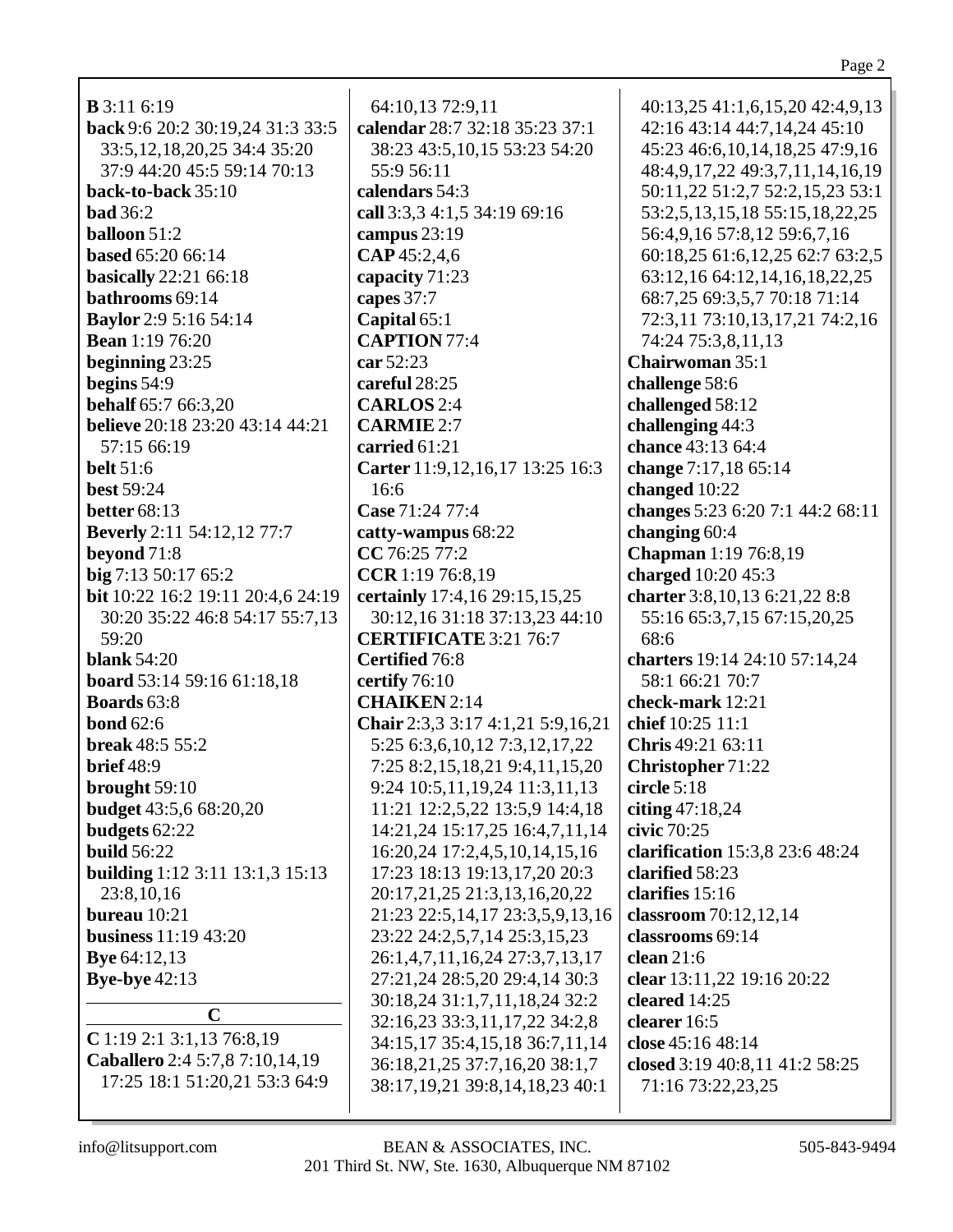|                                                                   | 68               |
|-------------------------------------------------------------------|------------------|
| closer $57:3$<br>closing $40:15$                                  | 71               |
| closure 40:7,19,22 41:21 58:21                                    | 72               |
| 73:24                                                             | 72               |
| closures 39:19 40:14 41:24                                        | 73               |
| <b>Coalition 59:4 67:24</b>                                       | 74               |
| code 69:19                                                        | 74               |
| collaborating 67:2                                                | Con              |
| college 19:10,13 23:9,19 36:9,17                                  | 15               |
| <b>Collegiate 42:21 43:4</b>                                      | com              |
| color 39:6, 10, 11, 12 45:7, 13                                   | com              |
| color-coded 39:4                                                  | com              |
| colored $45:10$                                                   | com              |
| colors $49:1$                                                     | com              |
| column 46:5,7,15,16 47:23 48:1                                    | 32               |
| columns 46:2                                                      | com              |
| come 11:7 16:15 28:23 60:16                                       | com              |
| 62:13 67:10 70:3                                                  | com              |
| comes 67:22                                                       | con              |
| coming 11:10 53:19 63:13 67:2                                     | 67               |
| commentary 62:20                                                  | con              |
| comments 3:18 64:8,11                                             | con              |
| <b>Commission</b> 1:1 4:2 10:13 21:25                             | con              |
| 32:9 59:8, 10, 13, 21 60:3, 6, 7                                  | con              |
| 61:14,15,24 73:22 76:1,12 77:5                                    | con              |
| <b>Commissioner</b> 4:4,6,6,8,9,9,11                              | con              |
| 4:12, 12, 14, 15, 16, 16, 18, 19, 19                              | con              |
| 4:22, 22, 24, 25, 25 5:2, 3, 3, 5, 6, 6, 8                        | cont             |
| 5:11,12 6:2,4,5,6 7:6,10,13,14                                    | con              |
| 7:15,19,20,21,22 13:7 14:20,23                                    | con              |
| 14:24 15:11 17:2,5,11,11,13,15<br>17:17,20,22,23,24,24 18:1,2,2,4 | con:             |
| 18:5,5,7,8,8,10,11,11,14,14,16                                    | con:<br>13       |
| 18:17, 17, 19, 20, 20, 22, 23, 24, 24                             | con:             |
| 19:1,2 23:5,11,14,17,24 24:4                                      | con:             |
| 28:3,4,6,10,13 29:6 30:25 31:8                                    | con:             |
| 31:13 34:16 36:5,23 38:21 39:8                                    | con:             |
| 39:13,20,22 42:1,7,10,14 48:16                                    | con:             |
| 48:18,18,21,23 49:5,9,13,15,18                                    | con:             |
| 49:19 51:9,10,10,12,13,13,15                                      | con <sup>1</sup> |
| 51:16,16,18,19,19,21,22,22,24                                     | 27               |
| 51:25,25 52:3,3,5,6,6,8,9,9,11                                    | con              |
| 52:12, 13, 21, 25 53: 3, 4, 13, 17, 24                            | con              |
| 55:15, 19, 23 56: 2, 6, 14 57: 7, 9                               | con              |
| 59:5,7,9,14,17 60:23 61:3,8,16                                    | con              |
| 61:22 62:5,25 63:4,10,14 64:9                                     | con              |
| 64:10,13,14,15,16,18,23,24,25                                     | con <sup>1</sup> |
|                                                                   |                  |

68:17,23,24,25 69:1,3,4,5,6,7,8 71:11,12 72:2,4,5,6,7,8,8,10,11  $2:13,14,15,17,17,19,20,20,22$  $23,23,25$  73:1,2,2,4,5,5,7,8,8 73:11 74:1,3,4,5,5,7,8,8,10,11 74:11,12,13,14,14,17,17,19,20  $4:20,22,23,25$  75:1,7,8 **Commissioners** 2:2 6:9 7:24 13:5  $1:23\,54:1,19\,75:10$ **communicate** 70:5 **communicated** 22:21 **communication** 57:21 **communications** 58:18 **community** 6:22 23:19 28:11  $:25\,62:12$ **compare** 48:3 **completed** 25:2,20 **compliance** 49:12 **concern** 12:12 13:15 43:18 47:6  $1:5$ **concerns** 13:14 **concluded** 75:15 **condense** 35:24 **conducted** 5:15 65:10 **conflict** 54:5,11 **confused** 47:17 **confusing** 13:17 14:1,10 49:10 **fusion** 16:2 **congratulate** 49:20 50:1 **congratulations** 50:9 52:16 63:12 **consensus** 66:5 **consent** 3:7 5:17 6:17,18 7:4 13:22 16:9,16 **consider** 22:12 69:15 **considered** 19:25 **constant** 67:14 **constitute** 76:10 **constitutes** 70:5 **consults** 21:22 40:25 **contact** 14:12 21:10 22:10 27:13  $2:14$  67:14 **contacted** 21:9 22:1 **contained** 37:25 **continue** 40:18 59:25 65:15 **continues** 50:6 **continuing** 42:2 **contract** 19:19 20:1,5,11,14 21:7

22:25 43:17,22 44:9,9 54:24 56:15 58:3 **contracts** 43:25 55:16,20 **conversation** 57:20 58:10 63:22 **Conyers** 2:5 4:14,15 5:12 17:12 17:13 18:18,19 51:11,12 64:14 64:15 73:3,4 74:6,7 **copy** 22:23 **Coral** 28:11 32:24 36:12,12 **Cordova** 11:18,20,25 12:3,15,24 14:12,19 17:19,21 **corner** 14:6 **correct** 19:21 22:16 31:6 36:20 41:18 49:7 61:16 70:18 **correction** 7:7 **Corrective** 3:16 44:18 48:12,14 49:4,12 50:13 **council** 43:20 45:19,25 47:21 65:1,6,13,18 66:3,4,25 67:5,19 67:24 68:4 71:21 **counsel** 2:13,14,14 21:22 40:25 **County** 76:13 **couple** 26:10 65:6 **course** 23:14 65:2 **Court** 1:20 76:9 **create** 29:18 **Crone** 2:5 5:1,2 7:6,13,15,20 18:6,7 51:23,24 69:5,6 72:21,22 **CSD** 8:25 14:12 31:14 32:7 48:11 **current** 24:10 58:24 **currently** 19:8,10 20:4,14 **cushion** 56:23 **Custodian** 2:11 **cutting** 62:22 **Cynthia** 1:19 11:9,12,16,17 13:25 16:3,6 76:8,19 **D D** 3:1,1,14 **D-101-CV-2018-01196** 71:25 **DANIELLE** 2:6 **data** 19:12,21 **Date** 77:2,9,14,19,24 **DAVID** 2:6 **day** 12:4 56:15 65:21 **days** 33:10,15,17 34:10,12 43:18 44:1 64:21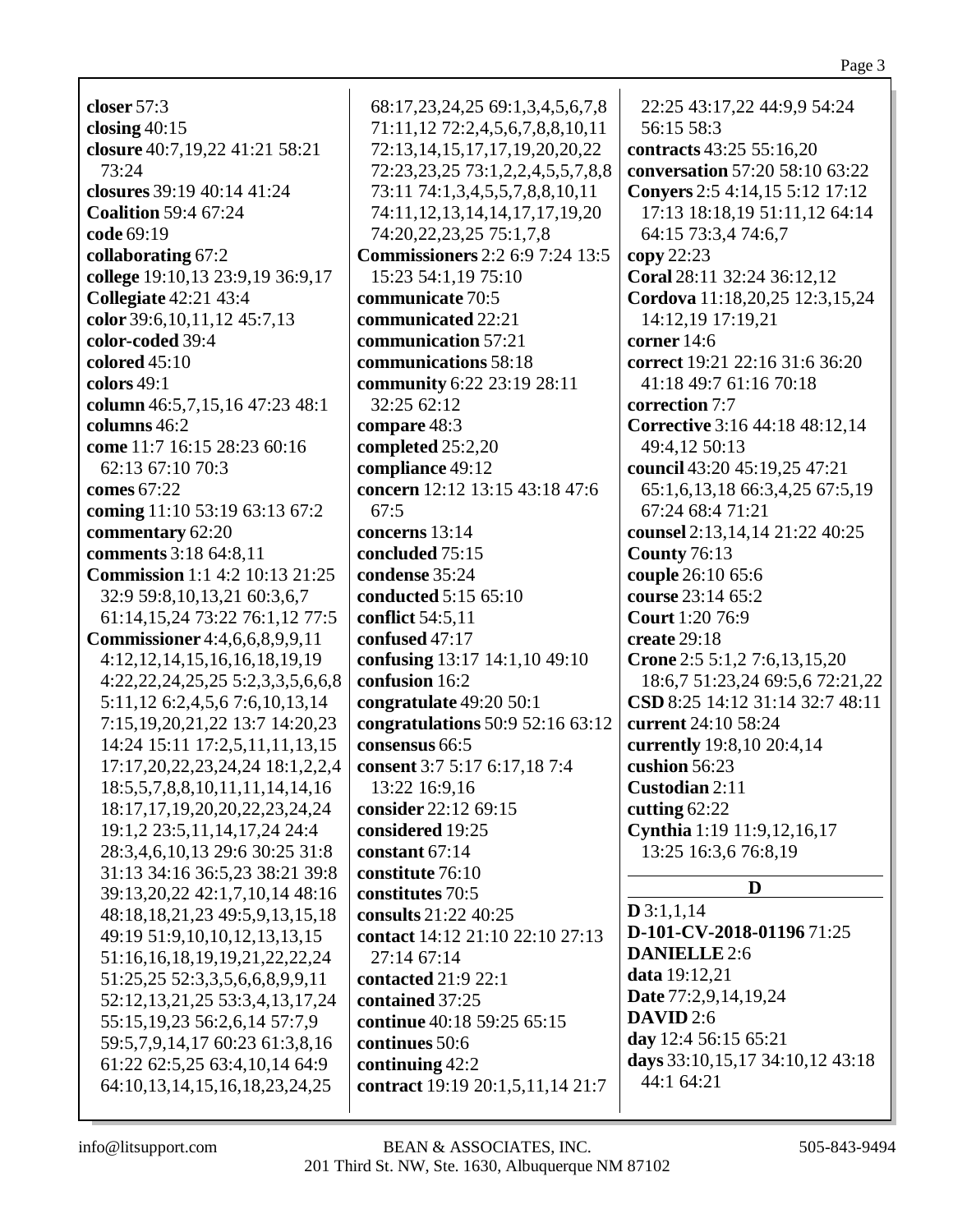| deadline 35:8                           | discussion 3:8,16 6:23 17:14       | ed 60:10 61:20                  |
|-----------------------------------------|------------------------------------|---------------------------------|
| deal $7:13$                             | 20:18 40:3,17 44:17 48:9,20        | education 1:1,12 4:2 9:2,7 10:7 |
| dear 52:25                              | 51:8 60:20 66:4                    | 32:8 59:8,19 69:18 71:24 76:1   |
| December 21:3 22:23 25:9,20             | discussions 20:21                  | 76:12 77:5                      |
| 26:3,17 32:6 35:6 36:21 54:16           | disenfranchised 59:20              | educational 9:22 70:24          |
| 54:18 57:3                              | Disks 77:8,13,18,23                | effort 49:24 50:2               |
| decision $31:4,5$                       | distinction 40:4                   | either $49:21$                  |
| decrease 66:1                           | district 19:9,23 20:5,9 21:10,11   | <b>Elementary 64:20</b>         |
| definitely 39:7                         | 40:6 58:4 62:3                     | eliminated 62:3                 |
| definition 70:1,4,20 71:3               | districts 58:11,11                 | embarrassed 62:10               |
| Del 2:9 8:6, 16, 20, 23 9:5, 13, 17, 23 | divided 8:25 35:6                  | energy 50:7                     |
| 10:3,6,12,20 11:1,4 16:10,13,18         | <b>Division</b> 3:8,10 8:9 46:22   | engagement 70:25                |
| 16:23 19:4,15,18,22 20:16,20            | <b>doable</b> 36:10                | enrollment 65:20,23             |
| 20:24 21:2,8,15,19 24:6,8,15            | <b>DOCUMENT</b> 77:8,13,18,23      | entertain 5:25 7:3 71:10 75:5   |
| 25:14,17,25 26:3,6,9,14,22 27:2         | documents 27:20                    | entrenched 58:21                |
| 27:5, 12, 16, 19, 23 28: 9, 12, 17      | doing 8:10 24:16,23 50:2 56:4,7    | EPSS 37:15,17,25                |
| 29:1 30:2,11,20 31:6,20,25 32:3         | 59:25 68:12 69:4                   | equity 71:5                     |
| 32:22 33:1,7,13,19 34:1,6,14            | <b>Don</b> 1:12                    | especially 30:14                |
| 35:1 36:16,20 37:10,18,21 38:4          | door 36:1                          | everyone's 75:4                 |
| 38:10,18,20,22 39:2,15,24               | <b>doors</b> 69:23                 | evidence 45:21 46:4,16 47:4,22  |
| 40:12,23 42:18 44:6,8 45:1,11           | double-duty 9:21                   | exact 10:14                     |
| 46:1,7,12,15,19 47:7,10 48:2            | DR 8:6, 16, 20, 23 9:5, 13, 17, 23 | exactly 67:10                   |
| <b>DEL'D</b> 77:9,14,19,24              | 10:3,6,12,20 11:1,4 16:10,13,18    | example 32:24 45:17 46:12 47:8  |
| <b>DELIVERED</b> 77:9,14,19,24          | 16:23 19:4,15,18,22 20:16,20       | 70:21                           |
| departed 9:17                           | 20:24 21:2,8,15,19 24:6,8 25:14    | <b>Excellence</b> 6:21          |
| <b>Department</b> 59:20 71:24           | 25:17,25 26:3,6,9,14,22 27:2,5     | exceptions 41:12                |
| depending 54:8                          | 27:12,19,23 28:9,12,17 29:1        | excited 17:20                   |
| <b>Deputy</b> 2:9 8:11                  | 30:2,11,20 31:6,20,25 32:3,22      | exclude 69:21                   |
| description 46:3                        | 33:1,7,13,19 34:1,6,14 35:1        | <b>Excuse 13:5</b>              |
| determine 69:11                         | 36:16,20 37:10,18,21 38:4,10       | <b>Executive 71:13 73:20</b>    |
| devastating 62:7                        | 38:18,20 39:2,15,24 40:12,23       | <b>Exhibits</b> 77:8,13,18,23   |
| dialogue 66:14                          | 42:18 44:6,8 45:1,11 46:1,7,12     | expected 9:25                   |
| Diana 11:18,20,25 12:3,15,24            | 46:15,19 47:7,10 48:2              | expensive 39:12                 |
| 14:12,19 17:19,21                       | dragging 16:1                      | experience 65:10                |
| <b>differ</b> 46:24                     | due 32:8,10 45:7                   | experts 61:4                    |
| differences 45:17                       |                                    | explain $41:18$                 |
| different 13:12 14:3,4 38:9 46:9        | E                                  | express 50:11                   |
| difficult 68:16                         | $E$ 2:1,1 3:1,1,1,15               | expressed 20:17 43:18           |
| difficulty 22:6                         | e-mail 53:21                       | expression 50:14                |
| director 2:9 8:11 11:17 20:19,22        | <b>E-Occupancy</b> 12:4,9,12 13:4  | extend 51:5                     |
| 21:9 22:7 60:21                         | 15:5 17:9 42:23 44:5               | eye 67:14                       |
| Dirk 9:12, 14, 15, 17                   | earlier 24:25 33:20 35:23          | eyes 67:19                      |
| disappointed $62:12$                    | early 19:13 20:18 23:9 25:6,6,11   |                                 |
| discrepancy $47:1,3,19$                 | 25:12 26:4,20 28:15,23 29:19       | $\mathbf{F}$                    |
| discussed 43:16 58:20 71:16             | 30:4 35:19 36:9 54:21 67:8         | face 45:22                      |
| 73:23                                   | easier 38:24 39:5 50:8             | faces 34:13                     |
| discussing $22:7$                       | easy 62:16                         | facilities 50:25 69:12 71:6     |
|                                         |                                    |                                 |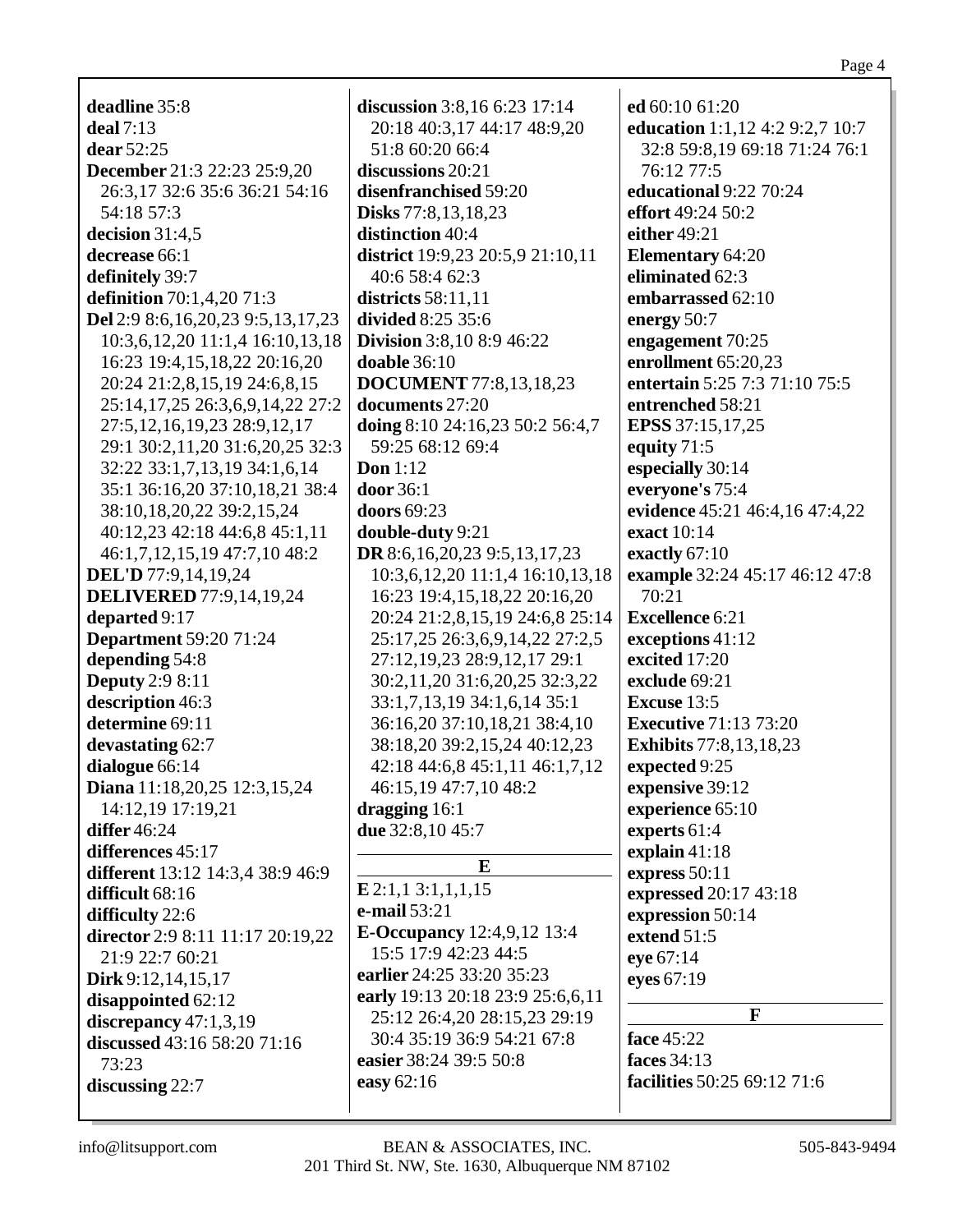| facility 15:12,15,15 17:7,18 51:1<br>69:18 70:4 | four $5:17,56:18$                 | governance 43:19 45:25 47:21     |
|-------------------------------------------------|-----------------------------------|----------------------------------|
|                                                 | framework 49:17 58:2              | governing 45:19 71:21            |
| facing $66:21$                                  | frankly 35:7                      | $graph 8:7$                      |
| fact 12:6,7,13 17:6                             | free 22:9                         | grade 62:17                      |
| fair $37:266:2$                                 | Friday 4:3                        | great 27:25 28:17 52:16          |
| fairer 56:22                                    | <b>FRIEDMAN</b> 2:11 7:11 73:14   | green 11:13 39:6 45:8            |
| fairly $14:560:12$                              | 77:7                              | growth 49:2                      |
| <b>Fall 49:2</b>                                | full $55:361:20$                  | guess 19:24 26:18 29:12 59:2     |
| <b>Families</b> 2:10                            | fund $65:15$                      | 61:12,19 68:3 69:10              |
| far 26:25 43:6 49:2                             | funding 65:14 66:9,13 67:3,20     | guys 49:22 63:14                 |
| fashion 55:1                                    | future $40:13$                    | gym 12:1                         |
| fault 15:7 41:4,17                              |                                   |                                  |
| favor 6:8 7:23 65:24 75:9                       | G                                 | H                                |
| Fe 1:13 76:13                                   | $G$ 3:1                           | <b>Hall</b> 1:12                 |
| <b>February 54:21</b>                           | Gallup 19:13 36:8,15 42:3         | halls 69:14,24                   |
| feel 22:9 30:4 60:5                             | Gallup-McKinley 20:5,8,8,13,25    | hand 38:14 76:16                 |
| figure 13:11 29:22                              | 23:8 26:19                        | handle $54:17$                   |
| figured 13:2                                    | Gaspar $1:12$                     | happen 26:21 34:5,22,22,24,24    |
| fill 14:13                                      | general 61:19 69:9                | 41:23                            |
| filled $8:13$                                   | generally 54:6                    | happened 61:1 63:25 66:23        |
| final $22:13$                                   | generate 38:14                    | happening 36:1                   |
| <b>finance</b> 9:8 10:4 45:14                   | generated 60:20                   | happens 13:9 14:5 15:6           |
| financial $62:14$                               | getting 19:23 42:24               | happy 27:10 68:6                 |
| find $10:14,15,16$                              | Gilbert 2:3 24:10 69:9 70:16      | hard 13:8 30:16 39:3,7           |
| fine $36:22$ 42:11 44:25                        | Gipson 2:3 4:20 18:12 48:18 52:1  | Hawthorn 64:20                   |
| first 7:6 14:11 19:10,19 28:16                  | 73:9 74:15                        | he'll 65:9                       |
| 44:11 46:15,25                                  | give 22:11 33:23 54:16            | heading 16:25                    |
| first- $30:14$                                  | given 24:22,23                    | hear 18:3 65:8                   |
| first-to-last 48:1                              | giving $38:22$                    | heard 33:19 62:24                |
| <b>Fitzgerald 65:19</b>                         | glad 50:17                        | <b>Hearing 6:12 8:2 75:13</b>    |
| five 29:19                                      | go 9:6 11:16 13:3 20:9 21:4 28:22 | hefty 38:11                      |
| fix 68:15                                       | 57:5 58:17 62:5 71:15 73:19       | held 45:20 73:20 76:12           |
| flag $3:45:13,15$                               | goal 46:22                        | Hello $11:10$                    |
| flat $65:14$                                    | goals $55:6$                      | Henzerling 10:15                 |
| FLOOR 23:21 50:10,19 52:20                      | goes 62:6 67:23 71:8              | hereunto 76:15                   |
| focus 9:8                                       | going $4:1,45:11,176:2511:23$     | Hey 29:11 34:19                  |
| folks $49:2060:1673:18$                         | 16:8 21:6,18 22:22 26:20 32:18    | <b>High 23:9</b>                 |
|                                                 | 34:8 40:2 43:25 44:3,4 45:5       | higher $60:10$                   |
| <b>following</b> 12:4 33:9                      | 48:13 49:24 50:6,8,14 53:23       | hitting 66:8                     |
| footage $70:15$                                 | 57:13,16 60:15 63:24 68:14        | Hold 39:18 49:3                  |
| foregoing $76:10$                               | 69:23,23 70:22 71:1,12 73:18      | <b>home</b> 53:6                 |
| forgot 5:18 71:14                               | 73:21                             | <b>honest</b> 34:23 35:7 45:2    |
| form $12:20$ $14:13,14,17$                      | good 8:7 11:11, 12, 20, 21 17:22  | honestly 13:15                   |
| formally 16:14,16 20:9 21:1                     | 33:13 35:4,13 37:22 40:3 44:16    | hope 25:8 50:3,5 70:1            |
| forth $9:6$                                     | 50:5 58:8 64:15 65:7 66:8 68:1    | hopefully 24:12 53:11,11 58:9,22 |
| <b>Forum</b> 3:6 6:15                           |                                   |                                  |
| forward $21:541:1454:11$                        | 69:1,6                            | 67:4,21,23 68:8,17               |
| <b>found</b> 43:11                              | gotten 66:7                       | hoping $26:18,25$                |
|                                                 |                                   |                                  |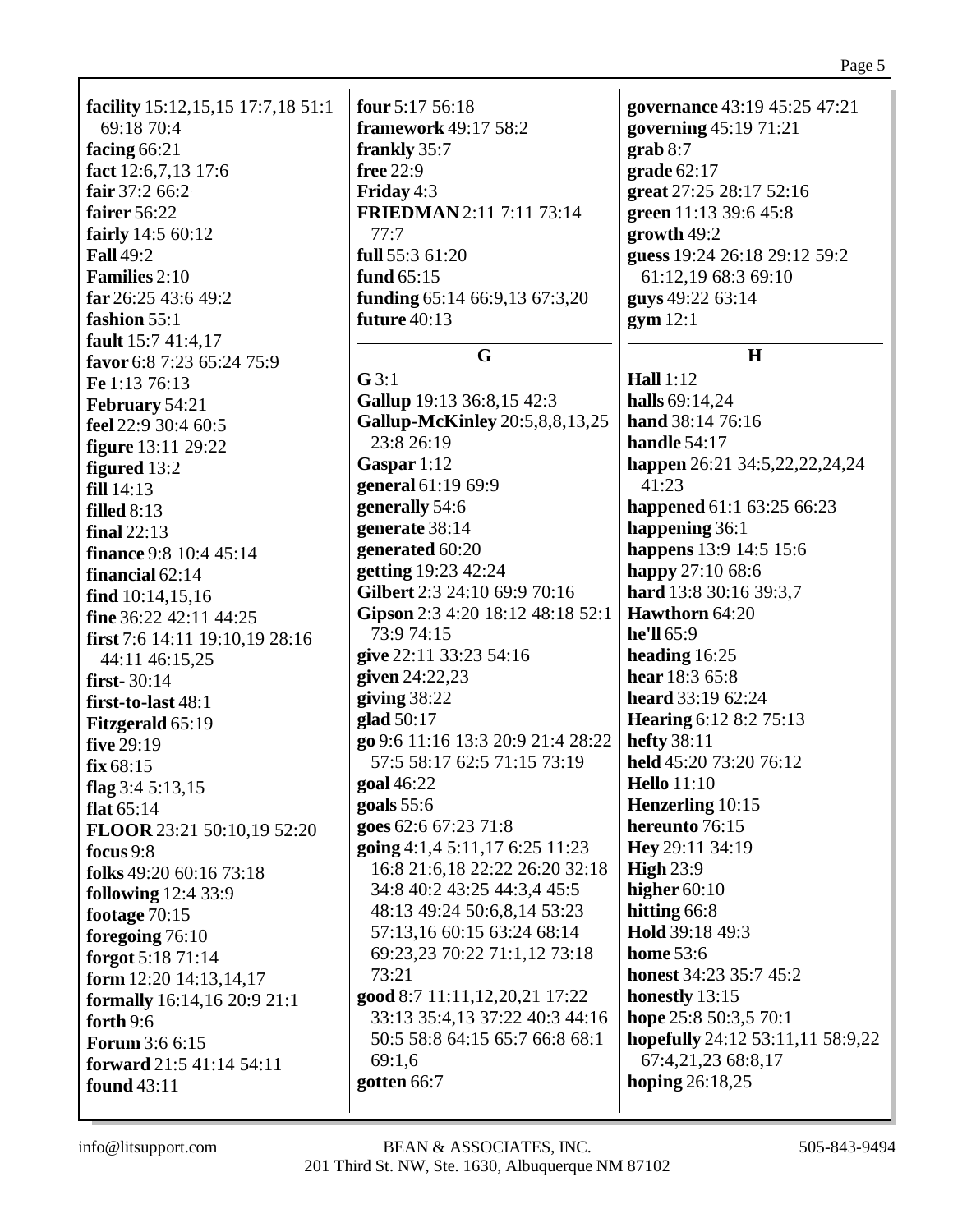# Page 6

| <b>Horizon</b> 3:11 11:6,17 17:8                                                                                                                                                                                                                                                                                                                                                                                                                                                                                                                                                                                                                   | <b>item 6:16 11:5 16:9,12 19:4</b>                                                                                                                                                                                                                                                                                                                                                                                                                                                                                                                                                                                                                                                                        | knowing 29:19 57:3                                                                                                                                                                                                                                                                                                                                                                                                                                                                                                                                                                                                    |
|----------------------------------------------------------------------------------------------------------------------------------------------------------------------------------------------------------------------------------------------------------------------------------------------------------------------------------------------------------------------------------------------------------------------------------------------------------------------------------------------------------------------------------------------------------------------------------------------------------------------------------------------------|-----------------------------------------------------------------------------------------------------------------------------------------------------------------------------------------------------------------------------------------------------------------------------------------------------------------------------------------------------------------------------------------------------------------------------------------------------------------------------------------------------------------------------------------------------------------------------------------------------------------------------------------------------------------------------------------------------------|-----------------------------------------------------------------------------------------------------------------------------------------------------------------------------------------------------------------------------------------------------------------------------------------------------------------------------------------------------------------------------------------------------------------------------------------------------------------------------------------------------------------------------------------------------------------------------------------------------------------------|
| hours 43:7 44:12 68:12                                                                                                                                                                                                                                                                                                                                                                                                                                                                                                                                                                                                                             | 37:10 38:5 39:16 40:3,18,22                                                                                                                                                                                                                                                                                                                                                                                                                                                                                                                                                                                                                                                                               | L                                                                                                                                                                                                                                                                                                                                                                                                                                                                                                                                                                                                                     |
| Hózhó 6:21 42:21 43:3                                                                                                                                                                                                                                                                                                                                                                                                                                                                                                                                                                                                                              | 44:17,17 46:22 53:1 65:2                                                                                                                                                                                                                                                                                                                                                                                                                                                                                                                                                                                                                                                                                  | La 3:1644:18                                                                                                                                                                                                                                                                                                                                                                                                                                                                                                                                                                                                          |
| I                                                                                                                                                                                                                                                                                                                                                                                                                                                                                                                                                                                                                                                  | items 8:8 45:9 46:19                                                                                                                                                                                                                                                                                                                                                                                                                                                                                                                                                                                                                                                                                      | last-minute 68:11                                                                                                                                                                                                                                                                                                                                                                                                                                                                                                                                                                                                     |
| idea 13:12 30:12 35:4,5,16 54:13                                                                                                                                                                                                                                                                                                                                                                                                                                                                                                                                                                                                                   | ${\bf J}$                                                                                                                                                                                                                                                                                                                                                                                                                                                                                                                                                                                                                                                                                                 | late 35:7,17                                                                                                                                                                                                                                                                                                                                                                                                                                                                                                                                                                                                          |
| identify 11:14                                                                                                                                                                                                                                                                                                                                                                                                                                                                                                                                                                                                                                     | <b>JAEGER 2:14</b>                                                                                                                                                                                                                                                                                                                                                                                                                                                                                                                                                                                                                                                                                        | Laurel 10:9                                                                                                                                                                                                                                                                                                                                                                                                                                                                                                                                                                                                           |
| impact 66:10 68:13                                                                                                                                                                                                                                                                                                                                                                                                                                                                                                                                                                                                                                 | <b>JAMES</b> 2:5                                                                                                                                                                                                                                                                                                                                                                                                                                                                                                                                                                                                                                                                                          | law 69:20                                                                                                                                                                                                                                                                                                                                                                                                                                                                                                                                                                                                             |
| impediment 63:18                                                                                                                                                                                                                                                                                                                                                                                                                                                                                                                                                                                                                                   | <b>Jane 10:15</b>                                                                                                                                                                                                                                                                                                                                                                                                                                                                                                                                                                                                                                                                                         | lead $5:12,13$                                                                                                                                                                                                                                                                                                                                                                                                                                                                                                                                                                                                        |
| implementation 47:14                                                                                                                                                                                                                                                                                                                                                                                                                                                                                                                                                                                                                               | <b>January 54:2</b>                                                                                                                                                                                                                                                                                                                                                                                                                                                                                                                                                                                                                                                                                       | leaders 67:25                                                                                                                                                                                                                                                                                                                                                                                                                                                                                                                                                                                                         |
| important 67:20                                                                                                                                                                                                                                                                                                                                                                                                                                                                                                                                                                                                                                    | <b>Jerry</b> 1:12                                                                                                                                                                                                                                                                                                                                                                                                                                                                                                                                                                                                                                                                                         | lease 65:3 66:17 69:12 70:9                                                                                                                                                                                                                                                                                                                                                                                                                                                                                                                                                                                           |
| improves 50:6                                                                                                                                                                                                                                                                                                                                                                                                                                                                                                                                                                                                                                      | job 1:25 12:8 53:25 62:16 65:7                                                                                                                                                                                                                                                                                                                                                                                                                                                                                                                                                                                                                                                                            | leases 70:6                                                                                                                                                                                                                                                                                                                                                                                                                                                                                                                                                                                                           |
| inadequate 60:5                                                                                                                                                                                                                                                                                                                                                                                                                                                                                                                                                                                                                                    | 76:25 77:2                                                                                                                                                                                                                                                                                                                                                                                                                                                                                                                                                                                                                                                                                                | leasing $70:10$                                                                                                                                                                                                                                                                                                                                                                                                                                                                                                                                                                                                       |
| inadvertently 39:25                                                                                                                                                                                                                                                                                                                                                                                                                                                                                                                                                                                                                                | <b>Johnston</b> 2:6 4:23,24 17:15,17                                                                                                                                                                                                                                                                                                                                                                                                                                                                                                                                                                                                                                                                      | leaves $36:19$                                                                                                                                                                                                                                                                                                                                                                                                                                                                                                                                                                                                        |
| include 40:22 69:17 71:7                                                                                                                                                                                                                                                                                                                                                                                                                                                                                                                                                                                                                           | 17:20,22 18:9,10 39:8 52:11,12                                                                                                                                                                                                                                                                                                                                                                                                                                                                                                                                                                                                                                                                            | left 9:3,18 42:8,9 72:10,12                                                                                                                                                                                                                                                                                                                                                                                                                                                                                                                                                                                           |
| included 28:8 37:12 43:9 69:14                                                                                                                                                                                                                                                                                                                                                                                                                                                                                                                                                                                                                     | 59:7,17 60:23 61:3,8,22 62:5,25                                                                                                                                                                                                                                                                                                                                                                                                                                                                                                                                                                                                                                                                           | Leopold 6:21                                                                                                                                                                                                                                                                                                                                                                                                                                                                                                                                                                                                          |
| 70:15 71:1                                                                                                                                                                                                                                                                                                                                                                                                                                                                                                                                                                                                                                         | 63:4 68:25 69:1 72:25 73:1                                                                                                                                                                                                                                                                                                                                                                                                                                                                                                                                                                                                                                                                                | LESC 57:6,23 59:17 60:3,15                                                                                                                                                                                                                                                                                                                                                                                                                                                                                                                                                                                            |
| includes 19:8,8 69:13                                                                                                                                                                                                                                                                                                                                                                                                                                                                                                                                                                                                                              | 74:18,19                                                                                                                                                                                                                                                                                                                                                                                                                                                                                                                                                                                                                                                                                                  | 61:10 64:19                                                                                                                                                                                                                                                                                                                                                                                                                                                                                                                                                                                                           |
| including $8:14$                                                                                                                                                                                                                                                                                                                                                                                                                                                                                                                                                                                                                                   | <b>Jones</b> 44:20 48:7 63:11,13,14                                                                                                                                                                                                                                                                                                                                                                                                                                                                                                                                                                                                                                                                       | lesson $62:16$                                                                                                                                                                                                                                                                                                                                                                                                                                                                                                                                                                                                        |
| increase 65:23                                                                                                                                                                                                                                                                                                                                                                                                                                                                                                                                                                                                                                     | <b>July 24:2 35:20</b>                                                                                                                                                                                                                                                                                                                                                                                                                                                                                                                                                                                                                                                                                    | let's 7:8 11:4 27:25 32:17,19,23                                                                                                                                                                                                                                                                                                                                                                                                                                                                                                                                                                                      |
| incredulous 34:12                                                                                                                                                                                                                                                                                                                                                                                                                                                                                                                                                                                                                                  | jump 26:19                                                                                                                                                                                                                                                                                                                                                                                                                                                                                                                                                                                                                                                                                                | 33:3,13 35:24 47:10                                                                                                                                                                                                                                                                                                                                                                                                                                                                                                                                                                                                   |
| <b>indicate</b> 6:9 7:24 75:10<br>Indicates $6:2,5$ 7:21<br>individual 9:21<br>individuals 8:12<br>influencing 56:11<br><b>information</b> 11:8 31:4 43:15<br>54:12 58:9,14 60:24<br>informational 50:24<br>informed 21:20<br>instructional $43:7,17,44:1$<br>instructions 12:16,16<br>integral $67:18$<br>intention 29:17<br>interested 30:16<br><b>International 71:22</b><br>interpretations 69:10<br>interpreted 15:14<br>investors 51:4<br>involved 54:25<br>involves 19:5<br>involving 11:6<br><b>ironed</b> 48:10<br><b>issue</b> 12:5 14:25 23:22 31:1 47:20<br>56:20 60:19 62:14 67:3<br><b>issues</b> 42:23 48:10 53:6,11 58:21<br>71:17 | June 44:21,22,23,24 50:24 67:8<br>$\mathbf K$<br>K 62:8<br><b>Karen</b> 35:3,5,16 36:9,13 37:5<br>39:2,3 41:4,7,16<br><b>KARYL</b> 2:4<br>keep 32:4 41:21,22 50:8 65:14<br>keeping 54:5<br>keeps 50:6<br>key 32:22<br>kind 14:1 22:7 32:3 53:5 56:19<br>know 10:13 11:21 12:7,7,11,13<br>14:5,8,9,21 15:19,20 22:1,5,5,7<br>23:7 26:24,24 27:10 28:17,18<br>28:24,25 29:16,21 30:8,9 31:7<br>32:5 33:22,24 34:25,25 35:12<br>35:21,23,25 36:3 37:1,4 39:11<br>40:8,9 42:3 43:11 44:3,10 45:2<br>45:3 50:12,16 53:15 54:12,17<br>55:1,2,8,10 56:18 58:16,17,18<br>60:14,23 61:12 62:2,10,14,20<br>63:20,21 64:5,6 65:8 66:11,14<br>66:16,19 67:3,6,10,16,19,23,25<br>68:3,9,10,13 69:12,18 70:21<br>71:3,7 | letting $14:21$<br>LFC 57:23<br><b>Liaison</b> $2:12$<br>librarians 59:18,25 60:6 61:23<br>62:15<br>libraries 60:9,12 61:2 62:4,9<br>69:16<br>library 59:10,21 60:10,10<br>light $11:14$<br><b>liked</b> 39:9<br><b>limited</b> 19:11 73:23<br>line $31:12$ 33:16 70:8<br><b>lined 29:8</b><br>lines 57:21 58:18<br>lining $31:9$<br>list $5:16,21$ 41:16<br><b>listed</b> 16:11 47:13<br>listen $60:16$<br>litigation 71:18<br><b>little</b> 10:22 13:17 16:1 19:11 20:3<br>20:6 29:23 35:22 37:5 46:8<br>54:16 55:7,13<br>lobbying $68:10$<br>loca-15:20<br>located 14:3 15:9<br><b>location</b> 3:11 11:6 12:18,18 |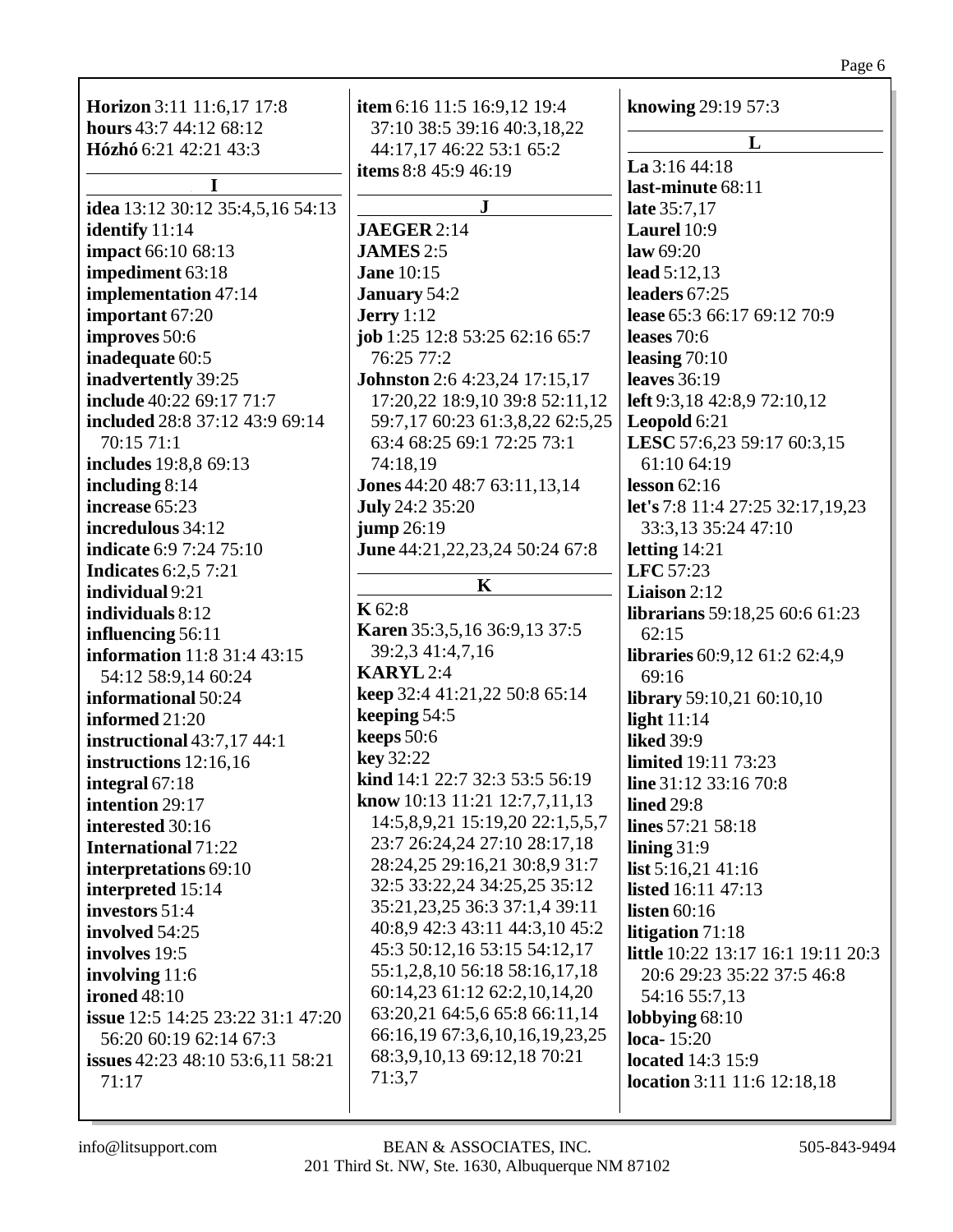|--|

| 13:20 14:1,2,16 15:2,12,13,16<br>15:18 17:1,7,9<br>logical 70:4<br>long 33:6,7,11 38:15 40:19 42:15<br>56:25<br>long-standing 59:14<br>longer 40:21 41:13 55:4,8 62:9<br>73:15<br>look 6:19 14:18 31:11 32:19,20<br>33:23 34:3 36:4,25 40:14 43:16<br>43:23 44:11,13 45:22 48:25<br>53:20,22 54:14,17 56:9,10 57:2<br>57:19 58:17 61:13,13 62:15<br>63:2,7 65:20,22<br>looked 36:11 45:2 46:9<br>looking 15:1 24:11 25:15 28:7<br>34:12,14,15 36:16 45:4 49:3<br>53:23 54:2,19 59:24 62:2,22<br>67:6 70:2<br>looks 54:20 58:4<br>losing $73:17$ | mean 15:12 28:20 29:14,25 34:6<br>42:1<br>means $60:14$<br>meant 13:12,24<br>meet 17:8 39:5 43:7<br>meeting 1:10 4:2 25:21 26:3<br>35:11 45:6 50:25 60:15 64:19<br>65:2,10 73:15,23 77:3,4<br>meetings $45:19,25$<br>meets 39:6 60:8<br>Megan 39:3<br>Melissa 10:9<br>Member 2:4,5,5,6,6,7,7 65:19<br>members 53:14 67:19<br>membership 59:13 61:15<br>mentioned 47:20<br>met 46:23 47:1,2 48:11,15 51:3,4<br>Mexico 1:2,13,21 3:4 5:13,15<br>24:13 71:24 76:2,9,12,13,21<br>mid-contract 20:15<br>mid-September 66:6 67:7 | moving 12:25 13:19 14:16 15:19<br>24:18 41:14 57:3 70:12<br>multiple 34:7<br>N<br>$N$ 2:1 3:1,1<br>NACSA 57:19 58:10<br>name 10:21 11:16<br>narrow 69:25 70:1<br>need 12:23 15:4,4 22:22 24:20<br>40:9,16,17,22 41:20,21 43:16<br>43:23 53:22 61:23 70:8<br>needed 14:13<br>needing $8:13$<br>needs 41:23 62:23<br>negotiated 50:13<br>negotiations 54:24 55:10 56:15<br>new 1:2,13,21 3:4,11,15 5:13,15<br>13:1 15:2,11,12,15,16,18,20<br>24:13 39:17 42:19 44:9 71:24<br>76:2,9,12,13,21 |
|-------------------------------------------------------------------------------------------------------------------------------------------------------------------------------------------------------------------------------------------------------------------------------------------------------------------------------------------------------------------------------------------------------------------------------------------------------------------------------------------------------------------------------------------------|----------------------------------------------------------------------------------------------------------------------------------------------------------------------------------------------------------------------------------------------------------------------------------------------------------------------------------------------------------------------------------------------------------------------------------------------------------------------------------------------------------------------------|--------------------------------------------------------------------------------------------------------------------------------------------------------------------------------------------------------------------------------------------------------------------------------------------------------------------------------------------------------------------------------------------------------------------------------------------------------------------------------------------|
| lost 46:11 47:3 65:25                                                                                                                                                                                                                                                                                                                                                                                                                                                                                                                           | middle 19:9 36:17 37:3                                                                                                                                                                                                                                                                                                                                                                                                                                                                                                     | night 5:19 44:16                                                                                                                                                                                                                                                                                                                                                                                                                                                                           |
| lot 29:2 65:5 68:12 69:16                                                                                                                                                                                                                                                                                                                                                                                                                                                                                                                       | mind 31:21 54:6                                                                                                                                                                                                                                                                                                                                                                                                                                                                                                            | NM 1:19 76:19<br><b>NMDASH 47:8,14</b>                                                                                                                                                                                                                                                                                                                                                                                                                                                     |
| love $35:5,16$<br><b>loved</b> 39:13                                                                                                                                                                                                                                                                                                                                                                                                                                                                                                            | minimum 43:6<br>minute 68:15                                                                                                                                                                                                                                                                                                                                                                                                                                                                                               | <b>NMSA</b> 71:20                                                                                                                                                                                                                                                                                                                                                                                                                                                                          |
|                                                                                                                                                                                                                                                                                                                                                                                                                                                                                                                                                 | minutes 7:8 43:19                                                                                                                                                                                                                                                                                                                                                                                                                                                                                                          | nobody's 15:7                                                                                                                                                                                                                                                                                                                                                                                                                                                                              |
| M                                                                                                                                                                                                                                                                                                                                                                                                                                                                                                                                               | mission-specific 55:6                                                                                                                                                                                                                                                                                                                                                                                                                                                                                                      | non-financial 10:1                                                                                                                                                                                                                                                                                                                                                                                                                                                                         |
| $ma'$ am 51:3                                                                                                                                                                                                                                                                                                                                                                                                                                                                                                                                   | mock 70:25                                                                                                                                                                                                                                                                                                                                                                                                                                                                                                                 | noon 73:16                                                                                                                                                                                                                                                                                                                                                                                                                                                                                 |
| Mabry $1:12$                                                                                                                                                                                                                                                                                                                                                                                                                                                                                                                                    | mode 38:9                                                                                                                                                                                                                                                                                                                                                                                                                                                                                                                  | note 12:21 24:8                                                                                                                                                                                                                                                                                                                                                                                                                                                                            |
| Madam 14:24 17:2,5,15 23:5                                                                                                                                                                                                                                                                                                                                                                                                                                                                                                                      | modification 6:17                                                                                                                                                                                                                                                                                                                                                                                                                                                                                                          | noted 43:18 47:11                                                                                                                                                                                                                                                                                                                                                                                                                                                                          |
| 38:21 39:8 49:19 53:13 55:15                                                                                                                                                                                                                                                                                                                                                                                                                                                                                                                    | moment 48:3 57:15                                                                                                                                                                                                                                                                                                                                                                                                                                                                                                          | notice 24:12                                                                                                                                                                                                                                                                                                                                                                                                                                                                               |
| 59:7 64:18,24                                                                                                                                                                                                                                                                                                                                                                                                                                                                                                                                   | momentum 50:7 65:25                                                                                                                                                                                                                                                                                                                                                                                                                                                                                                        | notification 3:11 6:19 11:5 24:9                                                                                                                                                                                                                                                                                                                                                                                                                                                           |
| making 16:4 34:18 39:4 41:10,11                                                                                                                                                                                                                                                                                                                                                                                                                                                                                                                 | money 45:12 62:6                                                                                                                                                                                                                                                                                                                                                                                                                                                                                                           | notify 12:17 13:2                                                                                                                                                                                                                                                                                                                                                                                                                                                                          |
| 41:16                                                                                                                                                                                                                                                                                                                                                                                                                                                                                                                                           | month 16:9,17 35:10 54:7,9 57:6                                                                                                                                                                                                                                                                                                                                                                                                                                                                                            | November 25:18 26:13,15 27:11                                                                                                                                                                                                                                                                                                                                                                                                                                                              |
| management 8:10 10:18                                                                                                                                                                                                                                                                                                                                                                                                                                                                                                                           | 59:18                                                                                                                                                                                                                                                                                                                                                                                                                                                                                                                      | 28:15,19 29:11,15 30:7,13 32:1                                                                                                                                                                                                                                                                                                                                                                                                                                                             |
| manager 11:19                                                                                                                                                                                                                                                                                                                                                                                                                                                                                                                                   | months 70:2                                                                                                                                                                                                                                                                                                                                                                                                                                                                                                                | 32:9,11,14,18 35:6 59:4                                                                                                                                                                                                                                                                                                                                                                                                                                                                    |
| manner $13:17$                                                                                                                                                                                                                                                                                                                                                                                                                                                                                                                                  | moons 29:8                                                                                                                                                                                                                                                                                                                                                                                                                                                                                                                 | number 16:4 24:19 50:16 57:18                                                                                                                                                                                                                                                                                                                                                                                                                                                              |
| <b>March 54:21,21</b>                                                                                                                                                                                                                                                                                                                                                                                                                                                                                                                           | morning 8:7 11:11,12,20,21                                                                                                                                                                                                                                                                                                                                                                                                                                                                                                 | 58:6 59:2 77:2                                                                                                                                                                                                                                                                                                                                                                                                                                                                             |
| <b>MARK</b> 2:14                                                                                                                                                                                                                                                                                                                                                                                                                                                                                                                                | mortgage 51:5                                                                                                                                                                                                                                                                                                                                                                                                                                                                                                              | NW 1:20 76:20                                                                                                                                                                                                                                                                                                                                                                                                                                                                              |
| materials 6:24 25:20                                                                                                                                                                                                                                                                                                                                                                                                                                                                                                                            | motels 69:22                                                                                                                                                                                                                                                                                                                                                                                                                                                                                                               |                                                                                                                                                                                                                                                                                                                                                                                                                                                                                            |
| Matt 53:6 63:6,19,21 64:6 65:4                                                                                                                                                                                                                                                                                                                                                                                                                                                                                                                  | motion 6:1,3,13 7:4,5,16,18,20                                                                                                                                                                                                                                                                                                                                                                                                                                                                                             | $\mathbf 0$                                                                                                                                                                                                                                                                                                                                                                                                                                                                                |
| 66:15,19 67:1,14,18 68:9 70:17                                                                                                                                                                                                                                                                                                                                                                                                                                                                                                                  | 8:3 17:3,10 19:3 48:13,17                                                                                                                                                                                                                                                                                                                                                                                                                                                                                                  | O3:1,1                                                                                                                                                                                                                                                                                                                                                                                                                                                                                     |
| matter $76:14$                                                                                                                                                                                                                                                                                                                                                                                                                                                                                                                                  | 52:14 71:10 73:24 75:5,8                                                                                                                                                                                                                                                                                                                                                                                                                                                                                                   | observe 45:20 46:21 47:14                                                                                                                                                                                                                                                                                                                                                                                                                                                                  |
| matters 73:22                                                                                                                                                                                                                                                                                                                                                                                                                                                                                                                                   | move 11:24 12:6, 10, 18 17:6, 6                                                                                                                                                                                                                                                                                                                                                                                                                                                                                            | <b>obviously</b> 8:10,24 24:19 25:22                                                                                                                                                                                                                                                                                                                                                                                                                                                       |
| <b>MATTHEWS</b> 21:24 22:9,15                                                                                                                                                                                                                                                                                                                                                                                                                                                                                                                   | 23:23,25 71:11,15 73:21 75:7                                                                                                                                                                                                                                                                                                                                                                                                                                                                                               | 44:9 56:11                                                                                                                                                                                                                                                                                                                                                                                                                                                                                 |
| 23:1,4 44:23 48:6 50:20,23                                                                                                                                                                                                                                                                                                                                                                                                                                                                                                                      | moved 12:14                                                                                                                                                                                                                                                                                                                                                                                                                                                                                                                | occupants 69:20                                                                                                                                                                                                                                                                                                                                                                                                                                                                            |
| 51:3                                                                                                                                                                                                                                                                                                                                                                                                                                                                                                                                            | moves 12:17                                                                                                                                                                                                                                                                                                                                                                                                                                                                                                                | occur 29:13                                                                                                                                                                                                                                                                                                                                                                                                                                                                                |
|                                                                                                                                                                                                                                                                                                                                                                                                                                                                                                                                                 |                                                                                                                                                                                                                                                                                                                                                                                                                                                                                                                            |                                                                                                                                                                                                                                                                                                                                                                                                                                                                                            |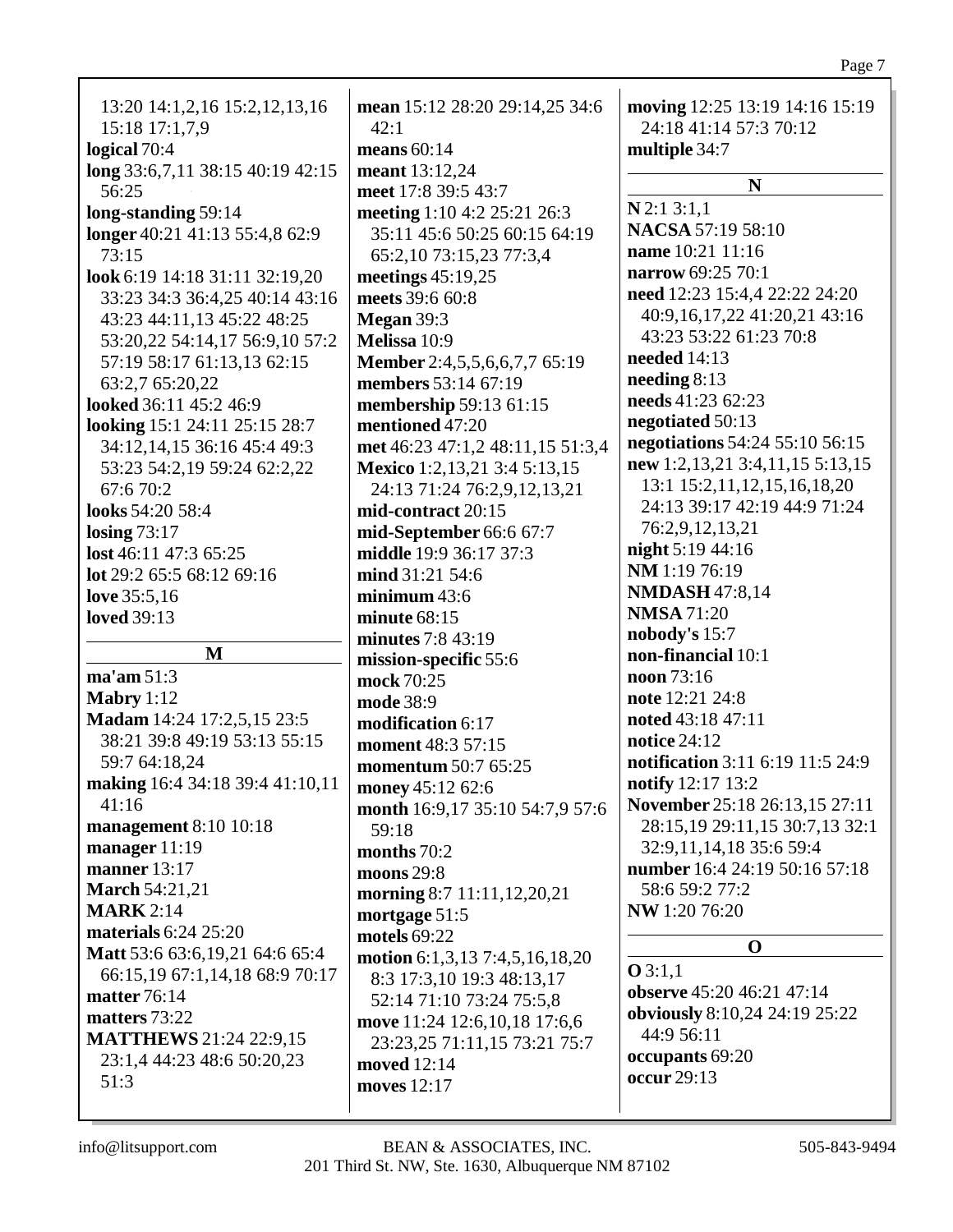Page 8

**October** 19:7 24:23 25:7,16,19 25:24 28:10 29:24 30:15 31:23 32:12 33:2,3,24 35:10 76:16 **offer** 35:19 **official** 71:23 **oh** 7:6,11,12 13:11 16:21 23:11 23:14 26:11 38:7 39:5 42:10 44:16 45:11 52:25 59:2 **okay** 5:20 6:25 9:4,16,20 10:5,5 10:11,19,24 11:3 12:10 13:2,5 14:19 15:25 16:10,13,20,20,23 20:16,20,24 21:2,15,19 23:11 23:17 24:7 25:23 27:7 28:9 34:24 36:18 37:8,9,16 38:9,19 39:14,14,18 40:1,12 41:6,15,25 42:10,15,16 43:21 44:7,15 46:10 47:7,16,16 48:4,22 49:14 51:7,8 53:17,22 57:2 59:6 63:6 64:22 71:14 72:5 73:21 75:2,5 **old-fashioned** 69:22 **oldest** 19:14 **once** 7:19 55:9 **one's** 14:6 **ones** 41:12 58:24 **ongoing** 57:19,22 **open** 1:10 3:6 6:14 9:3,18 36:1 41:1 42:25 43:1,2,3 44:3 77:3 **opening** 44:5 57:21 58:18 67:18 **openings** 3:15 8:21,24 39:17 42:17,19 **operation** 41:13 **operational** 45:9 **opportunity** 25:5 30:4,23 31:3 **Opposed** 6:10 7:25 75:11 **opposition** 6:12 8:2 75:13 **option** 36:12 **options** 2:10 3:8 8:5 24:22,23 59:12,22 **order** 3:3 4:1 **Organizational** 45:9 **ought** 22:1 **outcome** 66:12 68:5 **Outlay** 65:1 **outside** 69:23,23 **overall** 49:6 66:2 **overload** 30:12 **owns** 23:10 51:4 **P P** 2:1,1 3:1 **packet** 32:20 34:3,11 35:13 37:12 37:19 38:1,2 55:3 **page** 3:2 31:22 39:19 46:10,13,25 47:8 **pages** 38:15 76:10 **papers** 62:17 **paperwork** 13:18,23 14:11 **Parents** 2:10 3:8 8:5 **Park** 51:4 **parking** 52:23 **part** 12:19 45:13,21 48:24 49:5 50:12 60:2 67:18 70:25 **participant** 71:19 **participating** 57:19 **particular** 39:4 **pass** 44:11 **passes** 6:13 8:3 19:3 52:14 75:14 **PATRICIA** 2:3 21:24 22:9 44:23 48:6 50:20,23 **payment** 51:2 69:12 **PDF** 38:13 **PEC** 2:12,13,14,14 3:18 7:8 59:13 64:8 71:15,19 **PED** 2:8,11 60:20 77:7 **pending** 71:18 **people** 28:16 34:23 68:13 69:22 **Peral-** 74:12 **Peralta** 2:3 4:17,18 5:11 18:15,16 36:5 48:16,19 51:14,15 53:24 64:23,24 68:17 71:12 73:6,7 74:12,13 **percent** 13:19 **perfect** 28:5,6 **performance** 49:17 58:2 **performance-based** 70:22 **period** 20:1 56:7 **peripherally** 59:11 **permission** 15:6 **personally** 67:13 **pertaining** 71:18 **pertains** 57:14 **Ph.D** 2:9 **phone** 34:18 **physical** 22:23 **physically** 12:17,18,25 14:16

15:9 40:11,15 **pick** 47:7 **picture** 58:3 **piece** 8:10,11 10:4 37:21 39:3 43:8 45:14 **pieces** 37:13 **place** 20:23 21:6 24:20,21 **Plan** 3:16 48:12,14 49:4,12 50:14 **planned** 27:6 **planning** 11:9 24:16 55:17,20 **plans** 62:17 **platform** 37:15,17 **playing** 22:3 **please** 4:5 35:3 50:21 **pleased** 17:18 67:12 68:5 **Pledge** 3:3 5:12,14 **plumbing** 53:6,11 **Pogna** 59:14 61:16 **point** 35:8 40:3 46:21 **policy** 10:21 41:23 68:1 **pops** 54:4,10 **population** 61:20 **position** 9:2,3,8,11,13,15,18,19 10:6,7,9 22:12 **positions** 8:13,22 **positive** 66:24 **possible** 3:9,16 16:21,24 31:16 33:21 44:18 **possibly** 66:8 **potential** 36:8,14 56:12 **potentially** 33:8,10 54:23 **practical** 32:23 **practicality** 8:17 **pre-opening** 42:20 **Prep** 42:21 **preparation** 57:23 **prepare** 35:13 **prepared** 67:9 **present** 4:8 5:9 **Présente** 4:11,15,24 5:5,8 **presenting** 65:7 **presumptuous** 61:9 **pretty** 35:9 38:11 44:14 49:1 **print** 37:14 **printed** 38:13 **printing** 39:11 **prior** 19:21 44:5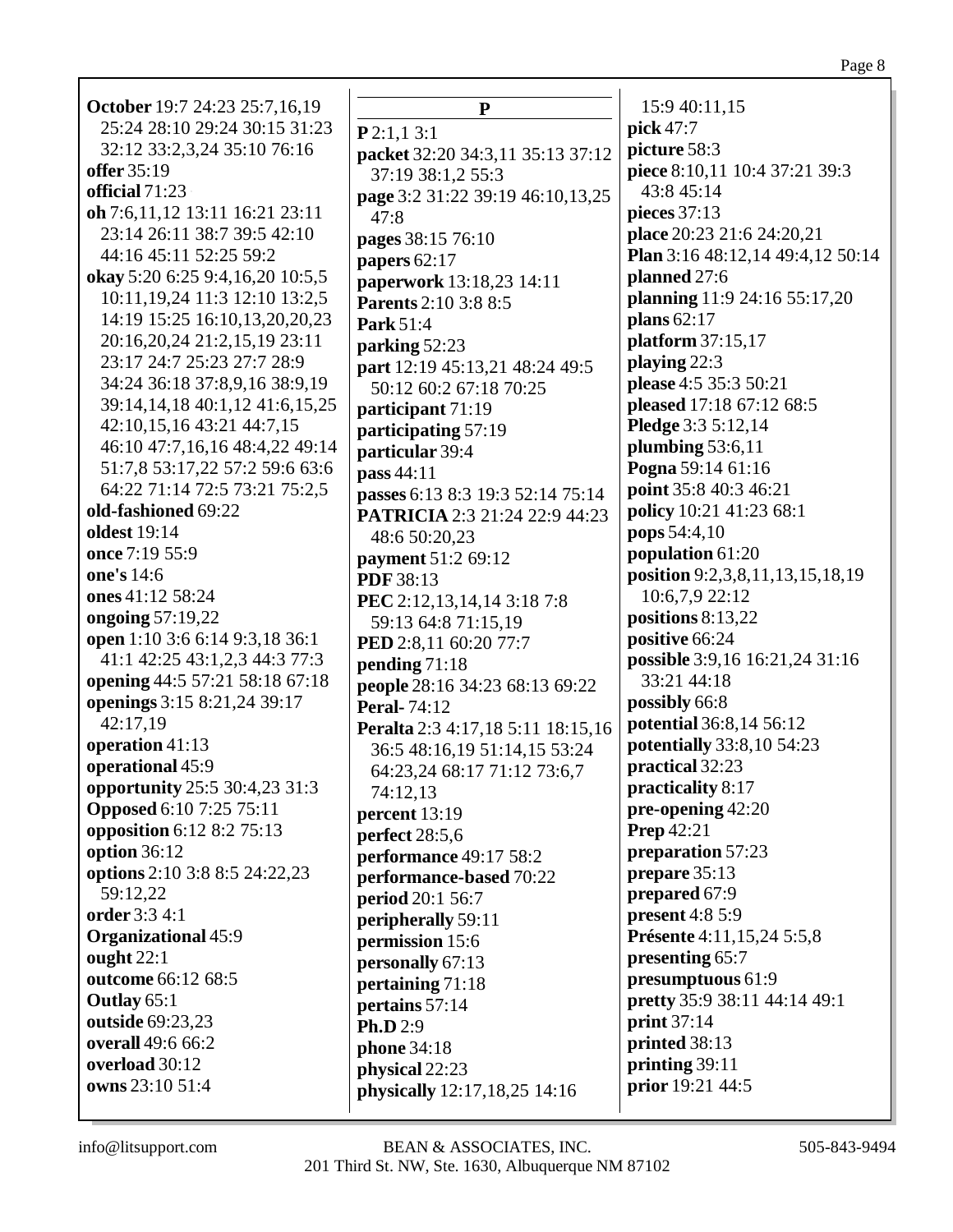**privilege** 71:17 **probably** 15:16 16:8 19:24 28:15 41:10 52:23 53:7 56:17 57:1 60:16 65:4,17 **problem** 13:13 16:3,6 30:10,21 63:16 68:15 **problematic** 29:23 **procedure** 68:2 **proceedings** 1:10 75:15 76:11 77:3 **process** 19:6,23 20:10 22:2 27:1 40:20 59:21 68:18 **Professional** 1:20 **program** 23:13,15 57:22 **Promesa** 3:16 44:18 **promised** 34:19 43:24 **property** 14:6 15:13 **protract** 53:10 **provide** 11:8 32:7 37:23 38:16 44:4,12 45:15 47:21 **provided** 37:19 47:5 **PSCOC** 63:23 **PSFA** 13:2 66:25 67:24 **public** 1:1,10 4:2 32:8 59:8,19 60:9,11 61:20 71:24 76:1,12 77:3,4,4 **pull** 45:18 47:12 **purplish** 45:8 **pursuant** 71:20 **push** 28:18,21 29:2 31:14 **pushed** 28:23 31:21 **pushes** 56:18 **pushing** 31:10 **put** 12:21 13:21 16:8,18 19:24 22:20 35:19 39:25 41:3 45:20 70:8 **putting** 15:1 **puzzled** 45:22 **Q quarterly** 60:8 **question** 8:18 28:18 31:15 33:13 50:25 **questions** 15:23 21:25 22:10

**quick** 8:14 15:8 **quite** 24:19 28:24

**R R** 2:1,4 3:1 **radar** 42:5 **raise** 68:2 **raised** 60:19 **rate** 65:16 **reached** 57:25 **reaches** 50:17 **read** 12:15 15:18 45:24 **reading** 38:24 **readjusted** 32:17 **ready** 26:2,13,14 28:24 29:9,11 30:5 **realistic** 33:4 **reality** 8:16 37:9 **really** 14:14 22:1 27:25 38:13 39:3,7,9 54:4,10,20 56:18 57:14 61:2,6,19,22 62:18,19 **reason** 35:9 **reasonable** 33:14 34:17 **reauthorize** 24:11 **REC'D** 77:10,15,20,25 **recall** 31:7 **RECEIPT** 77:1 **received** 24:9 **Recess** 48:8 **recognize** 59:12 **recognized** 66:25 **recommendation** 21:4 **recommendations** 68:14 **record** 2:11 11:15 73:20 **recorded** 75:4 **reduction** 66:9,22 **reference** 45:17 **references** 45:19 **referral** 31:9 **reflected** 49:16 **regarding** 8:8 11:6 37:11 47:8 **regular** 40:18 **relaxed** 37:6 **releases** 20:13 **relieved** 68:8 **relook** 44:10 **reluctant** 13:21 **rely** 66:11 **remain** 66:13 **remember** 57:8

**remind** 11:13 32:4 **reminder** 30:1 **renew** 25:5 30:4 **renewal** 3:13 19:5,6,25 20:10 22:13,19 24:19,24 25:1,11,13 25:19 26:5,23 29:20 32:7 38:2 38:4,8 54:15,22 56:13 **renewals** 41:9 **renewed** 19:17,18 20:6 40:7 **renewing** 25:9 **rep** 61:10 **Repeat** 25:23 **report** 3:8,17 8:4 10:13,15,18,23 19:5 25:2 33:5,8 37:24 38:14 41:11 53:2,16,19 57:23 **reported** 1:19 43:11 **Reporter** 76:9 **REPORTER'S** 3:21 76:7 **Reporting** 1:20 **reports** 3:14 37:11,14 38:6,11 **represent** 59:9,24 61:19 **representative** 59:8 60:17 **represented** 60:11,12 61:2,4 **representing** 59:19 **request** 11:8 29:17 **required** 46:4,16 **requirement** 46:4,17 **requirements** 17:8 **reserved** 73:14,16 **resolution** 58:23 **resource** 67:1 69:15,17 **resources** 66:11 **respond** 30:23,24 31:3 32:10 33:5,12,17,24 **responds** 33:20 **response** 5:24 6:11 7:2 8:1 15:24 34:4 75:12 **responsibility** 60:13 **rest** 52:16 **restroom** 69:19 71:5 **restrooms** 69:20 70:13,13 **review** 44:8 **reviewing** 45:4 **reviews** 29:21 **revised** 43:5 **rid** 62:18 **ridiculous** 71:8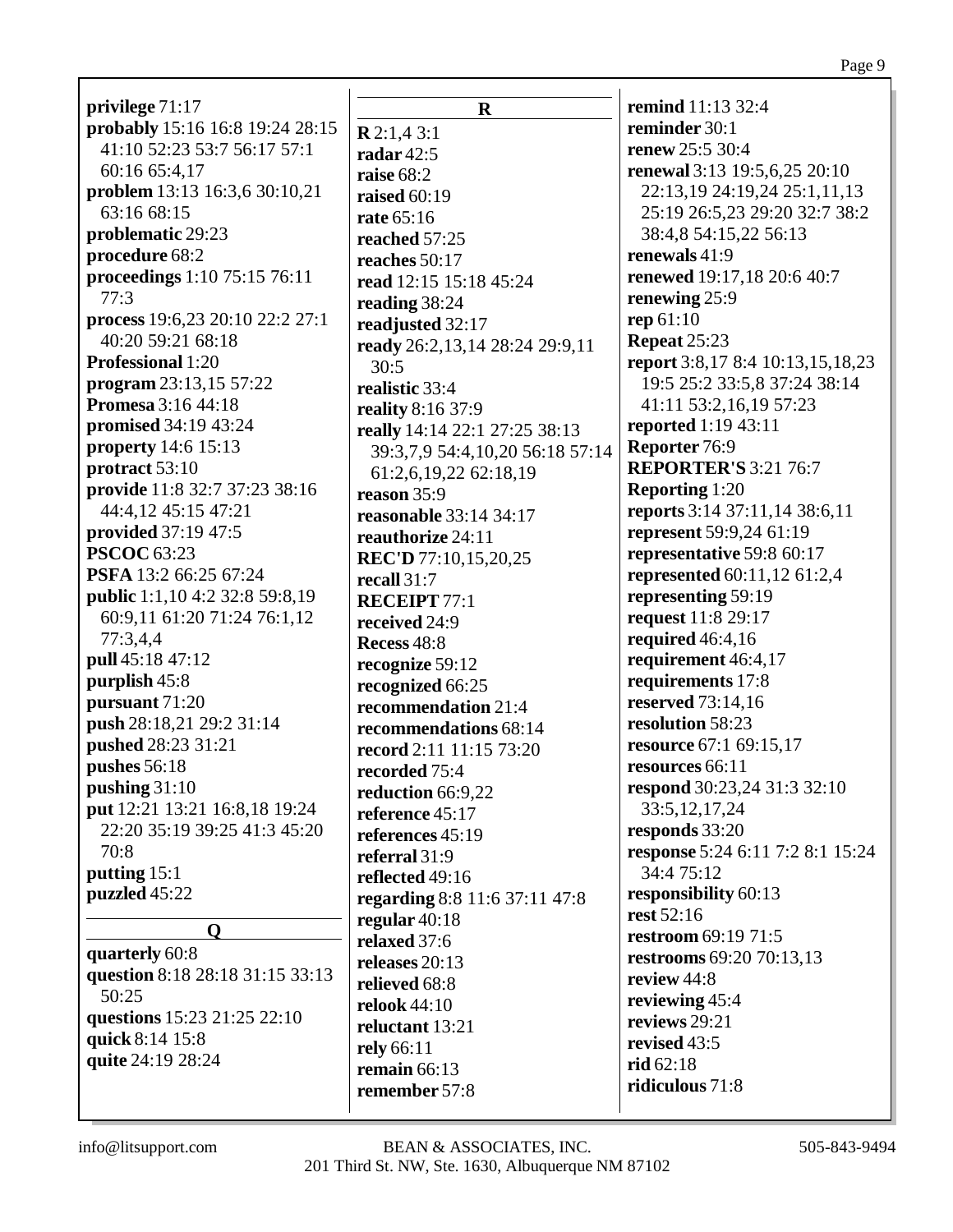| right 13:25 14:2 15:18 22:14        | save 45:11                           | separately 56:1                    |
|-------------------------------------|--------------------------------------|------------------------------------|
| 26:11,16,16 28:20 29:5 30:24        | saying 34:19 40:24 46:23 47:1,25     | <b>September</b> 1:11 4:3 57:13,17 |
| 30:25 31:24,24 32:2 37:10           | says 43:17 47:2 49:1 72:24           | 59:3                               |
| 39:15 40:1 41:8 42:11 44:15,16      | schedule 29:18 30:7 35:20            | Service 1:20                       |
| 46:6, 14, 18 47:9 49:8, 11 55:22    | scheduled 32:25 33:1                 | session 3:19 7:9 41:23 55:12       |
| 55:25 59:2,5 60:25 67:15 68:8       | school 3:8, 10, 11, 13, 15 6: 20, 21 | 58:21 71:13,16 73:20,22,25         |
| <b>RMR</b> 76:8                     | 6:23 8:8 11:6,7 12:17 14:9 19:9      | set 35:8 76:15                     |
| <b>RMR-CRR</b> 1:19 76:19           | 19:9,25 20:4,5,8 21:11 23:10         | sets 61:14                         |
| road 50:5 65:9                      | 25:18 28:21,21 30:9 32:9,17          | setting $50:15$                    |
| Robbins 2:6 4:7,8 6:5,7 15:11       | 33:20 34:9 39:17,19 40:5,8,14        | settlement 20:7,12,23 21:5,12      |
| 18:25 19:1 51:17,18 69:7,8          | 41:12 42:19 45:15 46:24 47:2,5       | 22:13,24 27:8,9                    |
| 72:6,7 74:1,3,25                    | 47:19 48:11 50:3 52:16 56:20         | shame $62:11$                      |
| <b>role</b> 10:1                    | 58:11 59:16,18,24 60:6,11 61:2       | share 58:2,8 65:5 66:15            |
| <b>roll</b> 3:3 4:4                 | 61:18,18,23 62:3,4,9 63:8 65:24      | shared 67:5                        |
| roll-call 72:4                      | 65:25 66:7,13 67:9,11,25 68:19       | Sheets 3:23                        |
| room 12:1 69:15                     | 68:19,21 69:11 70:4,21,22,24         | short $65:12$                      |
| <b>Rosa</b> 57:10                   | 71:22                                | short-staffed 8:12 29:10           |
| Rosario 2:9 8:6, 16, 20, 23 9:5, 13 | schools 5:17 19:6 20:15 24:22,25     | shows $54:10$                      |
| 9:17,23 10:3,6,12,20 11:1,4         | 25:5,8,9 29:19 30:1,14,21 31:14      | side 8:24 10:2,8 14:6              |
| 16:10, 13, 18, 23 19:4, 15, 18, 22  | 32:5,8,12 34:7 35:8 39:17 40:9       | sign $12:20$                       |
| 20:16,20,24 21:2,8,15,19 24:6,8     | 40:15,19,21 42:20,22,23 43:3         | Sign-In $3:23$                     |
| 24:15 25:14,17,25 26:3,6,9,14       | 44:2 47:11,12 54:15,22,23 55:5       | signed $6:14$                      |
| 26:22 27:2,5,12,16,19,23 28:9       | 55:10,16,20 56:13,24 58:19,25        | significant 66:10                  |
| 28:12,17 29:1 30:2,11,20 31:6       | 62:2 65:3,7,15,17,20,22,22 66:6      | similar $50:12$                    |
| 31:20,25 32:3,22 33:1,7,13,19       | 66:8,9,20 67:9,16,20 68:6 69:16      | simply 14:25 62:8                  |
| 34:1,6,14 35:1 36:16,20 37:10       | schools' 37:24 43:19                 | singleton $58:10,11$               |
| 37:18,21 38:4,10,18,20,22 39:2      | scuffle 20:7 34:21                   | site 3:14 24:19,24 25:1,6,19,24    |
| 39:15,24 40:12,23 42:18 44:6,8      | seamlessly 63:17                     | 26:7 27:4 28:14 29:20 30:19        |
| 45:1,11 46:1,7,12,15,19 47:7,10     | second 6:6 7:22 17:11,13 46:8        | 31:2 32:25 33:4 35:10,13,22        |
| 48:2                                | 48:16,18 54:6,7,7,8 72:1,2,3         | 37:4,11,14 38:6,8,11 41:9 43:12    |
| roughly 33:15                       | 74:1,2                               | 47:13,15 48:25                     |
| Ruiz 2:7 5:4,5 6:2,4 7:21,22 18:3   | second-to-the-last 46:16             | sitting 56:20 67:13                |
| 18:4 38:21 39:13 52:7,8 69:3,4      | second-week 30:15                    | six 33:9                           |
| 71:11 72:2,4,10,14,15 74:22,23      | <b>Secretary</b> 2:4 10:16 71:23     | sky 31:11                          |
| 75:7.8                              | <b>Section 71:20</b>                 | slight 6:17 7:7 65:18              |
| rumors $21:13$                      | see 5:18 7:8 11:4 12:5,19 13:23      | slightly $8:12$                    |
| <b>rushed</b> 28:22                 | 15:18 22:22 27:15,25 30:15           | small $60:7$                       |
| Ruszkowski 71:22                    | 33:14 35:25,25 39:5 46:20 47:4       | solution 60:22                     |
| S                                   | 47:10,17,24 49:13 54:14 58:24        | solutions 67:2                     |
|                                     | 59:2,3 61:14 63:3,7,24 65:18         | Someone's 14:5                     |
| $S$ 2:1 3:1                         | seeing $14:11$                       | sorry 7:11 9:20 12:24 18:3 31:25   |
| sad 62:19,20                        | seen 21:14,21 38:12                  | 37:16 38:5,7,8 42:16 47:3 53:5     |
| <b>Safe 75:14</b>                   | <b>Sena</b> 24:11                    | 53:5 55:18 72:13,16 73:19          |
| salmon $45:13$                      | send 29:25 50:5 53:20                | sort 8:22 9:21 21:12 29:7 31:15    |
| <b>Salute</b> 3:3 5:13,14           | sending $29:17$                      | 37:23                              |
| sandbox 22:4                        | sent 63:19                           | sorts 62:6                         |
| Santa 1:13 57:10 76:13              | separate 14:16                       | space 69:13 70:7,8,10,11,14,24     |
|                                     |                                      |                                    |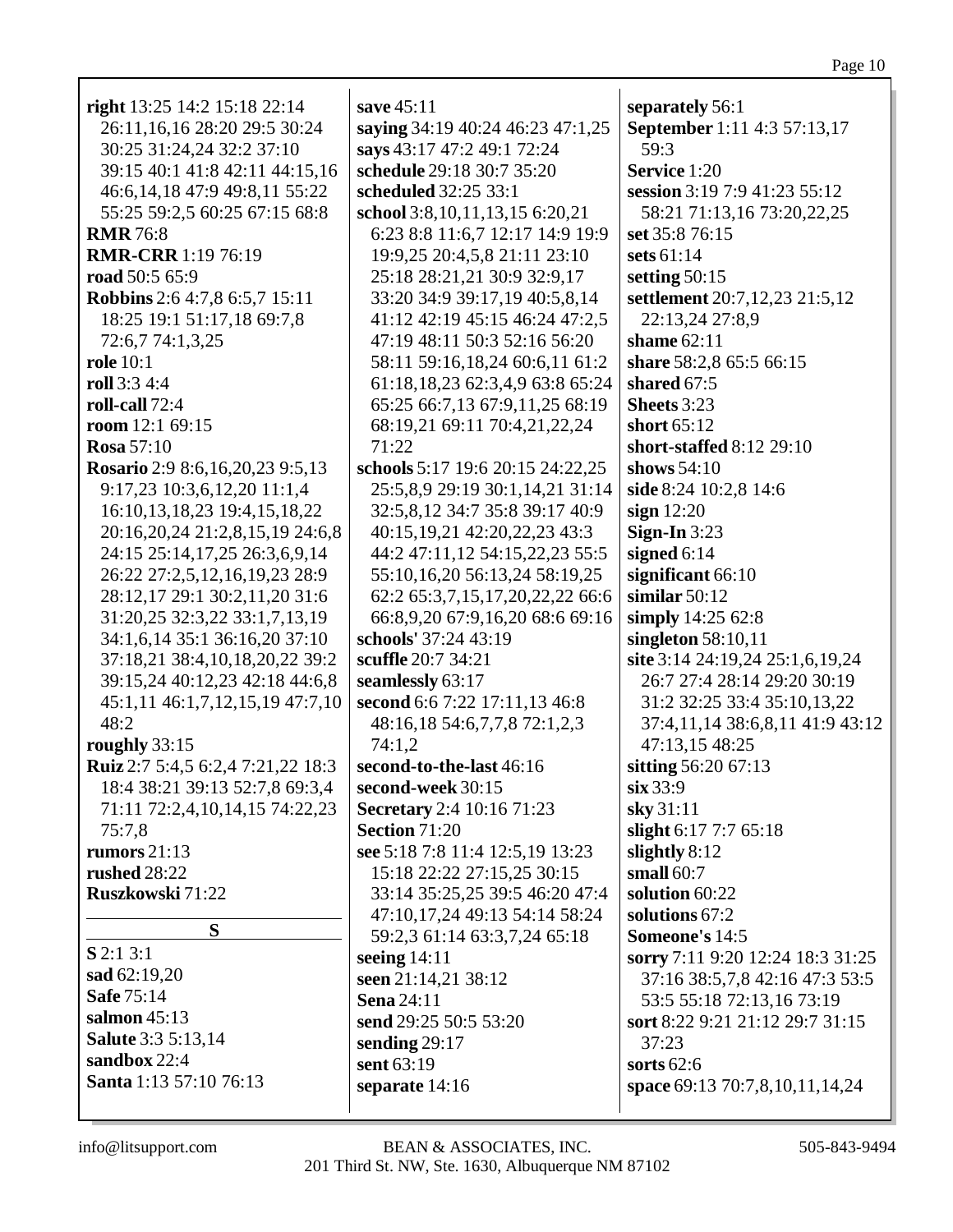71:1 **spaces** 69:21 **speak** 21:23 60:4 63:21,24 64:4 65:5,9 66:20 **speaking** 61:10 **specifically** 71:21 **specified** 32:6 73:24 **spoke** 22:17 53:18 64:25 **spoken** 61:11 **square** 70:15 **staff** 2:8 10:25 11:2 35:2 62:14 **stage** 65:5 **stars** 29:8 31:9 **start** 13:10 24:2 53:22 54:2 70:2 **started** 68:21 **starts** 66:17,18 **state** 1:2 19:14 24:10 57:20 58:1 59:10,16,21 60:9 61:17,17,18 62:21 76:2,9,13 **State-authorized** 40:24 **stated** 76:14 **status** 3:15 22:11 39:16 **statute** 43:7,22 61:13,14 69:10 **stay** 23:18 **stayed** 61:21 **stays** 50:3 **stellar** 53:25 **stir-crazy** 68:2 **street** 1:20 14:6 76:20 **student** 15:9 **students** 11:25 15:2 70:12 **stuff** 28:14 **subcommittee** 50:13 66:16,18 **subcommittees** 66:15 **subject** 71:17 **subjects** 71:16 **submit** 22:16 24:24 26:22 35:9 43:4 **Sue** 22:1,8 **Suite** 1:20 76:20 **summarize** 45:15 **summary** 3:14 37:13,19,20 38:17 38:18,23 43:10 48:25 **super-human** 50:2 **Superwoman** 37:8 **support** 10:9 46:4,17 62:13 **supposed** 42:25 44:12 47:5,21

**sure** 8:20 10:12 12:8 13:19 14:13 15:4 16:18 21:25 23:1 27:19 39:4 41:10,11 44:14 49:22 65:9 67:13,15,23 **surface** 67:4 **T T** 3:1 **take** 20:15,23 21:6 24:20 32:19 34:2,8,9 37:7 43:16 44:13 48:2 48:4 49:21,24 54:14 55:4 57:2 60:13 65:20 **taken** 24:21 48:8 73:25 **talked** 5:19 23:7 **talking** 60:5,14 **Taos** 24:21 25:1,12 26:4 36:5,7 36:17 71:21 **team** 9:1,1 38:22 39:6 **technical** 9:1,7 10:8 **technically** 40:6 **tell** 46:10 52:22 66:3 67:12 **ten** 5:10 **terminology** 41:8,17 **terms** 9:21 49:6 62:21 68:18 69:11 **testimony** 76:15 **Text** 52:21 **thank** 5:10 7:14 16:4,7 17:22 23:3,4 32:2 38:19,22,25 39:10 48:6 50:10,19 51:7 52:15,20 63:4,13,14,23 64:1,16,24 69:1 70:16 71:9 **thankfulness** 67:17 **Thanks** 5:20 10:11 14:21 16:20 39:14 41:25 44:15 50:11 63:5 64:22 **theater** 70:23 **theirs** 70:25 **Theoretically** 28:4 **thing** 21:17 22:19 24:16,17 34:11 40:2 50:21 53:12 66:24 68:1 **things** 13:10 14:7 16:5 29:8 31:16 54:9 **think** 12:19 15:7 26:20 27:21 29:2 30:11 31:21 33:14 35:17 36:8,10,22 38:12 39:24 40:4,9 40:13,18 43:9 45:24 47:10

48:10 49:23 56:18,18,22 57:5 59:1,11,23 61:10 62:1,1,23 66:2 66:23,24 67:18 68:7 69:25 70:7 **thinking** 38:7 56:15 57:1 60:15 73:15 **third** 1:20 9:19 10:6 54:8 76:20 **thought** 13:11 23:8 37:22 42:7 45:24 60:18,20,21 65:19 **thoughtful** 68:18 **thoughtfully** 25:11 **threatened** 71:18 **three** 8:12,13,21 34:10,12 39:17 42:19,20 44:2 56:15,17 57:1 64:21 **throw** 27:10 **till** 53:7 **TIM** 2:5 **time** 6:24 15:1 30:8 34:25 36:4 40:4 42:15 55:3,6,7 56:3,5,23 56:23,24 57:15 66:8 77:10,15 77:20,25 **timeline** 32:4,6 66:5 **timelines** 30:22 **timely** 62:1 **times** 65:6 **timing** 31:1 68:18 **title** 10:14,17 **today** 11:19 **told** 21:17 53:7 **tonight** 34:19 **total** 14:16 **totally** 29:6 **Toulouse** 2:7 4:10,11 14:23,24 17:2,5,11 18:22,23 34:16 39:20 49:19 52:4,5 53:13,17 55:15,19 55:23 56:2,6 57:7,9 63:10 64:17,18 72:18,19 74:9,10 **town** 15:19 **track** 41:22 **Trail** 6:22 **transcript** 1:10 76:11 77:8,13,18 77:23 **transcripts** 45:5 **transferred** 40:5 42:2 **transitioned** 40:10 **transparent** 70:20 **travels** 75:14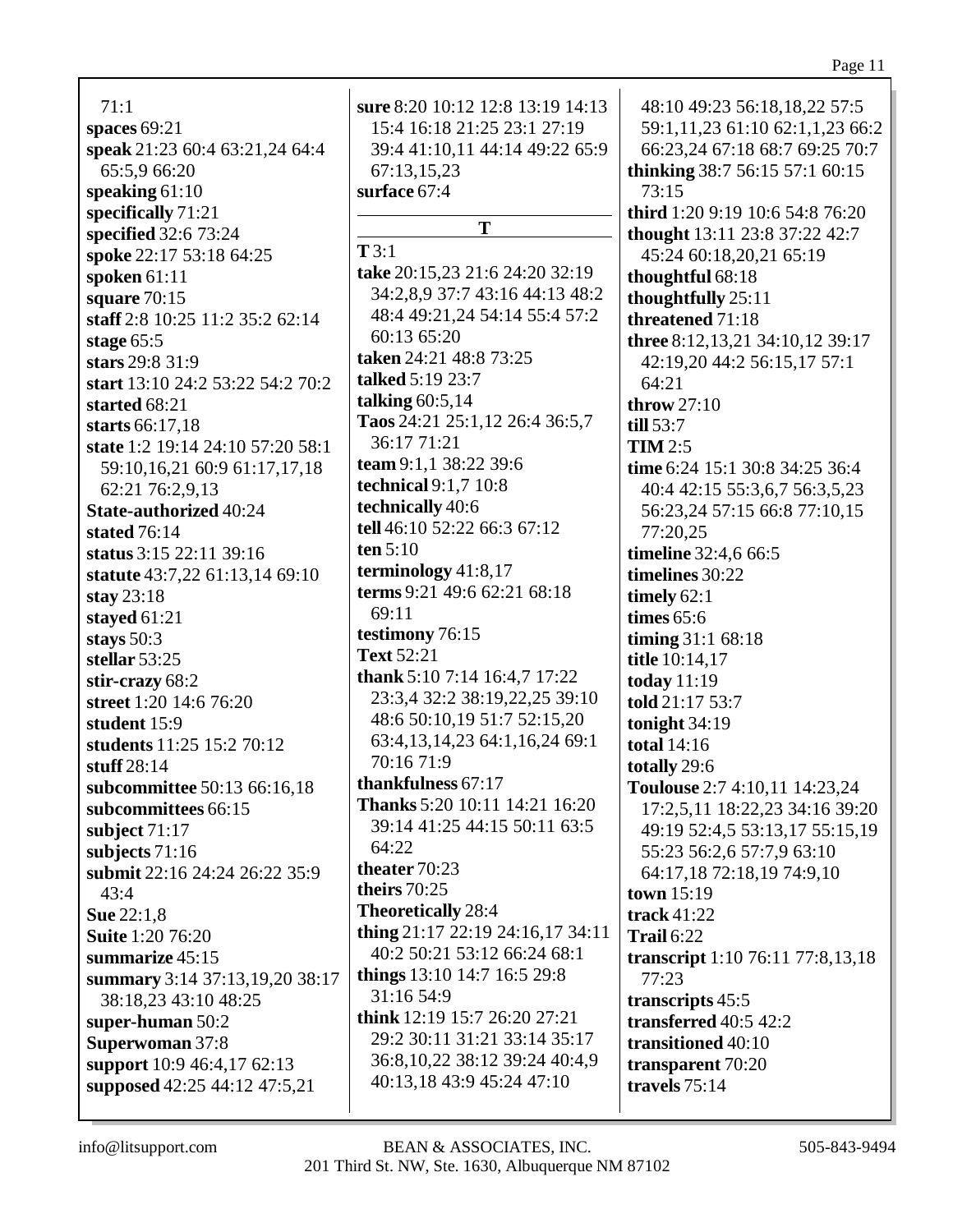| tremendous 68:9<br>trial 70:25<br>trip 17:18<br><b>TRISH 2:7</b><br>true 76:10<br>try 27:14 30:16 35:24 63:3 68:12<br>trying 30:12 31:22 34:17 45:11<br>57:8<br>turn 52:22<br>turnaround 56:23<br>Turquoise 6:22<br>twice 7:10 8:15<br>two 36:10 42:22,24 43:2,3 56:15<br>two-month 56:7 | 21:1 22:22 50:4 52:13 66:2<br>72:4 73:12,25 74:24<br>voted 65:14 66:12<br>votes 18:21 52:10 72:24 74:21<br>W<br>wait 56:25<br>waiting 56:21,21,21<br>walked 63:11 68:7<br>want 11:22 21:23,24 22:12 23:13<br>23:15,16 24:8 28:20,21 29:25<br>34:18,23,25 36:1 37:2,2 42:11<br>44:25 48:23 50:1 53:10 54:25<br>55:1 61:9,9 67:13,16,17 69:21<br>wanted 7:7 23:8 25:5 29:9 41:18 | WOERNER 35:3,5,16 36:9,13<br>37:5 41:4,7,16<br>wording $48:10$<br>wordsmith 15:22<br>work 7:9 30:13,16,21 39:1 41:23<br>55:13 58:12,20 59:23 62:18<br>63:23 64:1 67:10 68:12<br>worked 39:3,7 50:17 62:3<br>working 39:5 41:22 59:21 60:22<br>71:2<br>works 56:8<br>world 28:5,7<br>wouldn't 53:7<br>writing $27:18$<br>written 10:23 13:16 14:10 24:9 |
|------------------------------------------------------------------------------------------------------------------------------------------------------------------------------------------------------------------------------------------------------------------------------------------|--------------------------------------------------------------------------------------------------------------------------------------------------------------------------------------------------------------------------------------------------------------------------------------------------------------------------------------------------------------------------------|--------------------------------------------------------------------------------------------------------------------------------------------------------------------------------------------------------------------------------------------------------------------------------------------------------------------------------------------------------|
| $\mathbf{U}$                                                                                                                                                                                                                                                                             | 63:22 64:1,6,7 65:4 69:8                                                                                                                                                                                                                                                                                                                                                       | wrong 25:22 41:8                                                                                                                                                                                                                                                                                                                                       |
| unclear 13:8<br>understand 14:9 68:13                                                                                                                                                                                                                                                    | wanting $31:14$<br>wants 30:9 60:12                                                                                                                                                                                                                                                                                                                                            | $\mathbf X$                                                                                                                                                                                                                                                                                                                                            |
| understanding 21:11 25:4,12,18                                                                                                                                                                                                                                                           | wasn't 13:18,22 31:9,13 45:3                                                                                                                                                                                                                                                                                                                                                   | X 3:1 29:21 43:25                                                                                                                                                                                                                                                                                                                                      |
| unfair $56:24$                                                                                                                                                                                                                                                                           | 46:1 49:22 52:18 57:10 71:1                                                                                                                                                                                                                                                                                                                                                    |                                                                                                                                                                                                                                                                                                                                                        |
| unfortunately 62:15 73:18                                                                                                                                                                                                                                                                | way 28:19 31:14 38:14 50:18                                                                                                                                                                                                                                                                                                                                                    | $\mathbf{Y}$                                                                                                                                                                                                                                                                                                                                           |
| <b>UNM 23:21</b>                                                                                                                                                                                                                                                                         | 66:7                                                                                                                                                                                                                                                                                                                                                                           | yeah 9:23 12:24 14:4 15:17,21                                                                                                                                                                                                                                                                                                                          |
| unused 70:7                                                                                                                                                                                                                                                                              | we'll 14:18 15:21,21 16:14,15,18                                                                                                                                                                                                                                                                                                                                               | 21:12 24:5 27:24,24 32:22 37:1                                                                                                                                                                                                                                                                                                                         |
| update 3:10,13 8:8                                                                                                                                                                                                                                                                       | 26:17 27:16,19 30:13,16,21                                                                                                                                                                                                                                                                                                                                                     | 37:3,18 38:8,10 45:11,18 54:7                                                                                                                                                                                                                                                                                                                          |
| updated 22:20 43:5                                                                                                                                                                                                                                                                       | 36:25 41:22 44:9,13 55:25 56:9                                                                                                                                                                                                                                                                                                                                                 | 56:16,17 68:7<br>year 19:10,19 20:6 22:18 41:14                                                                                                                                                                                                                                                                                                        |
| updates 40:14                                                                                                                                                                                                                                                                            | 56:10 57:2 65:8                                                                                                                                                                                                                                                                                                                                                                | 49:17 50:4 52:17 54:18 55:17                                                                                                                                                                                                                                                                                                                           |
| updating 19:5 45:3                                                                                                                                                                                                                                                                       | we're 6:24 12:25 13:1 16:8 19:22                                                                                                                                                                                                                                                                                                                                               | 55:20 65:13,13 66:7 67:4,9,11                                                                                                                                                                                                                                                                                                                          |
| upper-level 10:17<br>use 13:3 14:17 70:23                                                                                                                                                                                                                                                | 21:18 22:22 25:15 31:22 35:11<br>36:16 37:5 38:5 49:3 50:14                                                                                                                                                                                                                                                                                                                    | 67:22 68:21 70:3                                                                                                                                                                                                                                                                                                                                       |
|                                                                                                                                                                                                                                                                                          | 56:4,14 57:3 61:4 62:1 64:8                                                                                                                                                                                                                                                                                                                                                    | year's 65:21                                                                                                                                                                                                                                                                                                                                           |
| $\mathbf{V}$                                                                                                                                                                                                                                                                             | 73:18                                                                                                                                                                                                                                                                                                                                                                          | years 19:21 59:15                                                                                                                                                                                                                                                                                                                                      |
| v71:22                                                                                                                                                                                                                                                                                   | we've 20:15,17,22 21:8 22:7 35:8                                                                                                                                                                                                                                                                                                                                               | yesterday 58:20                                                                                                                                                                                                                                                                                                                                        |
| valuable 67:1                                                                                                                                                                                                                                                                            | 48:10 54:13 55:13 56:2,9,16,20                                                                                                                                                                                                                                                                                                                                                 | yesterday's 40:17                                                                                                                                                                                                                                                                                                                                      |
| vantage 46:21                                                                                                                                                                                                                                                                            | 57:18 63:21                                                                                                                                                                                                                                                                                                                                                                    |                                                                                                                                                                                                                                                                                                                                                        |
| verbal 24:12                                                                                                                                                                                                                                                                             | Web 37:15,17,25                                                                                                                                                                                                                                                                                                                                                                | $\mathbf{Z}$                                                                                                                                                                                                                                                                                                                                           |
| Vice $2:3$                                                                                                                                                                                                                                                                               | website 58:15                                                                                                                                                                                                                                                                                                                                                                  | $\bf{0}$                                                                                                                                                                                                                                                                                                                                               |
| visit 3:14 25:1,7,19,24 26:8 27:4                                                                                                                                                                                                                                                        | Wednesday 63:22 64:3 65:1,11                                                                                                                                                                                                                                                                                                                                                   |                                                                                                                                                                                                                                                                                                                                                        |
| 28:14 30:19 31:2 32:25 33:4                                                                                                                                                                                                                                                              | week 25:10 27:6 28:16 33:9 54:6                                                                                                                                                                                                                                                                                                                                                | $\mathbf{1}$                                                                                                                                                                                                                                                                                                                                           |
| 37:11,14 38:6,8,11 41:9 48:25                                                                                                                                                                                                                                                            | 57:11,12                                                                                                                                                                                                                                                                                                                                                                       | 13:3,23 46:13                                                                                                                                                                                                                                                                                                                                          |
| visited $32:12$                                                                                                                                                                                                                                                                          | weeks 26:10                                                                                                                                                                                                                                                                                                                                                                    | 10 3:20                                                                                                                                                                                                                                                                                                                                                |
| Visitors' 3:23<br>visits 24:20,24 29:20 30:15 35:10                                                                                                                                                                                                                                      | welcome 63:11                                                                                                                                                                                                                                                                                                                                                                  | 10-15-1(H)(7) $71:20$                                                                                                                                                                                                                                                                                                                                  |
| 35:13,22 37:4 42:20 43:12                                                                                                                                                                                                                                                                | went 36:2 57:5,7,9                                                                                                                                                                                                                                                                                                                                                             | 10-to-0 19:2 52:13                                                                                                                                                                                                                                                                                                                                     |
| 47:13,15                                                                                                                                                                                                                                                                                 | weren't 11:9 28:24                                                                                                                                                                                                                                                                                                                                                             | 10:13 48:8                                                                                                                                                                                                                                                                                                                                             |
| vital $60:8$                                                                                                                                                                                                                                                                             | West 3:12 11:7,18 17:8 51:4<br>whereof $76:15$                                                                                                                                                                                                                                                                                                                                 | 100 13:19                                                                                                                                                                                                                                                                                                                                              |
| voice 61:6,23 62:23                                                                                                                                                                                                                                                                      | willing $27:9,22$                                                                                                                                                                                                                                                                                                                                                              | 1032N 76:25 77:2                                                                                                                                                                                                                                                                                                                                       |
| vote 6:25 16:14, 16, 22, 23, 25 19:2                                                                                                                                                                                                                                                     | wishes $50:5$                                                                                                                                                                                                                                                                                                                                                                  | 1032N(CC) 1:25                                                                                                                                                                                                                                                                                                                                         |
|                                                                                                                                                                                                                                                                                          |                                                                                                                                                                                                                                                                                                                                                                                | 11 3:11 28:2 36:19                                                                                                                                                                                                                                                                                                                                     |

Page 12